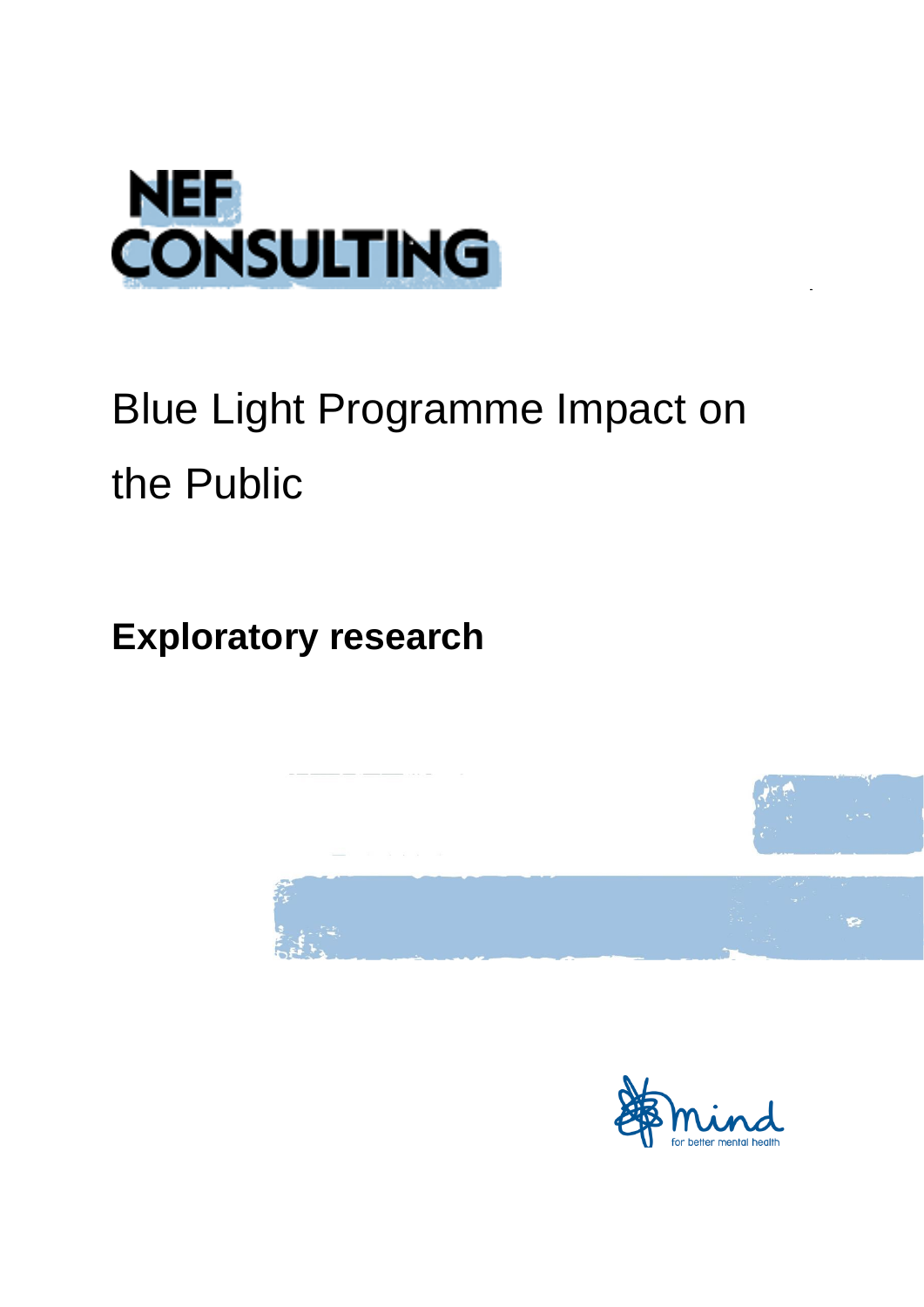**Title:** Blue Light Programme Impact on the Public **Date:** July 2018 **Authors:** Rosie Maguire and Beti Baraki **Client:** Mind

**Copyedited by**: Sarah Sutton **Date**: 20/07/2018

 $\overline{a}$ 

**Quality assured by**: Elizabeth Cox **Date**: 13/07/2018



NEF Consulting is the consultancy arm of the leading UK think tank, New Economics Foundation. We help to put new economic ideas into practice.



New Economics Foundation is the UK's only people-powered think tank. The Foundation works to build a new economy where people really take control.

**The contents of this report can be shared freely within the organisation named above as the client. However, please contact us if you would like to publish the report, or extracts from the report, on a website or in any other way. Unless explicitly agreed otherwise, all publishing rights remain with NEF Consulting.**

#### **NEF Consulting Limited**

New Economics Foundation 10 Salamanca Place London SE1 7HB **[www.nefconsulting.com](http://www.nefconsulting.com/)** Tel: 020 7820 6361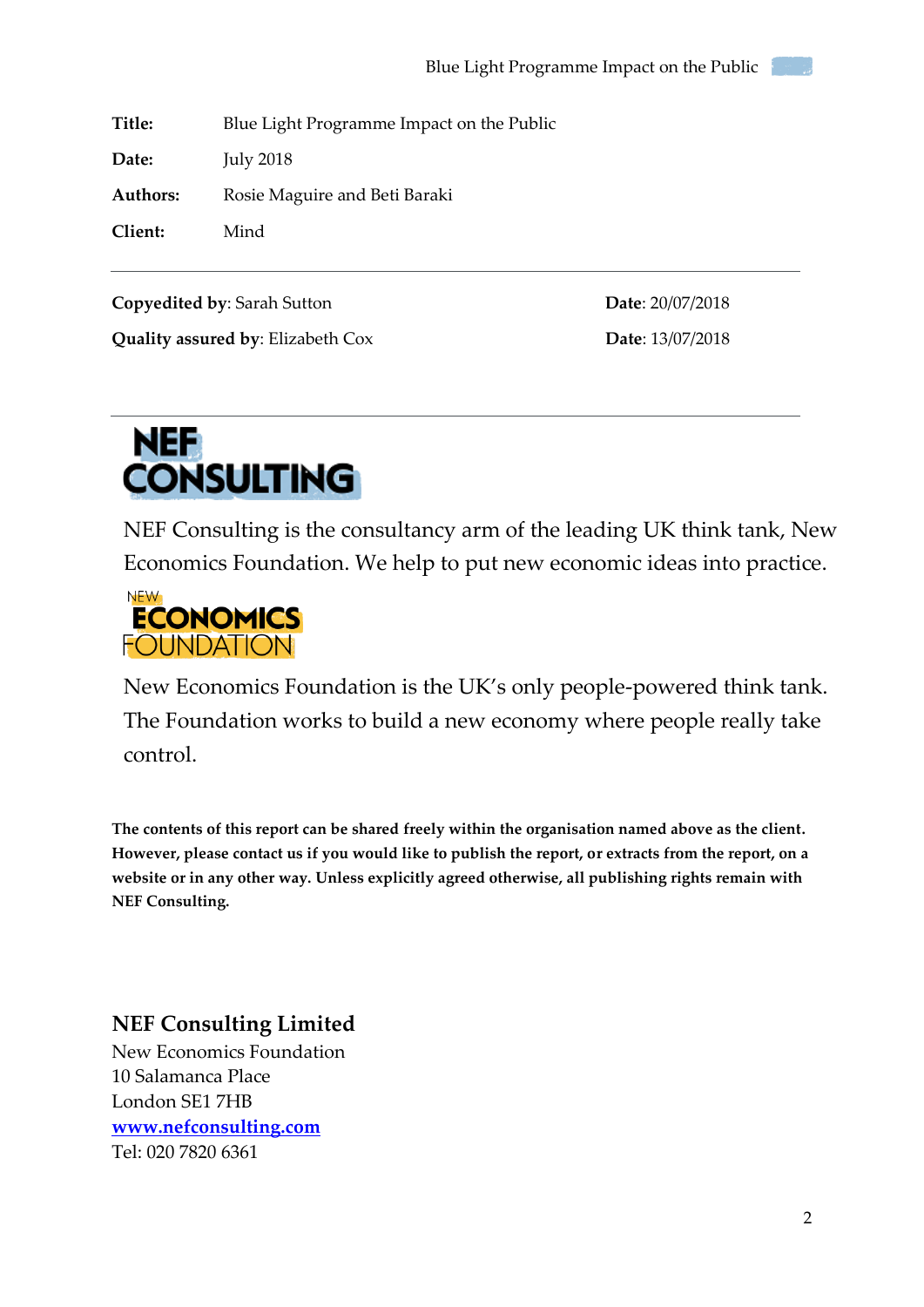## Contents

| 1. |                                                                             |  |  |
|----|-----------------------------------------------------------------------------|--|--|
| 2. |                                                                             |  |  |
| 3. |                                                                             |  |  |
|    |                                                                             |  |  |
|    |                                                                             |  |  |
|    | Impact of the mental health of emergency front-line workers on the public10 |  |  |
|    | Impact of reducing stigma and increasing awareness of mental health15       |  |  |
|    |                                                                             |  |  |
|    |                                                                             |  |  |
| 4. |                                                                             |  |  |
|    |                                                                             |  |  |
|    |                                                                             |  |  |
|    |                                                                             |  |  |
|    |                                                                             |  |  |
|    |                                                                             |  |  |
| 5. |                                                                             |  |  |
|    |                                                                             |  |  |
|    |                                                                             |  |  |
|    |                                                                             |  |  |
|    |                                                                             |  |  |
|    |                                                                             |  |  |
| 6. |                                                                             |  |  |
|    |                                                                             |  |  |
|    |                                                                             |  |  |

 $\overline{3}$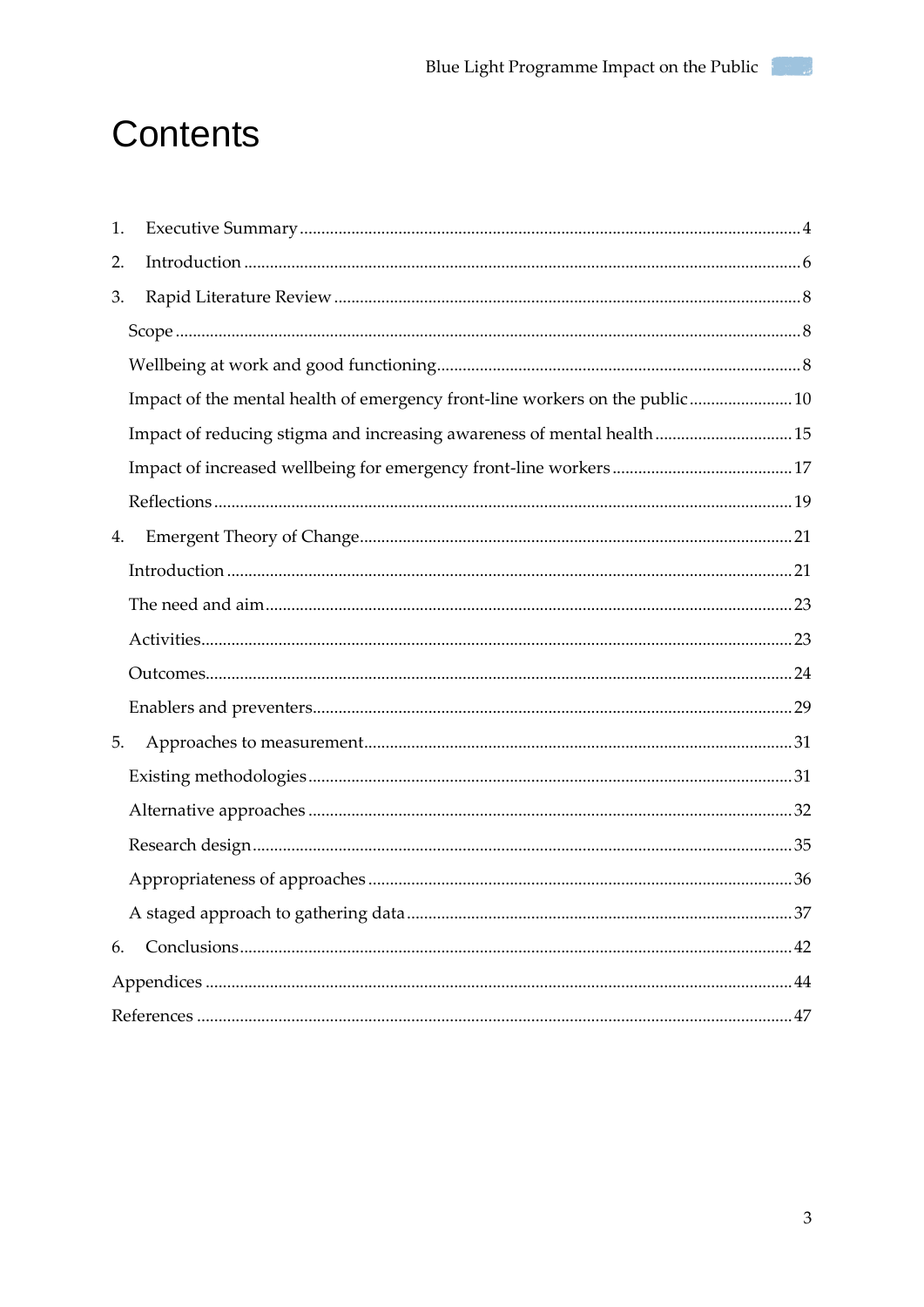## <span id="page-3-0"></span>1. Executive Summary

Mind's Blue Light Programme focuses on the mental health and wellbeing of emergency services ('blue light') personnel. Mind and their research partners have gathered data from existing strands of the Blue Light Programme to provide insight into and demonstrate the effect of the programme's activities on blue light staff members and volunteers (Mind and Future Thinking, 2015; Mind, 2016a, 2016b). However, such a programme does not operate in isolation: Blue Light Programme activities, and their impact on the wellbeing of personnel, can potentially result in outcomes for the wider public.

The existing evidence base demonstrated a link between the wellbeing of employees and their clients but was restricted to medical staff and patient interactions. Therefore, this research undertaken by NEF Consulting was commissioned to explore the link between the mental health and wellbeing of emergency services personnel and their ability to support members of the public who are experiencing mental health problems.

The research aimed to provide an overview of how engagement in the Blue Light Programme could potentially impact upon the public's experience of the emergency services; and also, to identify recommendations for further research to develop the evidence base. The research comprised of a mapping of the extant evidence base, into how the mental health of blue light services' staff can impact on members of the public; the development of a conceptual model to test the theoretical connections; and a review of the potential methodological approaches to measure whether the conceptual model holds in practice. The findings of the research were subject to review by a sample of staff working in the police, and fire and rescue services, and Mind. Any discussions about the potential impacts for those working in the ambulance service or in search and rescue, who were not involved in the research, would need to be further tested and explored in subsequent research.

The research identified a number of potential and aspirational outcomes for the Blue Light Programme. Staff working in blue light services perceived that the most important impact for end-users would be that a greater number of emergency staff would be available for work, as a result of reduced levels of illness and leave of absence. Other than the potential increase in resources, many of those engaged in the review found it harder to imagine or conceptualise other impacts that might result from the Blue Light Programme. Those who were able to envisage and express additional outcomes, were interested in and focused on how the knowledge and skills they developed for (self) care, could enable them to better support members of the public and families in a person-centred way. These outcomes were identified and conceptualised within a wider system of services that would need to align with a person-centred approach.

It was clear from a review of extant evidence that previous research gathered data which focused on the extent to which staff experienced outcomes relating to their mental health,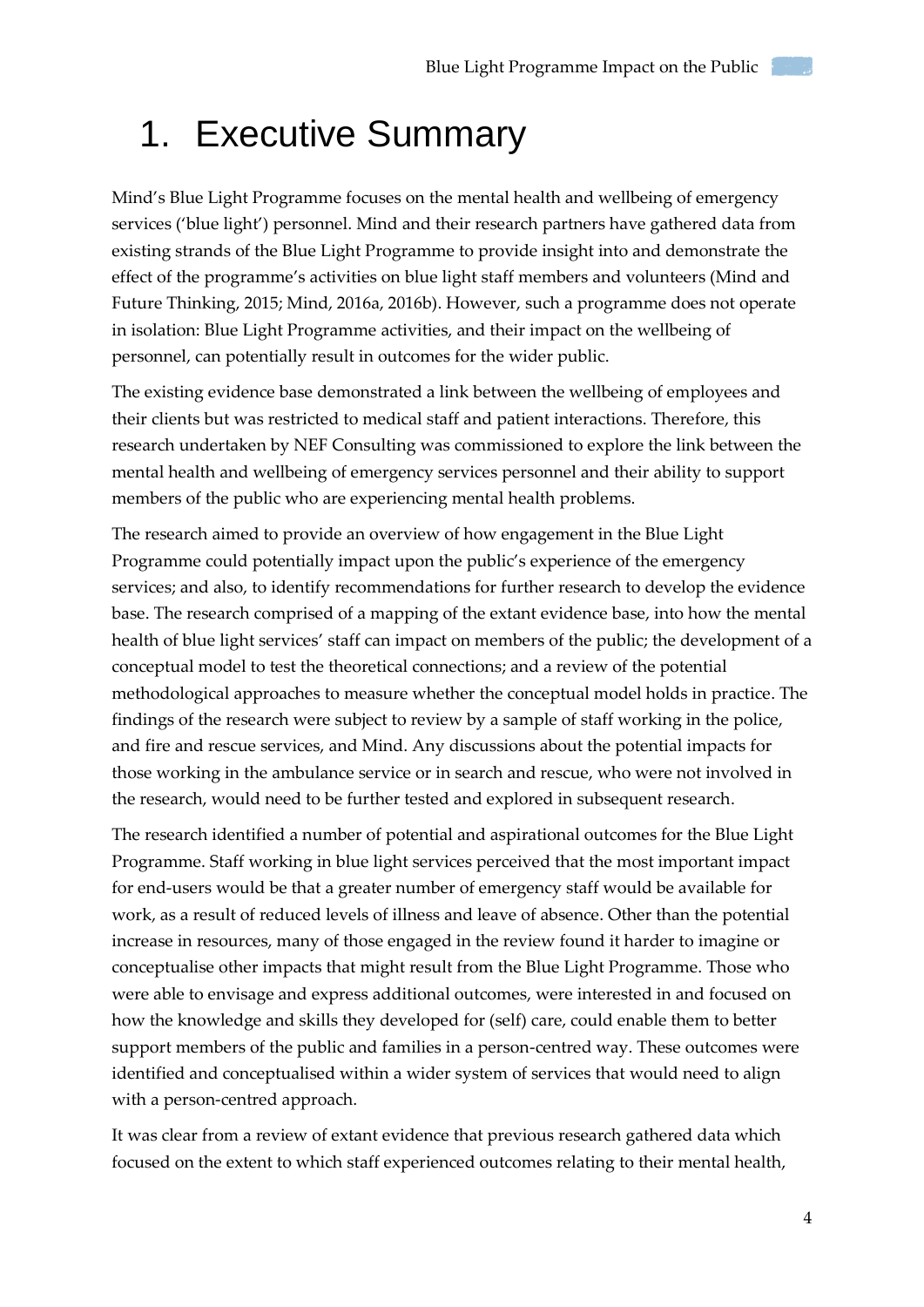within blue light services and other sectors. This evidence focuses predominately on quantitative approaches to measuring change that do not provide the depth of contextualised understanding to be able to describe and measure the impact of Blue Light activities on end-users.

Developing a deeper insight into the public impact of the Blue Light Programme will require a multi-stage approach to research, in order to collect meaningful information about the outcomes (and interactions between outcomes) at a local level. It is proposed that this research will enhance both the conceptual understanding of the impact of the programme, and provide further evidence that can be used at an operational level, to support future decisions about investments in the Blue Light Programme and other mental health and wellbeing provision.

There is one caveat to these suggestions: an increase in the level of human resource available, as a result of emergency services staff being healthy and well at work, was seen by those engaged in this research as being the most important impact for the public. If the existing Blue Light Programme research, combined with internal data on staff presence, can provide evidence for whether this increase in resource is occurring, then further conceptual studies and evidence collection may not be considered the priorities at this time. The current research is therefore available to support Mind and partners to make an informed decision about how best to use and develop the evidence base, for the benefit of stakeholders working within the blue light services.

5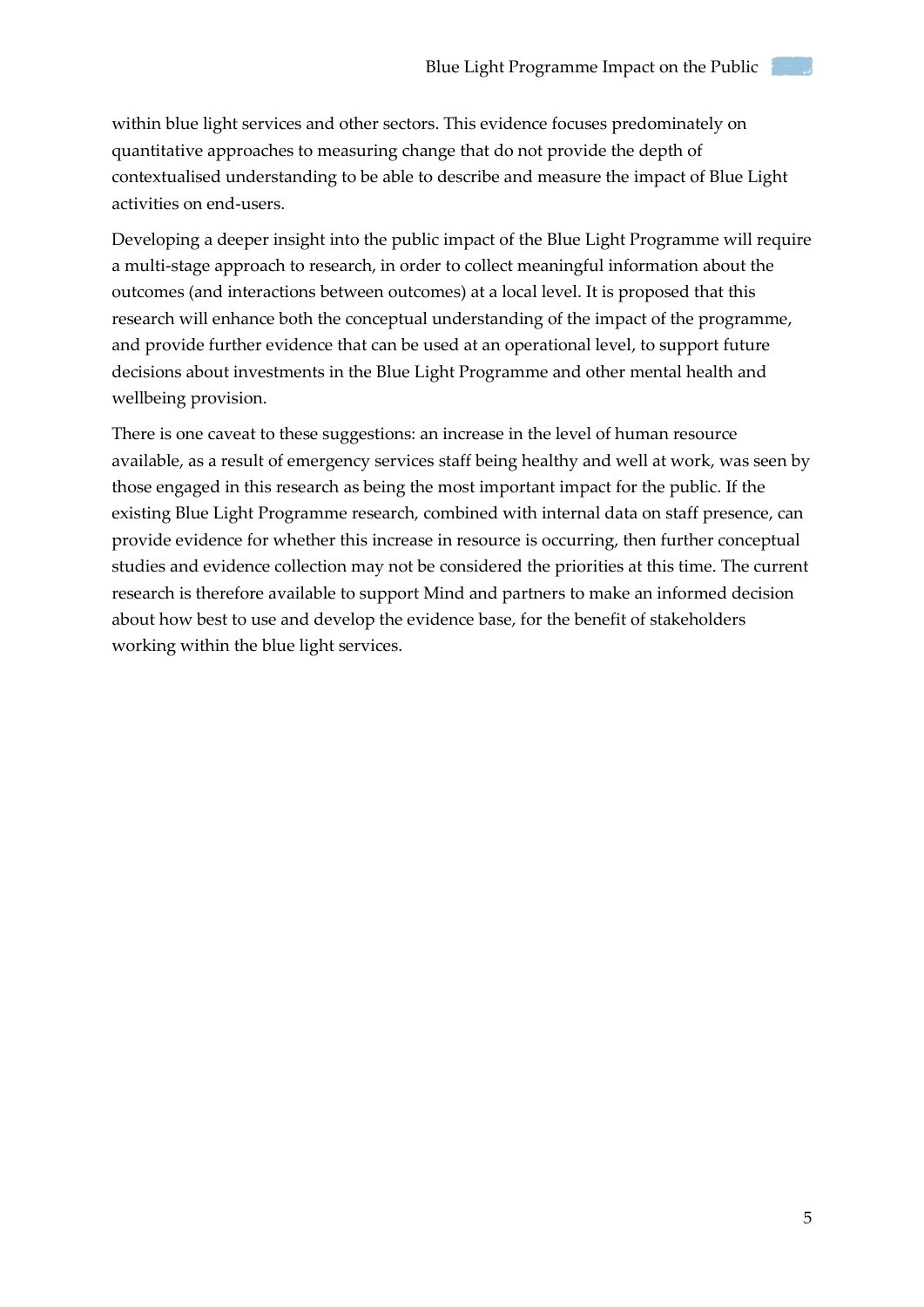## <span id="page-5-0"></span>2. Introduction

Mind's Blue Light Programme focuses on improving the mental health and wellbeing of emergency services personnel. It also takes account of the positive impact that the wellbeing of blue light personnel can have on the wider public, with whom they interact. In particular, Mind is interested in the link between the mental health and wellbeing of emergency services personnel and their ability to support members of the public who are experiencing mental health problems.

The Blue Light Programme has developed a body of research into the needs of blue light personnel and the impact of the programme's current activities on individual participants (Mind, 2015, 2016b, 2016a; Mind and Future Thinking, 2015; BMG Research, 2016; Wilson *et al.*, 2016). Such research has been used to iterate and expand provision, to meet the needs of staff working in blue light services. Yet with mental health and wellbeing receiving everincreasing attention and with a greater focus on outcomes-based solutions, there is a growing need to better understand how emergency services deliver their services, to meet the broader needs of local people.

In addition to research undertaken for the Blue Light Programme, there is a small evidence base that connects the wellbeing of employees with that of their clients or the end-users of services. However, much of this research is concentrated in the medical field, and as such cannot be directly applied to blue light personnel operating in a particular working environment.

Mind therefore commissioned this exploratory research to:

- Further identify the key wellbeing drivers of emergency service staff's support for the wider public, including those members of the public experiencing poor mental health and wellbeing.
- Identify ways to test the theoretical connection between key wellbeing drivers and broader wellbeing outcomes.
- Indicate the future direction of broader programmes of research.

The research entailed, firstly, mapping the extant evidence base (on how the mental health of staff can impact members of the public) based on research questions co-designed with Mind; and searching for relevant studies, using Google Scholar, Deepdyve and library search functions. In addition, desk research was undertaken into the methodological approaches used to gather data on the impact of the wellbeing of staff on members of the public.

Secondly, a series of qualitative discussions were held with members of the police and the fire and rescue services. Two workshop discussions (involving 20 people) were held with personnel from the fire and rescue services, who had attended a conference on trauma

6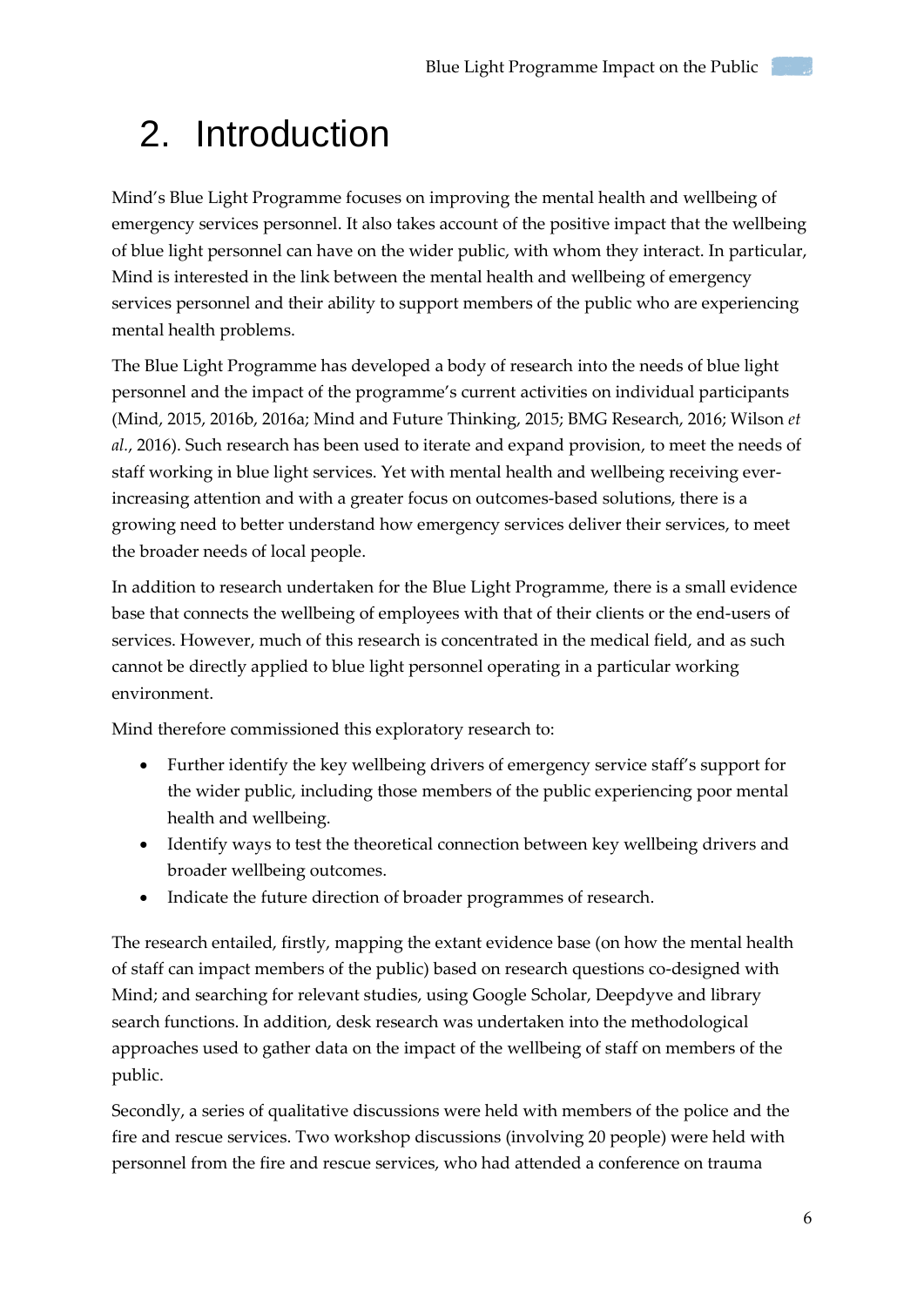support in the emergency services (that included input from Mind's Blue Light Programme). A question was inserted into the Work2health and Work Research Centre survey of Blue Light Champions in Wales, which was undertaken as part of the independent evaluation of the Blue Light Programme in Wales. A further seven telephone interviews were held with participants from across the emergency services who were already engaged with the Blue Light Programme.

The insights gathered through the literature review and the qualitative engagement led to the development of a conceptual model, referred to as the emergent Theory of Change. The model was designed to test theoretical connections between outcomes for individuals engaged in the programme, and outcomes for members of the public who encounter services provided by those individuals. The findings, which related to both the Theory of Change, and the desk research into methodological approaches, were subject to review by a sample of staff working in the police and fire services, and Mind. Those working in ambulance and search and rescue did not participate in this research.

The findings of each stage were synthesised and are presented in the subsequent chapters of this report, alongside recommendations for future research.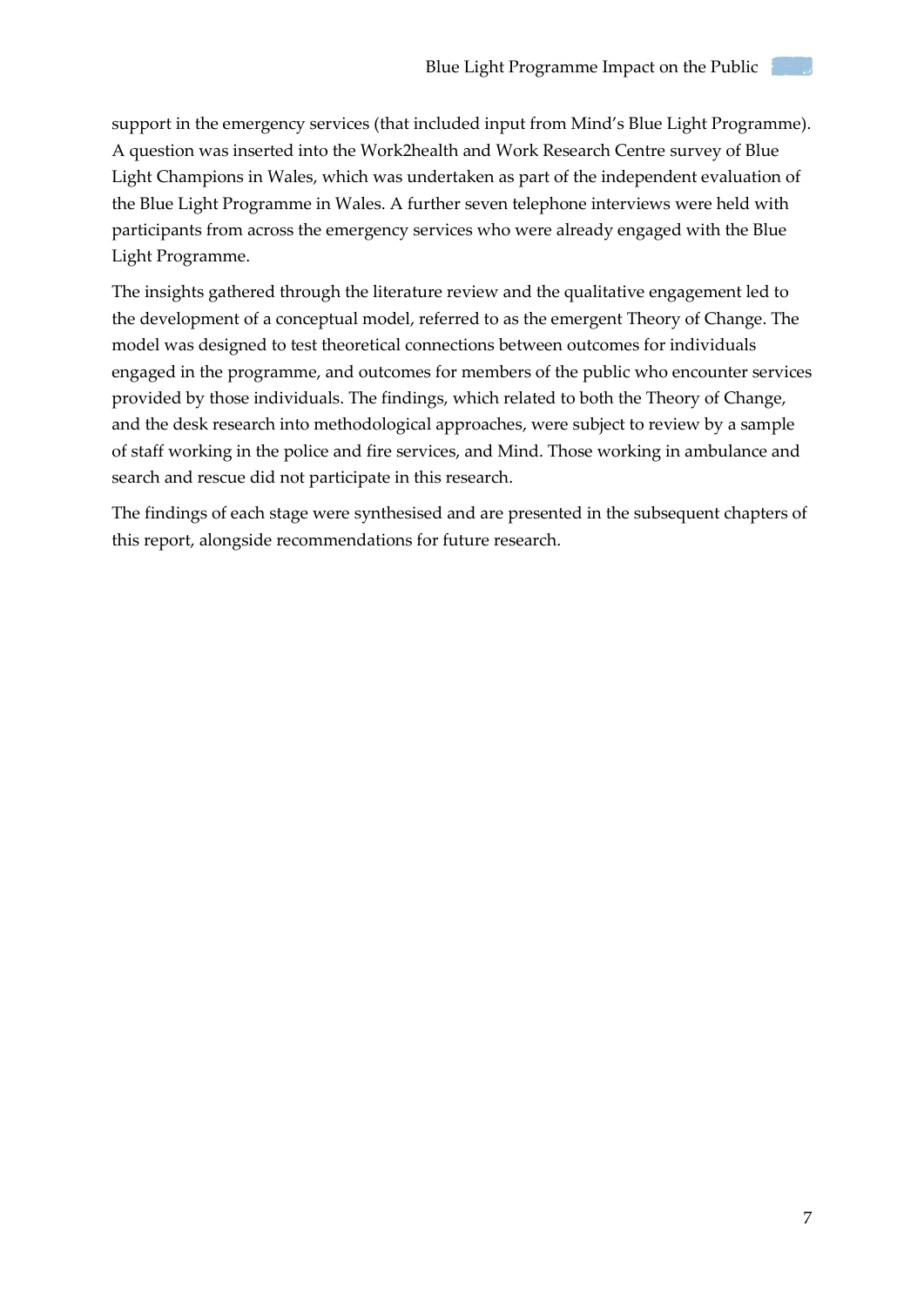## <span id="page-7-0"></span>3. Rapid Literature Review

#### <span id="page-7-1"></span>**Scope**

The rapid literature review outlined the key research findings on the link between the mental health of emergency front-line workers and the impact on their work performance (both positive and negative), and the subsequent impact on members of the public.

There is a body of research that focuses on NHS staff (nurses, in particular), the immense stress and workload they have to manage, and how this affects their wellbeing. Some of the research further explores the impact on their job performance and, as a consequence, the patient experience. This chapter will extend this understanding to include other front-line emergency ('blue light') personnel, such as police officers, firefighters, paramedics and search and rescue.

We address the following research questions:

- 1) What does the literature say about the impact of poor/ good mental health of emergency front-line workers on the public?
- 2) How can reducing stigma and increasing awareness (of mental health) impact on the mental health of emergency staff and how this subsequently affects the experiences of the public?
- 3) How can increased wellbeing for emergency front-line workers affect the experiences of the public?
	- a) How can emergency staff bring their lived experience of mental health to their interactions with members of the public?

For the purposes of this review, we will use the concept of functioning to frame a summary of the evidence of how initiatives such as the Blue Light Programme could impact on members of the public.

*"Functioning at work is about whether the things that employees do in their day-to-day work create positive interactions with their surroundings and helps them to meet their basic psychological needs. It includes whether they feel they can express themselves, use their strengths, and have a sense of control over their work"* (Jeffrey *et al.*, 2014, p. 33)*.*

#### <span id="page-7-2"></span>**Wellbeing at work and good functioning**

There is a growing body of research exploring the links between subjective wellbeing and a person's psychological and physiological functioning, and how it affects the ability to do their job (Wright and Cropanzano, 2000; Kuykendall and Tay, 2015). The evidence shows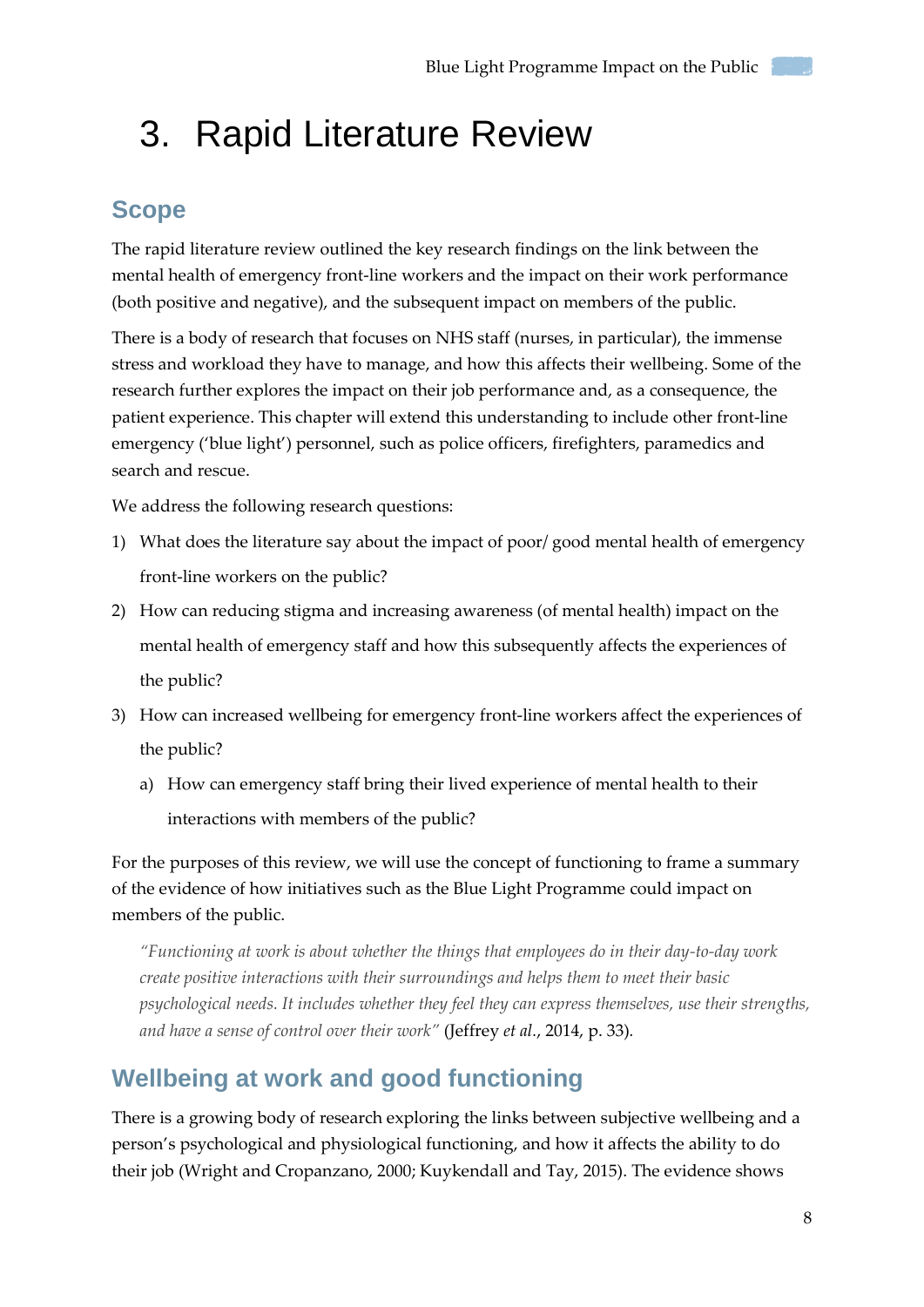that people who achieve good standards of wellbeing at work are less likely to suffer from prolonged periods of stress or more serious mental health problems (Bonde, 2008; Jeffrey *et al.*, 2014; Madsen *et al.*, 2017; Mental Health Foundation, 2018). Employees are 'likely to be more creative, more loyal, more productive and provide better customer satisfaction than those with poor levels of wellbeing at work' (Jeffrey *et al.*, 2014, p. 6).

In contrast, people who are often overworked, have little autonomy and are constantly stressed in their workplace tend to have low self-esteem, low job satisfaction and low productivity (Rüsch, Angermeyer and Corrigan, 2005). They often attend work when they are unfit and unwell (Boorman, 2009). This phenomenon, known as presenteeism, can lead to errors being made, that put clients and end-users (such as patients) at risk (West *et al.*, 2006; Gärtner *et al.*, 2010; Garrow, 2016; Farmer and Stevenson, 2017; Mental Health Foundation, 2017). Burnout can also lead to the depersonalisation of end-users. Depersonalisation occurs when staff shut off the end-user or service-user, or become more callous towards them (West *et al.*, 2009). This may lead members of the public to experience low standards of care and a sub-standard experience, which could have an impact on their recovery (Cole-King and Harding, 2001).

There has been an increasing interest in wellbeing, and the drivers of wellbeing, amongst those working in research, in national and local government and in healthcare. NEF has conducted extensive research on the topic and has created the Dynamic Model of Wellbeing in relation to work, which shows succinctly the different features of wellbeing, and the relationships between them (Thompson and Marks, 2008). This research was undertaken in the UK as part of the Government Office for Science 'Foresight' programme. Through this programme, NEF developed a measurement framework that integrated different academic approaches to understanding wellbeing, into one coherent model.

As Figure 1 demonstrates, there is a link between the external conditions that an individual operates within, and their personal resources; which in turn influences how well each person is able to function.

9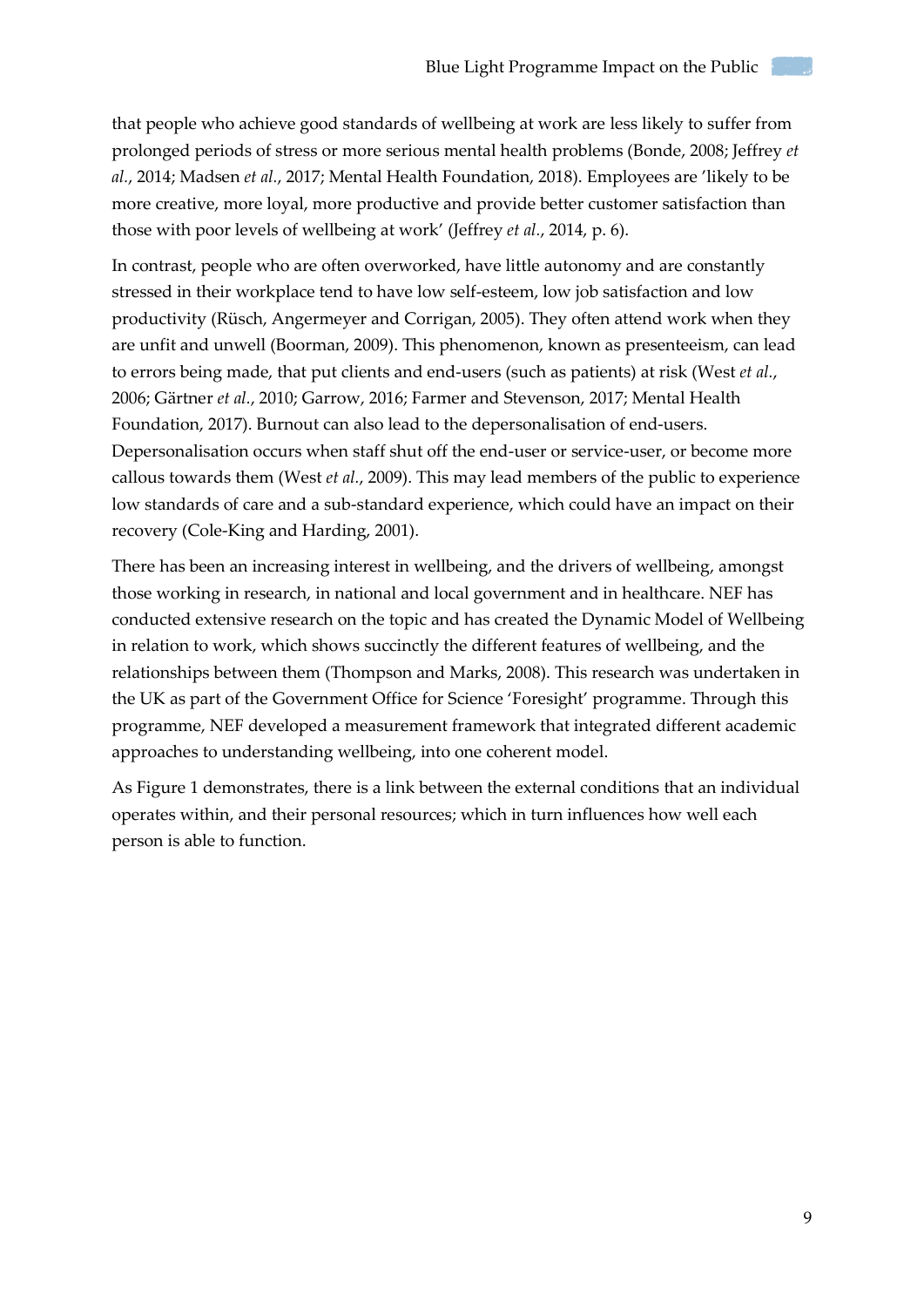

*Figure 1: The Dynamic Model of Wellbeing*

#### <span id="page-9-0"></span>**Impact of the mental health of emergency front-line workers on the public**

In the UK, one in four people will experience a mental health problem in any given year; although in 2014 this increased to 39% (NHS Digital, 2014). However, three quarters of people with mental health problems receive no treatment (Mental Health Foundation, 2015). Focussing first on workplaces, the evidence shows that around 15% of people experience mental health problems at work in the UK (Mental Health Foundation, 2017). It is also estimated that 300,000 people with long-term mental health problems will lose their jobs each year (Farmer and Stevenson, 2017). The impact of mental health problems carries a high cost for society as a whole. Evidence shows that 70 million days are lost from work each year due to mental ill-health, making it the leading cause of sickness absence (Mental Health Foundation, 2017).

Increasingly, evidence shows that staff wellbeing is not only important in its own right, it also has an impact on end-users, employers and society as a whole. There is a growing recognition of the relationship between staff wellbeing, their functioning or ability to do the job, and patient (end-user) care and satisfaction (Wright and Cropanzano, 2000). For example, the importance of the mental and physical health of staff, in the delivery of good care for end-users, was emphasised by the NHS Health and Wellbeing Review in 2009. The report states: *'There is a strong business case for investing in staff health and wellbeing. Organisations that prioritise it perform better, with improved patient satisfaction, stronger quality scores, better outcomes, higher levels of staff retention and lower rates of sickness absence'* (Boorman, 2009). By inference, the implications for organisations that are involved in supporting vulnerable people in high risk situations are high if not managed well: the poor mental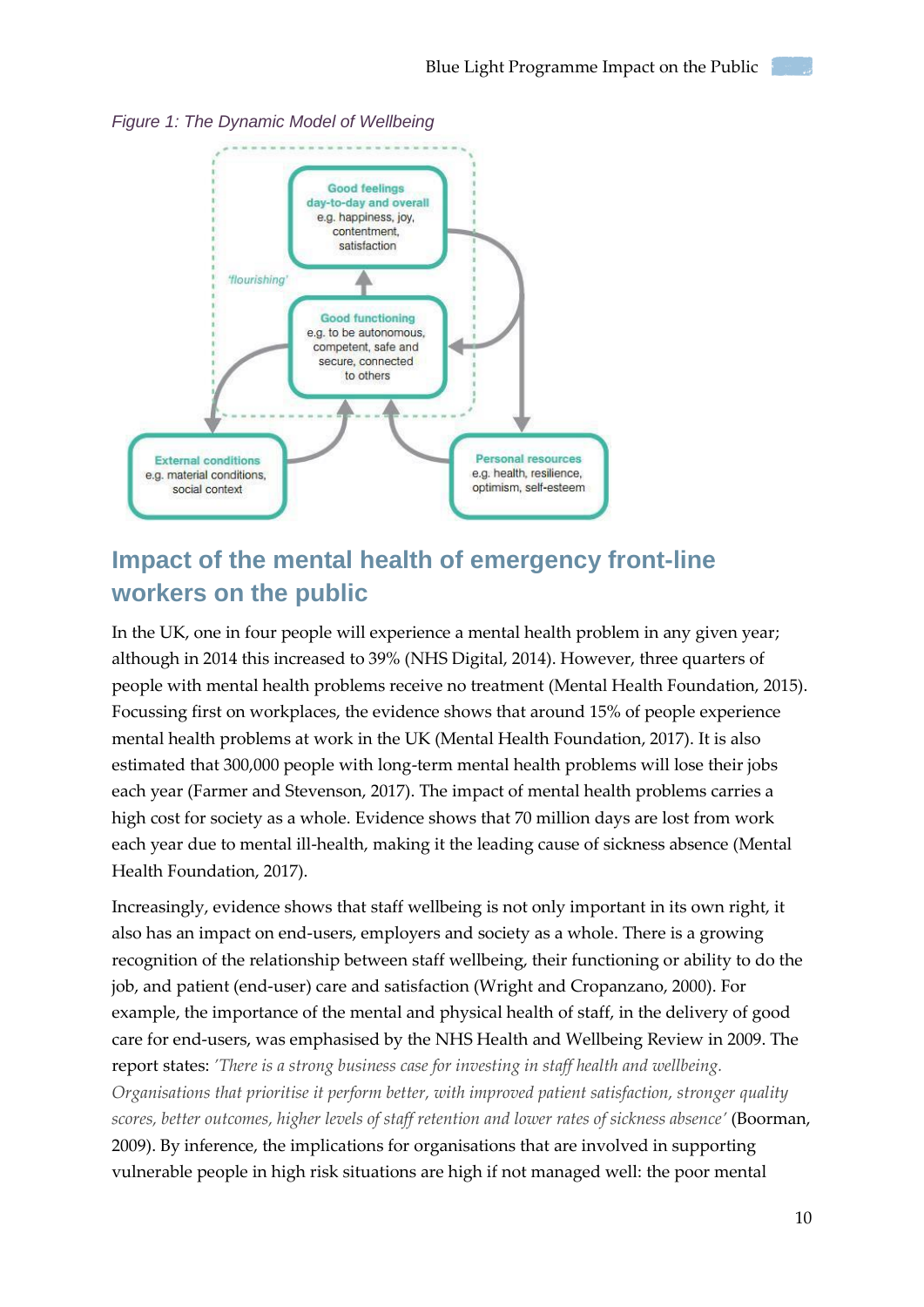health of staff could affect their job performance, and consequently have an adverse impact on end-users' experience and the outcome of the service provided.

There is a wealth of evidence centred around NHS staff, and nurses in particular, that focuses on the impact of workload and stress on mental health and job performance. (Gärtner *et al.*, 2010; Poghosyan *et al.*, 2010; Dean, 2011; National Nursing Research Unit, 2013a). However, much less research has been undertaken in relation to emergency frontline workers such as firefighters, paramedics or police officers. This lack is significant as the nature of the work in emergency services differs from that in most other workplaces. Staff working in the emergency services are exposed, on a regular basis, to very challenging and often traumatic situations. Increasingly, they encounter people in mental health crisis; which when coupled with the volume of work across each service has a negative impact on emergency front-line workers' mental health and overall wellbeing (Mind, 2016a).

In a recent study, on the experiences of officers and staff exposed to injury while working in the police service (undertaken by the University of Surrey), police officers rated witnessing a serious injury to a colleague at work, as being the most stressful operational duty incident. This was followed by being physically assaulted or attacked whilst on duty. These findings highlight both the nature and impact of witnessing or experiencing an injury on duty (Police Dependants' Trust, 2016). Furthermore, the report found that 81% of the participants reported at least one physical or psychological injury, or mental health problem, whilst working for the police service. Overall, the study found that mental health problems and psychological injuries were a factor in over half of the injuries reported. Anxiety and depression were the most commonly reported psychological injuries or mental health problems, whilst a substantial number of participants (16%) reported taking time off due to Post-Traumatic Stress Disorder (PTSD) during the last five years (Police Dependants' Trust, 2016).

Ambulance personnel experience a significant number of traumatic incidents but do not have either the time or support to process such incidents. Coping mechanisms shared by staff in a survey included, "keeping thoughts and feelings to self" (82%), "avoiding thinking about what you are doing" (69%), and "talking with colleagues" (94%) (Alexander and Klein, 2001). Increasing numbers of those working within the fire and rescue services are on long-term leave of absence as a result of poor mental health, and due to organisational pressures (Mind, 2015); and research in both the UK and USA has found a high prevalence of suicidal thoughts or attempts by those working in ambulance services due to trauma encountered in their work (Alexander and Klein, 2001; Henderson *et al.*, 2016).

Farmer and Stevenson (2017) found that some public-sector roles, such as within the Armed Forces, emergency services, social work and the prison service, carry a significant degree of risk and can exacerbate mental health problems. The report concluded that employees in these high-risk roles require more targeted help, in relation to their mental health and in the form of clear accountability by the departments responsible.

11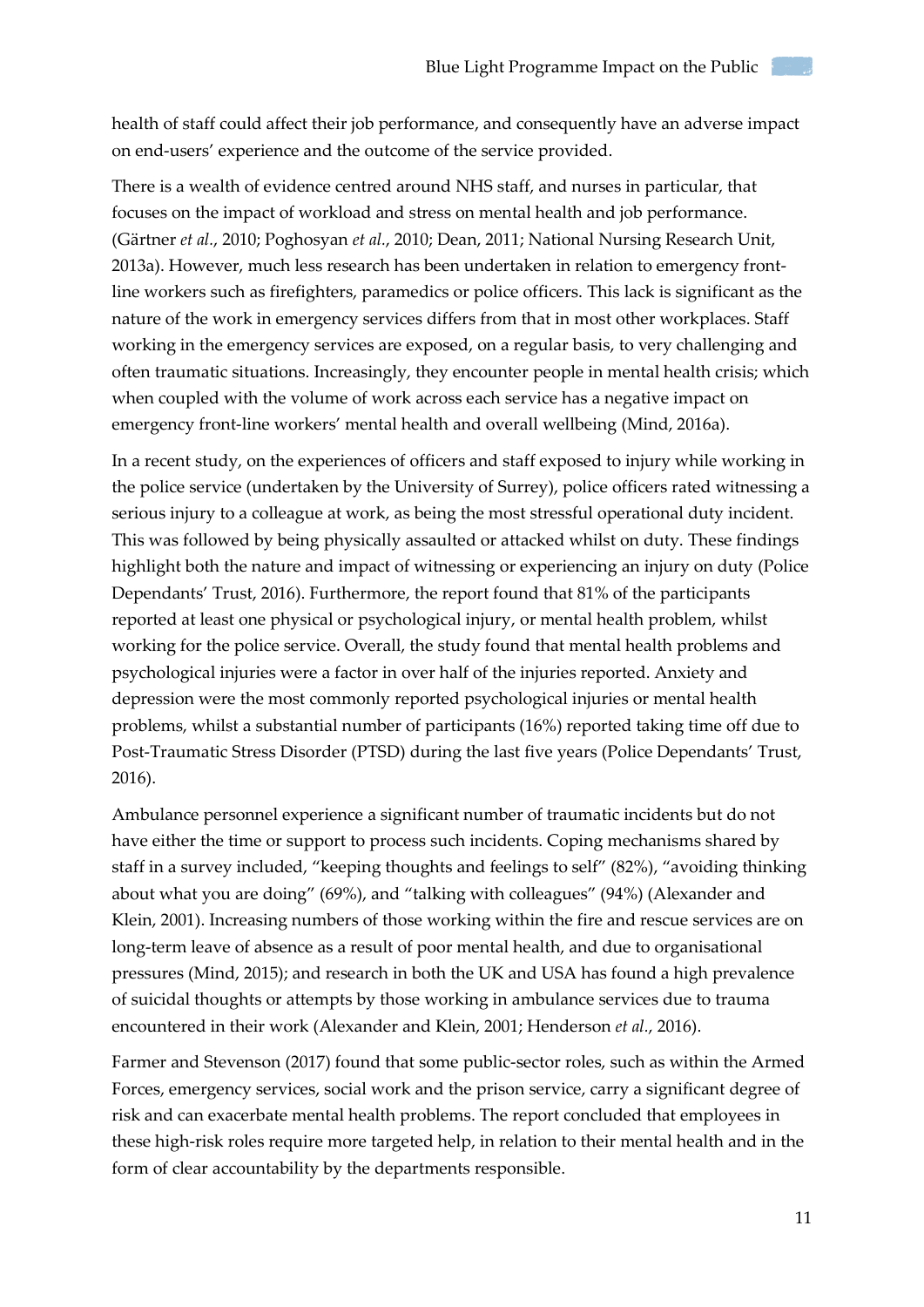*'We recommend that public sector employers should identify employees at higher risk of stress or trauma and produce a national framework which coordinates support for these employees and establishes clear accountability for their mental health'* (Farmer and Stevenson, 2017, p. 10)

However, despite increasing awareness of such issues at a strategic level, there is a pervasive culture of silence surrounding mental health, especially within workplaces, preventing people from disclosing their mental health problems and seeking help. In particular, evidence from Mind's Blue Light Programme, found that front-line emergency workers are generally less likely to talk about their mental health than the general population (Mind, 2016a). Furthermore, the wider stigma associated with mental ill-health in both front-line healthcare staff as well as patients has been found to 'create[s] serious barriers to access and quality care' for those with mental health issues, in terms of supporting both their physical and mental health needs (Knaak, Mantler and Szeto, 2017).

Notwithstanding the existing research and increasing knowledge of the prevalence of mental health issues within these services, there is little evidence of the impact of front-line workers' workload and stress on the end-users. We will, therefore, present the findings from the evidence of nursing staff and other sources, and infer what this could mean for other front-line staff.

#### Organisational pressures

Evidence shows that nurses are under immense pressure in the workplace. They are overworked and suffer from stress, burnout and negative organisational culture, such as bullying. In addition to this, nurses are often worried about job security and cuts to their terms and conditions of employment, as well as increasing scrutiny regarding the level of compassion they show to end-users (Royal College of Nursing, 2013). These (external) conditions can have an effect on their functioning at work. As a result, nurses suffer from stress, and other forms of mental health problems such as anxiety and depression. This literature will highlight three issues experienced by nurses that can also negatively impact end-users: presenteeism; secondary trauma stress and PTSD; and burnout and depersonalisation.

#### **Presenteeism**

High workload and stress, in addition to being harmful to staff wellbeing, can create the conditions for mistakes to happen, which can have a detrimental effect on end-users. Workrelated stress leads nurses to attend work when they are unfit and unwell. Evidence shows that 'presenteeism' is a widespread problem among nurses. In one study, 82% of nurses reported they had gone to work despite being 'unwell or unfit' (Royal College of Nursing, 2013). Whilst the report does not specify how this relates to physical or mental health, the scoping research for the Blue Light Programme found that emergency services personnel more broadly are more likely to experience a mental health problem, but are less likely to take time off (Mind, 2016a).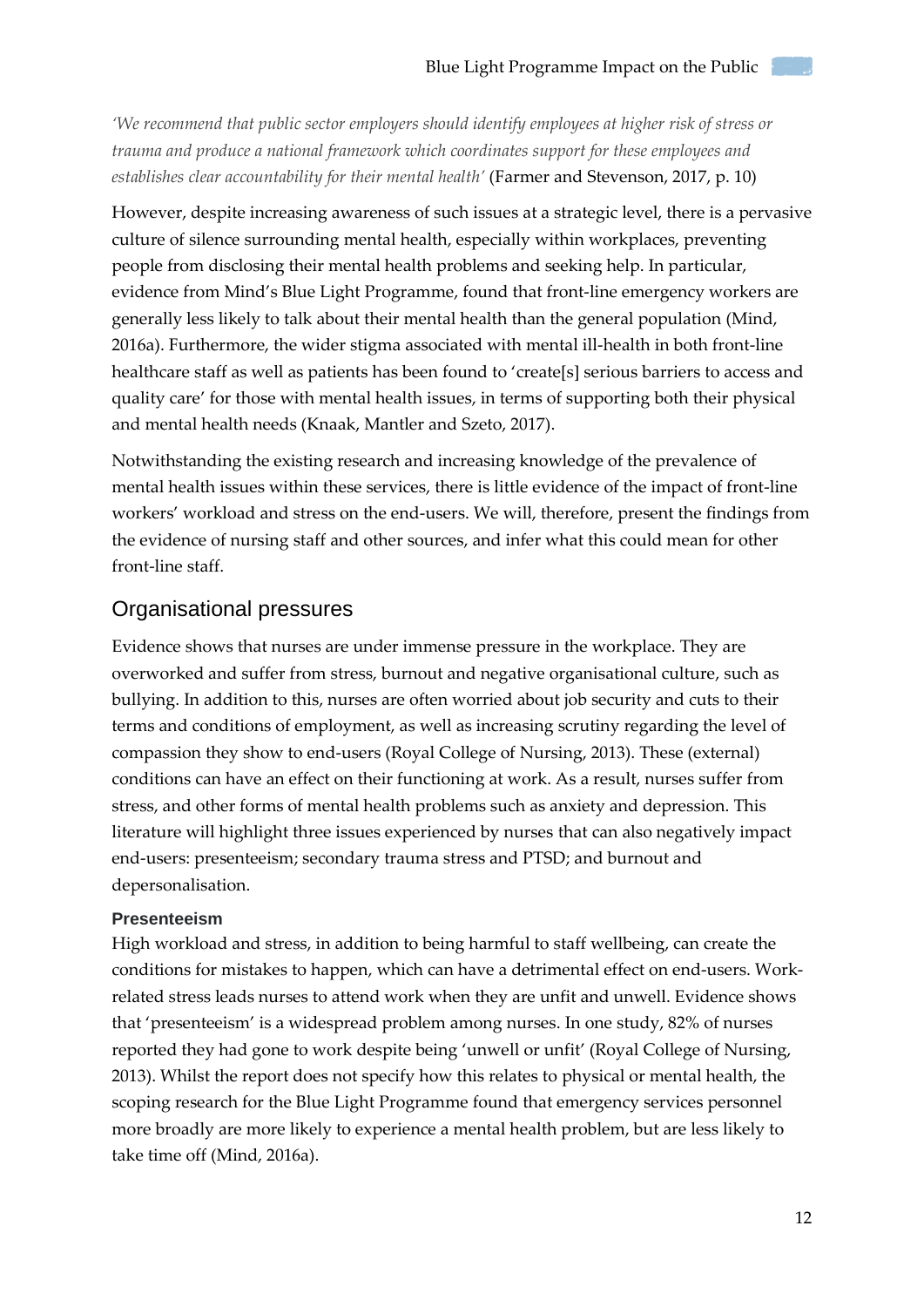'Presenteeism' has been found to be greater amongst those who work long hours and experience managerial pressure to return to work (Boorman, 2009). As well as increasing the risk of mistakes, 'presenteeism' can affect patients' perceptions of the care they have received: staff who they perceived to be 'just doing their job', as opposed to 'caring' were perceived to be offering bad care (National Nursing Research Unit, 2013b).

Similarly to nurses, other emergency front-line workers who work long hours, such as paramedics, police officers and firefighters, are also exposed to traumatic events and also suffer from work-related stress. According to research by the Police Dependants' Trust, police officers<sup>1</sup> report attending work when unfit (presenteeism) (2016). The scoping research for the Blue Light Programme found, via the survey, that members of staff across all blue light services reported that poor mental health had had a number of impacts on their performance at work. There were some differences across services, although at a lower level than the Chartered Institute for Personnel and Development (CIPD) baseline in almost all cases. In particular, over 60% of ambulance staff responding to the survey stated that they were less patient with the public (compared to less than 40% of police, and 25% of fire service staff) as a result or poor mental health (Mind, 2015).

It is important, therefore, to note that staff wellbeing is not only important in its own right, but is a necessary component in guaranteeing better experiences and outcomes for endusers. Royal College of Nursing research (2013) states that, 'individual staff wellbeing is best seen as an antecedent rather than as a consequence of patient care performance'.

#### **Secondary trauma stress or Vicarious traumatisation and PTSD**

Secondary traumatic stress (STS) is becoming viewed as an occupational hazard of providing direct services to traumatised populations i.e. the psychological effects of traumatic events that extend beyond those directly affected (Bride, 2007). Research shows that staff who work with people who are suffering the effects of trauma, may start to suffer from symptoms themselves (Baird and Kracen, 2006). The repeated and prolonged exposure to trauma via their work and their clients can gradually or quickly turn into stress, exhaustion and PTSD-like symptoms, particularly if the member of staff is close to the survivor, or ignores emotional self-care. Without appropriate support, this may affect the treatment that front-line workers are able to provide.

McCann and Pearlman's (1990) elaboration of the concept of vicarious traumatisation in relation to therapists, explained how the therapist may actually begin to incorporate into their schema painful images, thoughts and feelings associated with exposure to end-users' traumatic memories. A research synthesis of evidence around STS found evidence that the amount of exposure to trauma material combined with a person's own trauma history can affect whether STS occurs, and that such experiences can affect the wellbeing of staff – as measured through their assessment of life satisfaction (Baird and Kracen, 2006).

-

<sup>&</sup>lt;sup>1</sup> A specific figure or percentage was not provided in the report.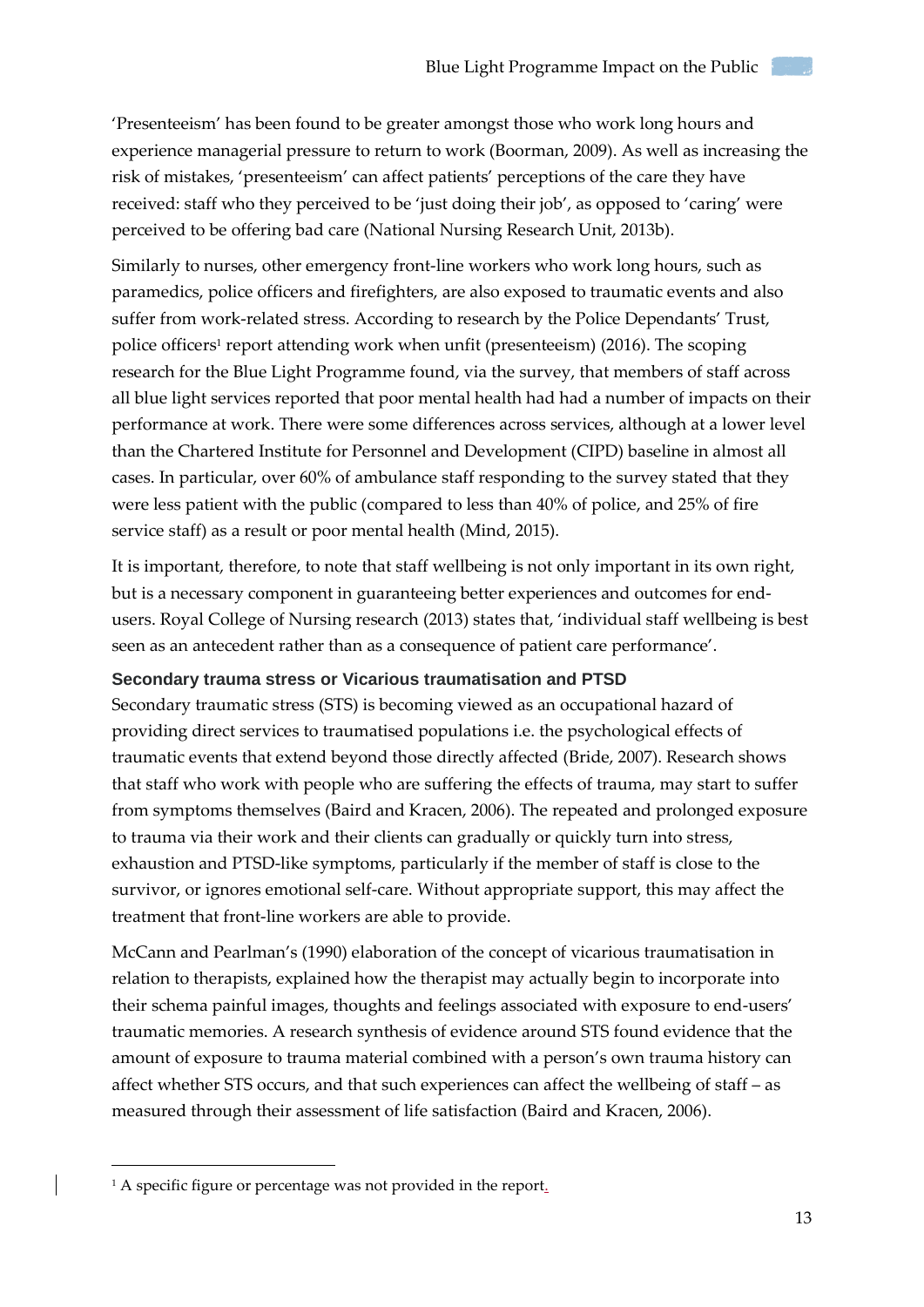Evidence suggests that similar results are seen in other front-line workers. Compared to the general population, emergency workers report higher levels of mental and physical health problems. A systematic review of ambulance personnel found a 20% prevalence rate of PTSD within ambulance staff (Sterud, Ekeberg and Hem, 2006). Another study of ambulance workers found that the prevalence of clinical levels of psychopathology is estimated to be around 20% to 30%, with post-traumatic stress disorder (PTSD) and depression being the most common mental health outcomes (Bennett *et al.*, 2004). This was further echoed in the Blue Light Programme's own survey of over 1,600 staff: '62 per cent said they had experienced a mental health problem – such as depression, anxiety disorder, OCD, PTSD, bipolar disorder or schizophrenia' (Mind, 2016c).

Evidence shows that the nature of emergency work does have an impact on mental health and emotional wellbeing. It is therefore worth reflecting on the extent to which adequate support is provided for front-line workers, with protection against the serious harmful effects of traumatic material, if end-users are to get the best care. A small number of studies have aimed to identify early predictors of later mental and physical health problems in emergency workers. For example, Wild et al. (2016) identified a set of early predictors of later poor mental and physical health in trainee paramedics. Rumination at the start of paramedic training predicted episodes of PTSD. Episodes of PTSD and depression were linked to poorer sleep, greater burn-out, more days off work and greater weight gain (Wild, 2016). Research has found that such experiences can affect the 'helper–client' relationship, with the staff member having a reduced ability to bear the load of supporting others (Phelps *et al.*, 2009). Although the evidence is not comprehensive, the implications of the reduced capacity to provide care and support could have a direct impact on members of the public.

#### **Burnout and depersonalisation**

Burnout is a condition covering three domains (depersonalisation, emotional exhaustion, and a sense of low personal accomplishment) that is associated with decreased work performance (Shanafelt *et al.*, 2002). For example, for ambulance staff, burnout was associated with reduced job satisfaction, shorter recovery time between incidents and more frequent exposure to incidents (Alexander and Klein, 2001). Burnout has a negative effect on professional performance and can lead to the depersonalisation of end-users. For those working in blue light services, the increasing exposure to those experiencing a mental health crisis may then result in the normalisation of such experiences and may reduce the ability of staff to be fully responsive to individual needs.

When people are going through a traumatic experience, they are at their most vulnerable point and it is essential they are cared for with kindness and compassion by everyone they come into contact with. Research has explored the relational aspects of care, which affects how people feel they are treated. In particular, research has found that the extent to which people *feel* cared for affects their satisfaction with support (Gärtner *et al.*, 2010; National Nursing Research Unit, 2013b; Ogbonnaya and Daniels, 2017). Evidence from clinical studies shows that anxiety and fear delay healing (Cole-King and Harding, 2001; Weinman *et al.*,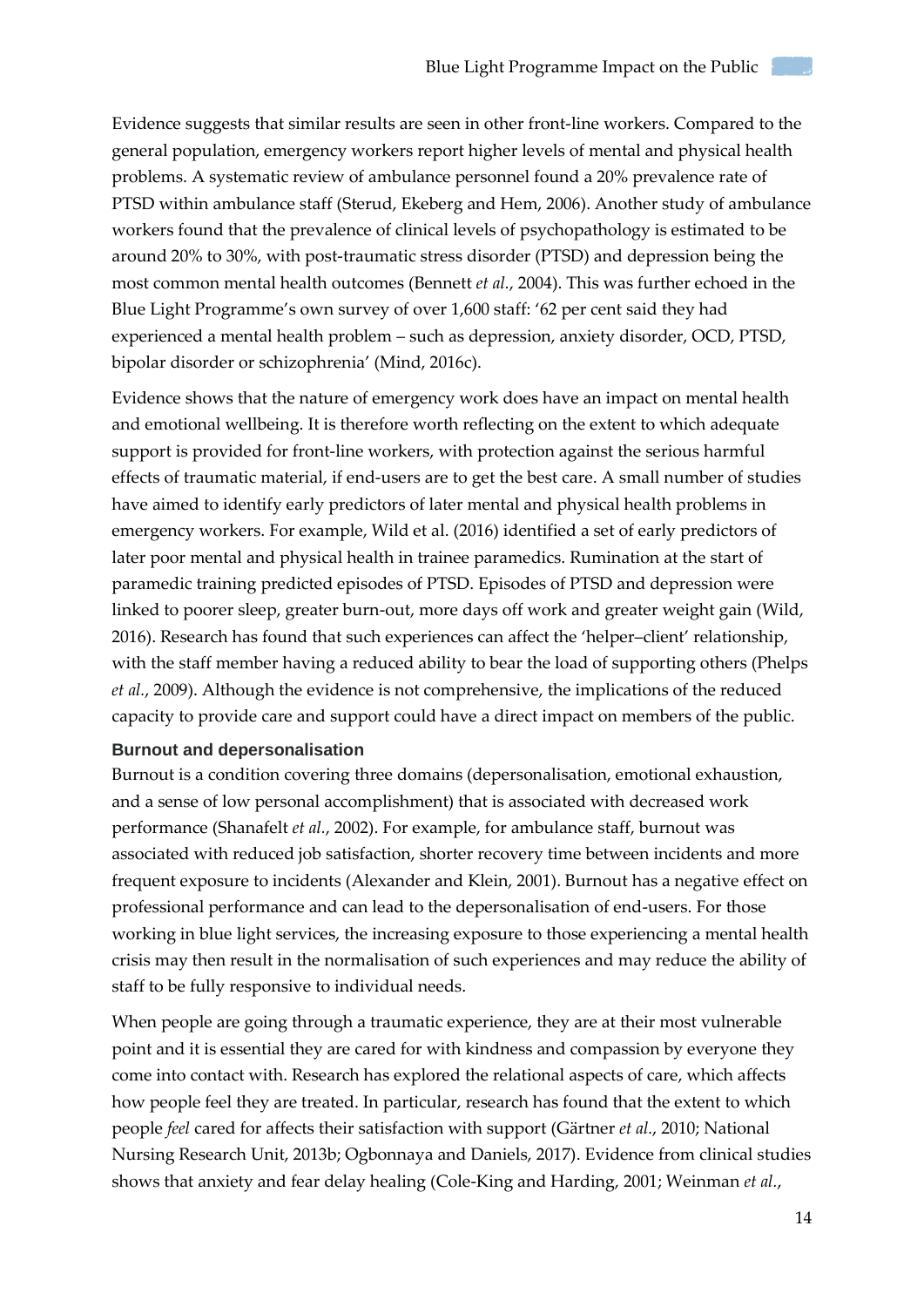2008). Good communication with end-users has been found to contribute positively to wellbeing, and also hastens recovery (Suchman *et al.*, 1993; Shuldham, 1999). More recent work, on the power dynamics of providing care, has emphasised the importance of nursing practice based on the principles of patient-centred care, and its potential impact on levels of safety within hospitals: if nurses and patient are able to work together to identify the care needed, the result can be more positive (Kagan, 2014).

However, burnout is a widespread problem among emergency front-line workers, and this may prevent them from seeing the *person* in the end-user. Extensive research has covered the effects of burnout on medical professionals; it has been associated with suboptimal patient care practices (Shanafelt *et al.*, 2002), medical errors (West *et al.*, 2006) and reduced empathy (Thomas *et al.*, 2007). Burnout may also exacerbate the incidence of depersonalised care which is contrary to the front-line worker's intention of providing a patient-centred approach where end-users are accorded dignity and respect as individuals (Goodrich and Cornwell, 2008). Studies have shown that junior doctors (referred to as residents in the US study) who experienced burnout were significantly more likely to self-report suboptimal patient care (for example: "*I did not fully discuss treatment options or answer a patient's questions.*" or "*I made . . . errors that were not due to a lack of knowledge or inexperience.*") (Shanafelt *et al.*, 2002). Feelings of burnout and compassion fatigue have also been found to exacerbate the poor treatment of patients with mental health problems, and reduce their chance of a person-centred approach to treatment (Knaak, Mantler and Szeto, 2017).

Furthermore, the cumulative effect of delivering sub-optimal work can contribute to depersonalisation. Dr Jocelyn Cornwell of The King's Fund commenting in the *Nursing Standard* states that: '*Many nurses feel under enormous work pressure, but also feel they are not delivering the care they would like and are letting people down. If that goes on for an extended period, and there is no way of thinking or talking about it, it can be destructive. It leads to people shutting off and depersonalising patients.*' (Dean, 2011).

For those working in blue light services, the risk of depersonalisation of end-users could have an impact on those using services. High numbers of end-users who use blue light services have experience of poor mental health (Mind, 2016a; Marsh, 2017) and encountering a member of staff who does not have the capacity to offer person-centred care could result in a reduced quality of service.

#### <span id="page-14-0"></span>**Impact of reducing stigma and increasing awareness of mental health**

In addition to suffering from mental health problems caused by work-related stresses, staff also often experience self-stigma and stigma. Evidence suggests that front-line workers usually do not believe they are able to disclose their mental health problems and avoid treatment due to fear of stigma and prejudice (Rüsch, Angermeyer and Corrigan, 2005).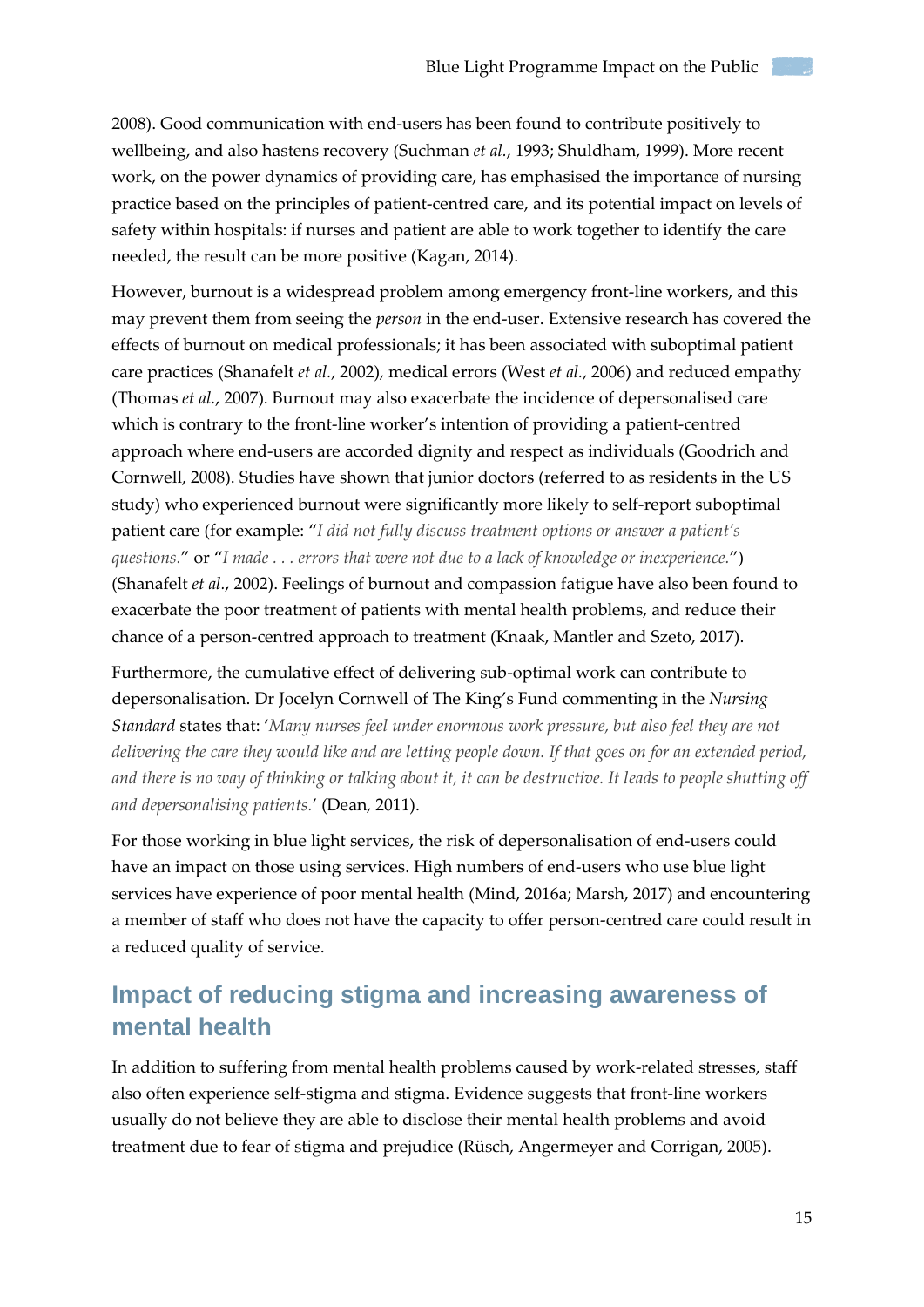According to Mind's Blue Light Programme, emergency workers (blue light personnel) are generally less comfortable talking about mental health than the general population (Mind, 2015). Nearly 40% reported that they would not be comfortable talking about their mental health to friends and family and three quarters would not be comfortable talking to an employer. Only 57% said they are 'very likely/quite likely' to consult a doctor. This is significantly lower than the general population, 82% of whom said in 2012 that they would be 'very likely' or 'quite likely' to consult a GP about a mental health problem (Mind and Future Thinking, 2015).

The relationship of staff with their managers or employers impacts highly on wellbeing. A report on firefighters found that in addition to the traumatic nature of their work in the fire and rescue service, the most commonly reported causes of workplace stress were the excessive demands and perceived lack of support of senior managers; which included poor consultation and lack of training (Moffitt, Bostock and Cave, 2014; Mind, 2016a). Due to the experience of working in this type of organisational culture, many believed that revealing a mental illness or seeking support would impact on them negatively. A report from the Department for Communities and Local Government (2008) suggests, for example, that the 'fire fighter image' could influence their willingness to seek help for stress and mental health problems. A survey of firefighters suggests that being "emotionally strong" and "being brave" are seen as important traits in a fire fighter (Moffitt, Bostock and Cave, 2014). Similarly, police officers report that stigma attached to mental illness prevents them from disclosing their problems to their managers. They fear being ridiculed or perceived as incompetent and not up to the job, and that their career would be affected (Mind, 2016a; Police Dependants' Trust, 2016).

Mind's scoping research to expand the Blue Light Programme to 'new recruits' found those from the younger generations (for example, in their first years of work) to be self-aware around issues of mental health, though they perceived others with more work experience within the services as being less likely to be open. They demonstrated relatively high levels of self-awareness around mental health but were aware that stigma still exists within their organisations, particularly amongst longer-serving personnel (Research Ability, 2017). Many of those surveyed claimed that they would be reluctant to disclose personal experiences of mental health at work, due to a fear of being judged by colleagues, or because it might have a negative impact on their career.

Evidence shows that providing training in mental health awareness in the workplace is helpful in reducing stigma and also in changing people's attitudes. One report evaluated the impact of three mental health interventions on knowledge of and attitudes towards mental health in fire service managers. Participants showed increased knowledge in relation to how to recognise signs of stress, and attitudes shifted towards 'becoming more tolerant, hopeful, compassionate and less judgmental' (Moffitt, Bostock and Cave, 2014, p. 110). The evaluation of training for managers found that they had a greater appreciation of the

16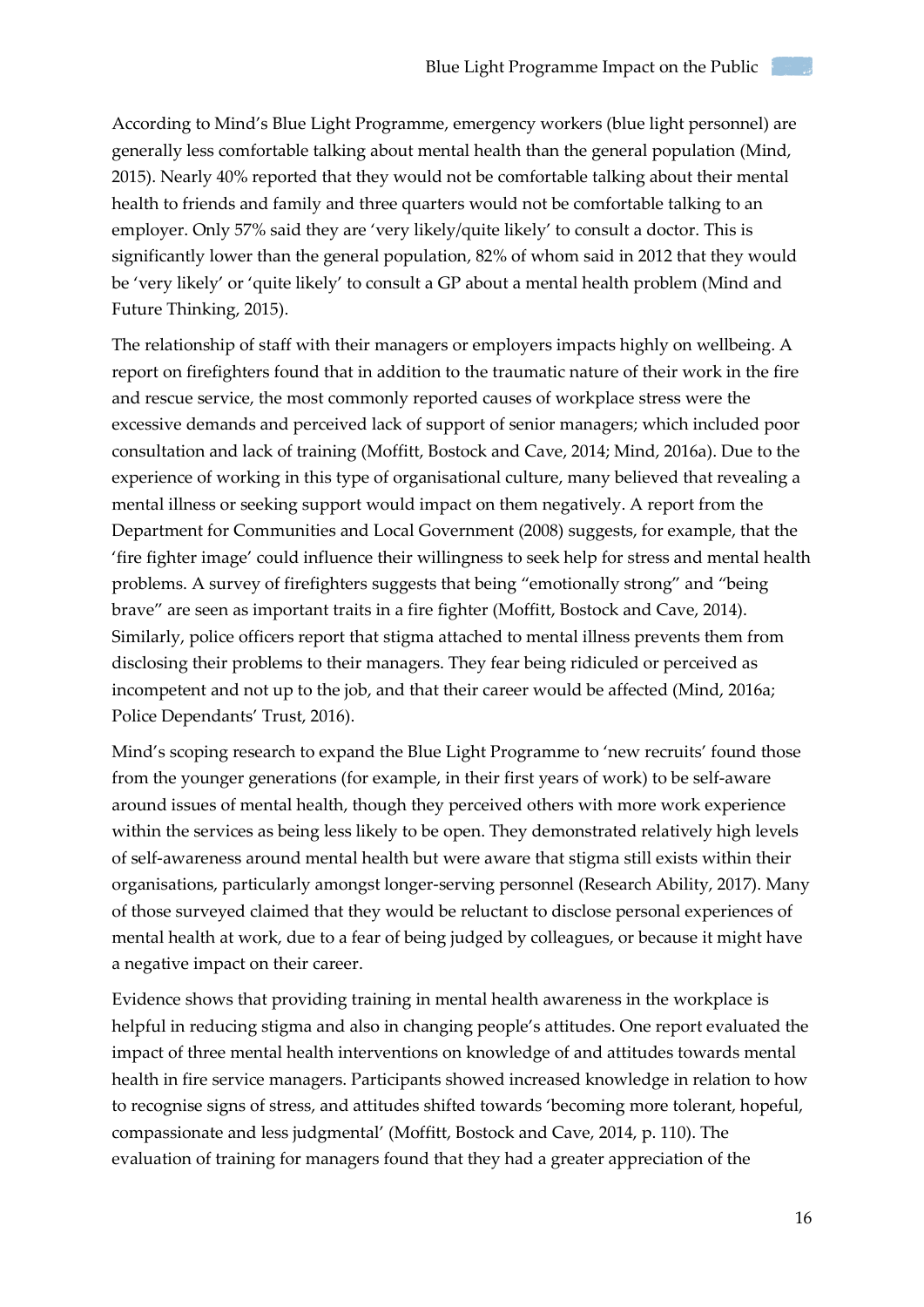prevalence of issues, as well as increased confidence in recognising the signs and symptoms of mental health problems, and starting a conversation about these (Wilson *et al.*, 2016). Similarly, brief educational courses on mental illness were proved to reduce stigmatising attitudes among a wide variety of participants (such as police officers, industrial workers and government employees, and high school students) (Rüsch, Angermeyer and Corrigan, 2005).

A study in Australia investigated the effect of mental health training on managers' knowledge, attitudes and confidence; including their behaviour towards employees with mental health problems, and their understanding of its effect on employee sickness absence. During the 6-month follow-up, the mean rate of work-related sick leave decreased in the intervention group and increased in the control group. The study found that taking part in a mental health training programme could lead to a significant reduction in work-related sickness absence, with an associated return-on-investment of \$9.98 for each pound spent on such training (Milligan-Saville *et al.*, 2017). Such improvements can impact on the availability of staff from blue light services being able to deliver their services and support members of the public.

There have been some positive findings about the impact of anti-stigma initiatives through Mind's Blue Light Programme (Mind, 2016b). There has been a significant positive impact on Blue Light Champions themselves: they reported increased confidence in talking about their own and others' mental health, empowerment to support others and a reduction in reported poor mental health (from 13% saying that they had 'poor to moderate' mental health in the pre-survey, to just 5% in the post-survey). The research therefore suggests that reducing stigma and providing workplace training for all, including managers, is a necessary first step towards ensuring that staff are given the space to share their problems, recognise and address their mental health issues, and also to seek treatment and support – without fear of prejudice or punishment.

While none of the research presented above provides a direct link to potential end-user impacts, inferences can be drawn from the findings. Reducing stigma, leading to appropriate support being made accessible, can ensure that the workforce is able to be present and fit for work. This can have direct implications for the public in that (more) staff will be available to support them. Furthermore, if staff experience increased tolerance and levels of compassion, these outcomes could convert into interactions with their peers, as well as with the end-users of their services.

#### <span id="page-16-0"></span>**Impact of increased wellbeing for emergency front-line workers**

Developing resilience can help people to manage and adapt to stressful situations. Resilience can be viewed as a defence mechanism, which enables people to thrive in the face of adversity (Davydov *et al.*, 2010) and can help people manage and maintain stable mental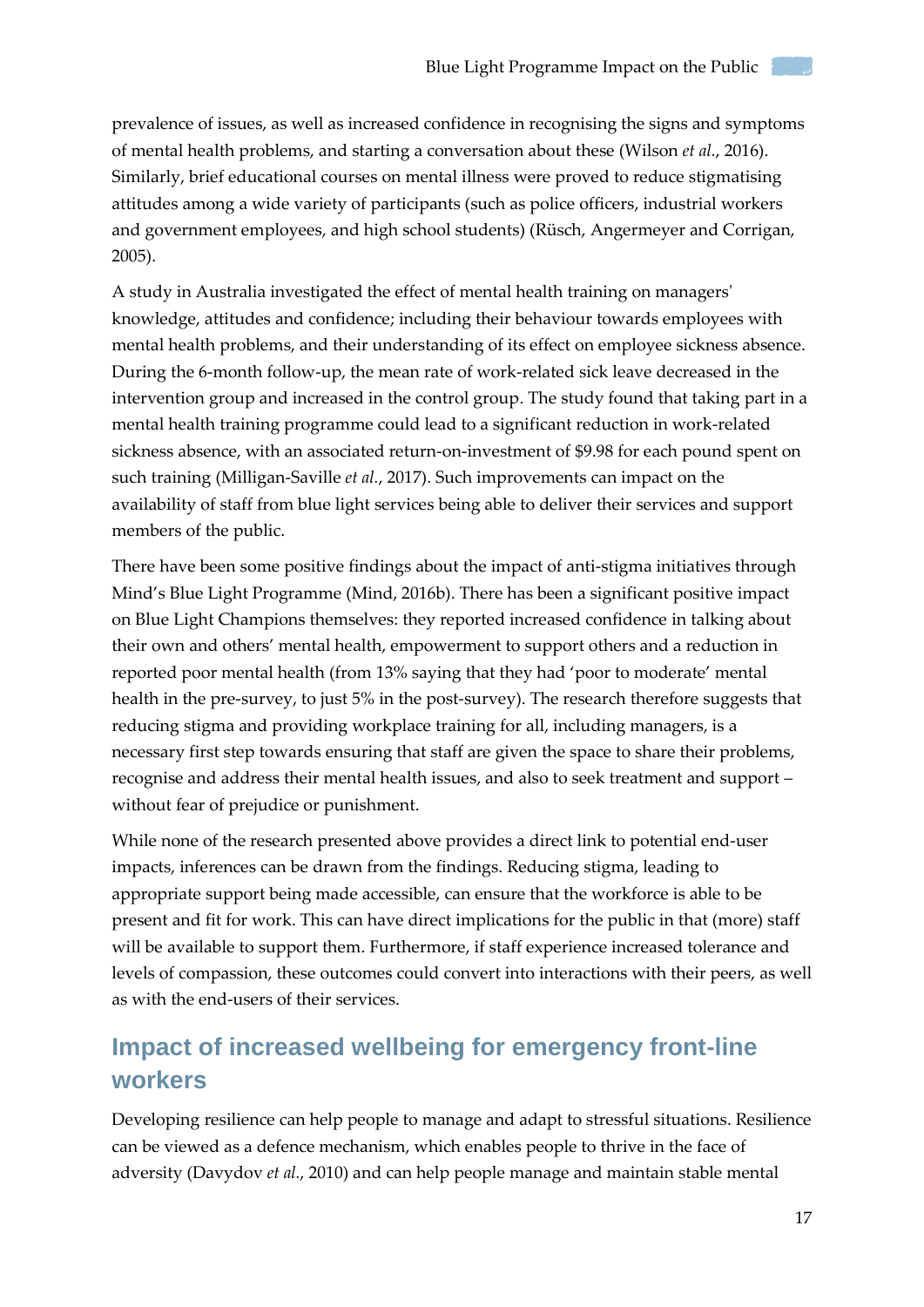wellbeing. Building resilience can be critical for emergency front-line workers who, when compared to the general population, report higher levels of mental health problems (Mind, 2016a). Resilience can be categorised in a number of ways, often incorporating three components: psychological factors such as adaptive coping styles; social factors such as having social support; and our overall wellbeing (Wild, 2016). These are summarised in Mind's model of resilience as: ways to cope, social connections, and wellbeing (Mind, 2018).

Focussing on positive behaviour such as adaptive coping skills, having social support and avoiding negative behaviour such as rumination (replaying a bad situation or thoughts) can help to protect emergency workers from developing mental health problems. Wild (2016) suggests that resilience interventions must include, as a core goal, an emphasis on reducing negative behaviours that are known to increase the risk of mental health problems. The Blue Light Programme activities encourage staff to recount their own experience of mental health issues, to both support and increase their peers' understanding of mental health and the approaches they use to stay well (Mind, 2016a; Wilson *et al.*, 2016).

It is important to note that initiatives aimed at changing people's attitudes are contributing factors (alongside structural issues such as workload) toward improving the mental health and wellbeing of emergency front-line workers which, as a result, can better the outcomes for end-users. It is therefore important to address and reassess the system's flaws, and minimise workload and stress among emergency front-line workers, for a better end-user experience. Increasing wellbeing for emergency workers through changing workplace culture, providing flexible hours, increasing training and reducing workload, all have to go hand-in-hand with raising awareness about mental health (Mind, 2016a).

According to the Police Dependants' Trust (2016), police officers suggested that in addition to increasing their levels of training, and having the opportunity to talk about issues that might be affecting them, it was also important to consider the possibility of limiting the tenure of particular roles (such as the investigation of child sexual exploitation); this would attempt to minimise the impact of the work on individuals. In general, participants indicated that better support around mental health needs, as well as faster and better access to treatment and rehabilitation services, were high priorities. Additionally, they stated that factors such as reduced job security and changes within the organisation, due to the impact of austerity, were rated as having the greatest impact on wellbeing. As such these factors should also be addressed, to improve staff mental health. This is consistent with the findings across Mind's Blue Light Programme research to date (Mind and Future Thinking, 2015; Mind, 2016a, 2016b).

Staff understand the concept of good care, but due to the conditions in which they work, combined with burnout and depersonalisation, the quality of that care is being compromised. Developing and implementing intervention programs, that allow staff to better cope with the demands of their role, may produce a variety of beneficial effects not only for staff but also for end-users: by increasing the quality of care that they receive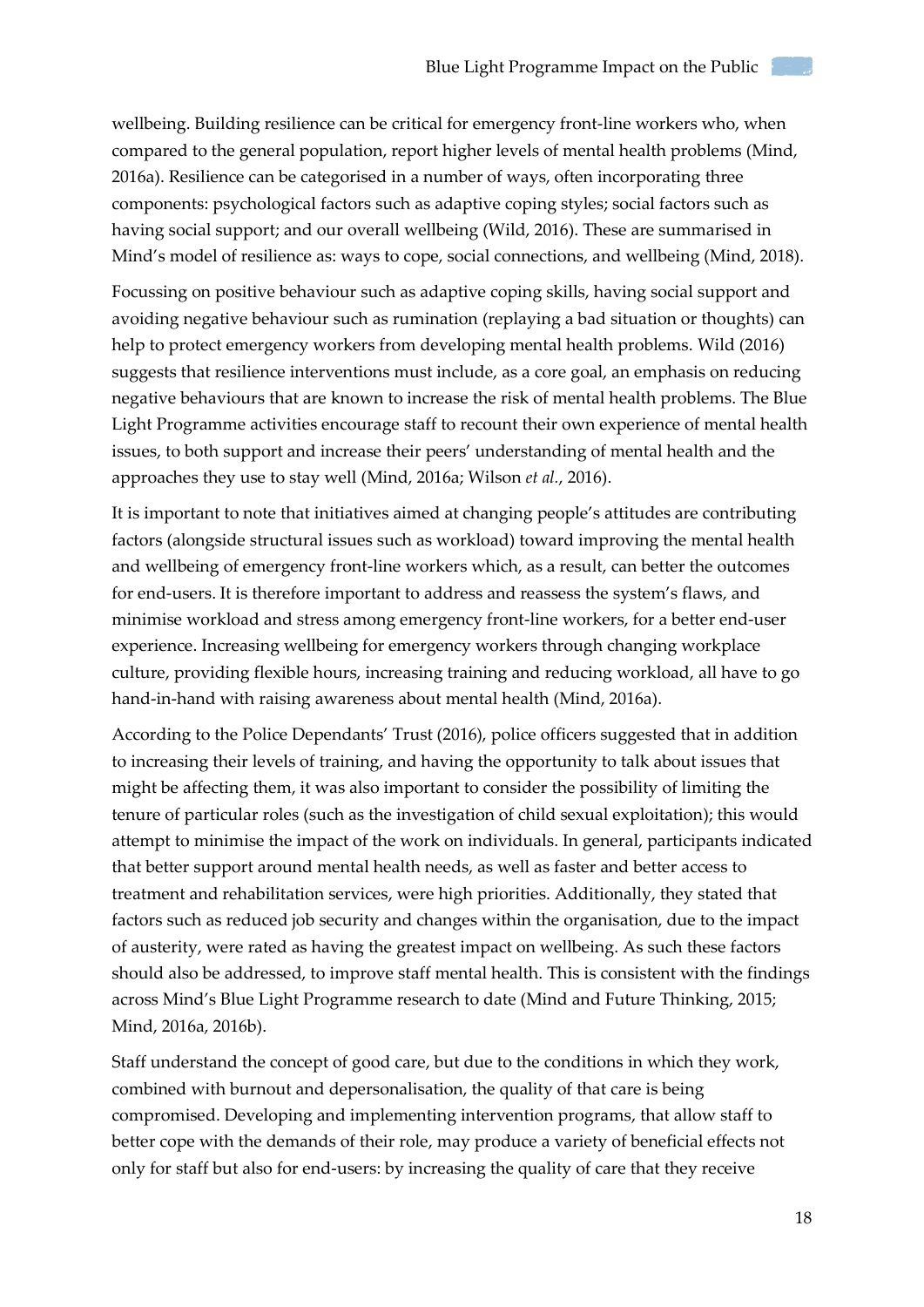(Poghosyan *et al.*, 2010). In addition to raising awareness, the cultivation of a work environment that is built on trust provides a sense of control and belonging, which contributes towards a greater feeling of job satisfaction and being supported at work (Ogbonnaya and Daniels, 2017). These factors are known to contribute to the improvement of staff wellbeing, *'the evidence on the association between positive social interaction at work and well-being shows a strong connection, consistent with evidence in the broader well-being literature, of the importance of good social relationships to wellbeing'* (Jeffrey *et al.*, 2014, p. 37).

A focus on staff resilience provides a framework for creating both policies and procedures, as well as delivering individual support that can help staff to recover, following challenging experiences in their work or a period of mental ill health. This framework should, in turn, reduce staff absenteeism and presenteeism and encourage an increased attendance that will result in more staff being available to support members of the public. This ultimately affects the end-users' experience as they encounter a workforce that is healthy and able to support people, including those in crisis. As well as increasing their presence, staff who are able to manage their wellbeing should be better able to deliver positive interactions with end-users, which should also contribute to an improved end-user experience.

#### <span id="page-18-0"></span>**Reflections**

The existing literature highlighted an emerging understanding of the relationship between staff wellbeing, their functioning and end-users' care. It has identified emergency front-line workers as being under immense pressure in their workplace. They are working in demanding occupations, where end-users require high levels of support, but emergency workers can become overworked and stressed, and as a result may suffer from burnout and emotional exhaustion. The literature also highlights that they may be attending work when they are unfit to do so, which has a negative impact on staff wellbeing and may result in staff not being able to support end-users to the best of their ability.

Poor mental health among emergency workers is harmful to each individual, and could also impact on the way in which they function at work. Emergency workers who have been exposed frequently to traumatic incidents, and who are overworked and stressed, can expect their experiences to have an adverse impact on both themselves and end-users. As the literature points out, burnt-out staff are more likely to make mistakes, potentially risking harm to end-users. Addressing burnout via depersonalisation of the end-user is problematic as it clashes fundamentally with ensuring that the end-user is seen as *a person* and accorded dignity and respect. Being treated in a depersonalised way may also impact an end-user's recovery process.

The Blue Light Programme is one component of a broader strategy and operational investment within emergency services designed to support a better experience for both emergency front-line workers and end-users. Programmes, such as Blue Light, which provide support aimed at reducing stigma, raising awareness about mental health and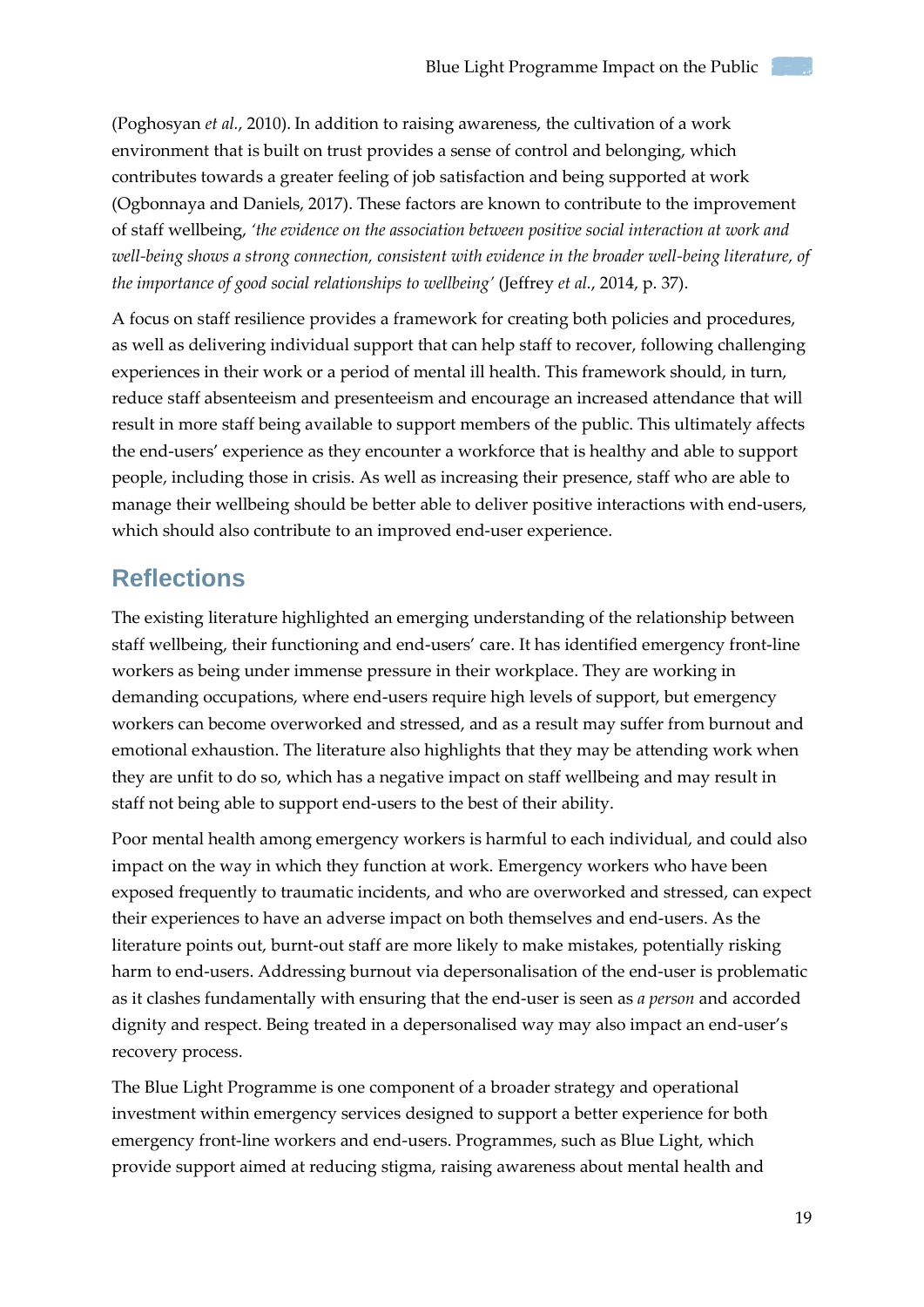i sa se

offering mechanisms for staff to manage their mental health, all contribute to minimising the potential impacts outlined in this chapter. These initiatives sit alongside wider system changes being implemented in services nationally, and also at a local level, such as through the Crisis Concordat (Crisis Care Concordat, 2018). These changes focus on how the system can better support people in crisis, and the processes and agencies that need to be in place to offer high quality support to the public.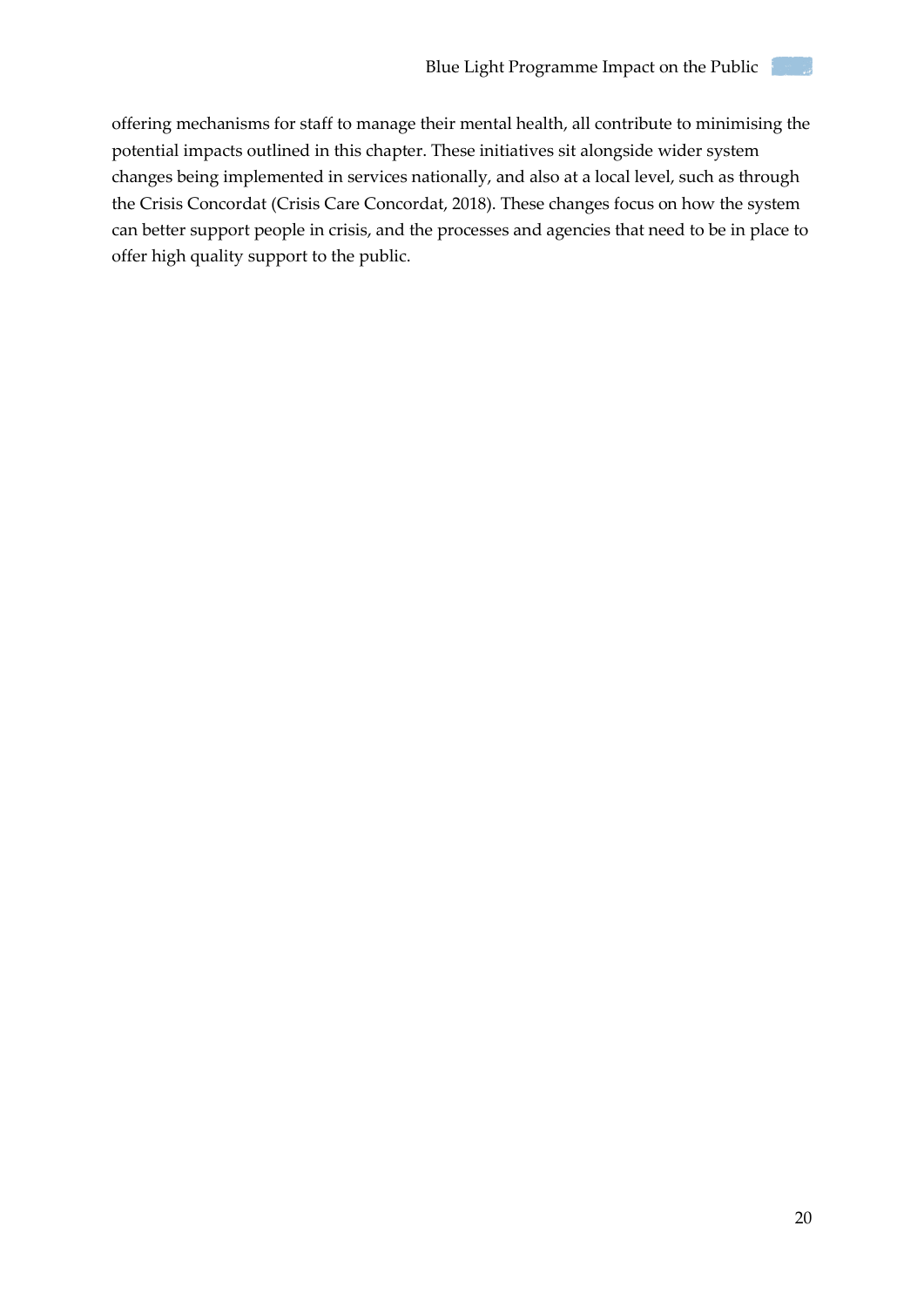## <span id="page-20-0"></span>4. Emergent Theory of Change

#### <span id="page-20-1"></span>**Introduction**

A Theory of Change (ToC) is a way of thinking about how a programme may lead to outcomes and goals. Theories of change describe the changes you want to make, the steps involved in making those changes, the assumptions underpinning those changes and how the changes relate to each other.

The starting point of any ToC is to establish 'need(s)': these are the un-met needs of the target population that the organisation is seeking to address through its stated aim. Once established, the process by which the un-met need(s) will be met is articulated through a series of outcomes from long-term to intermediate (variously referred to as short-term or medium-term outcomes or pre-conditions). Underpinning these changes are the various activities of the organisation, and the key assumptions that underpin why these activities are expected to result in the outcomes.

In addition to the activities of the organisation, a ToC recognises that outcomes do not occur in isolation and are contingent on external conditions (known as 'enablers' and 'barriers'). These are external social, economic and/or environmental issues, which influence the likelihood of achieving the 'aim'. The final 'line of accountability' acknowledges the point past which an organisation is no longer responsible for the achievement of outcomes.

The Theory of Change for the Blue Light Programme is illustrated in Figure 2.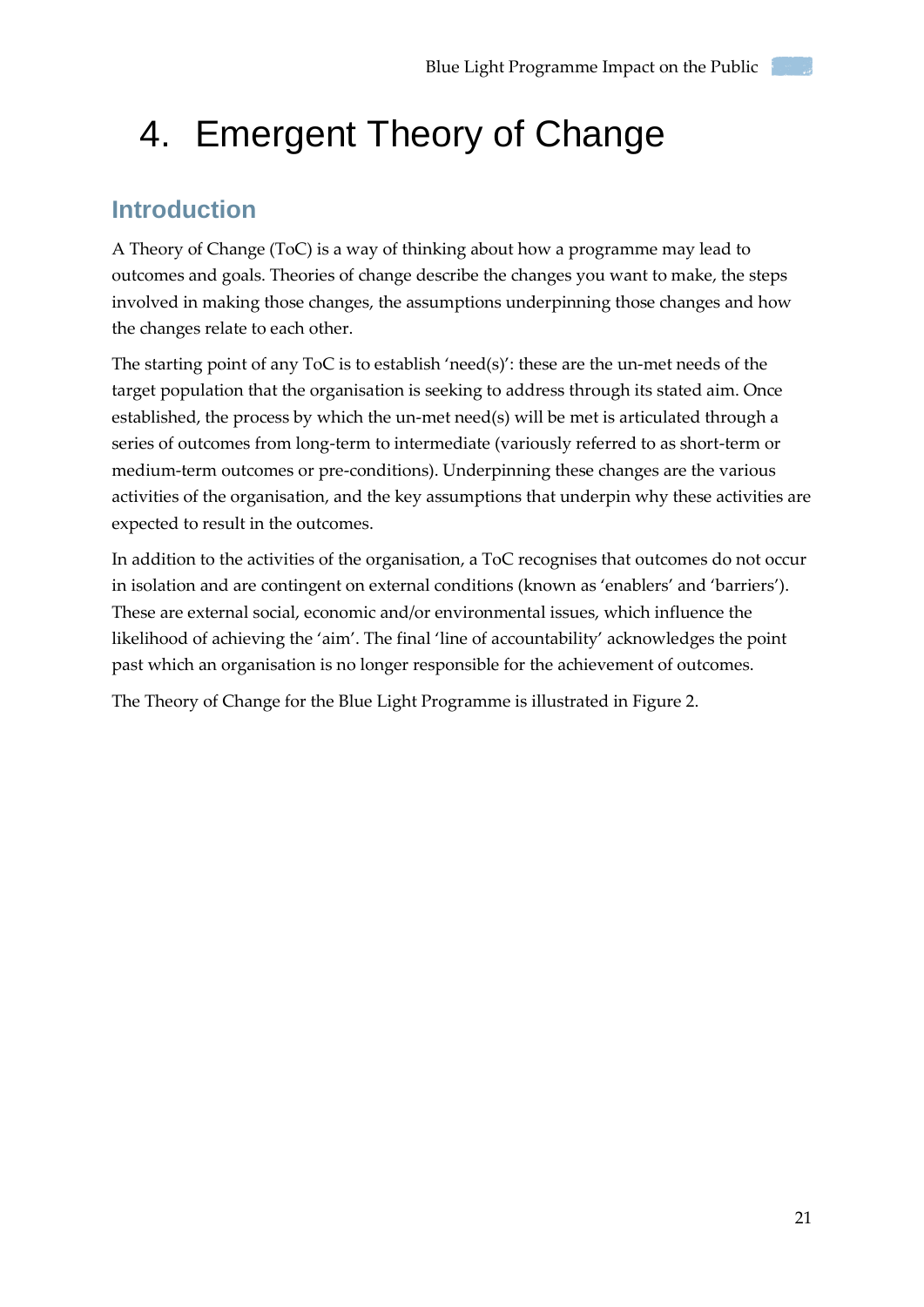#### *Figure 2: Theory of Change diagram*

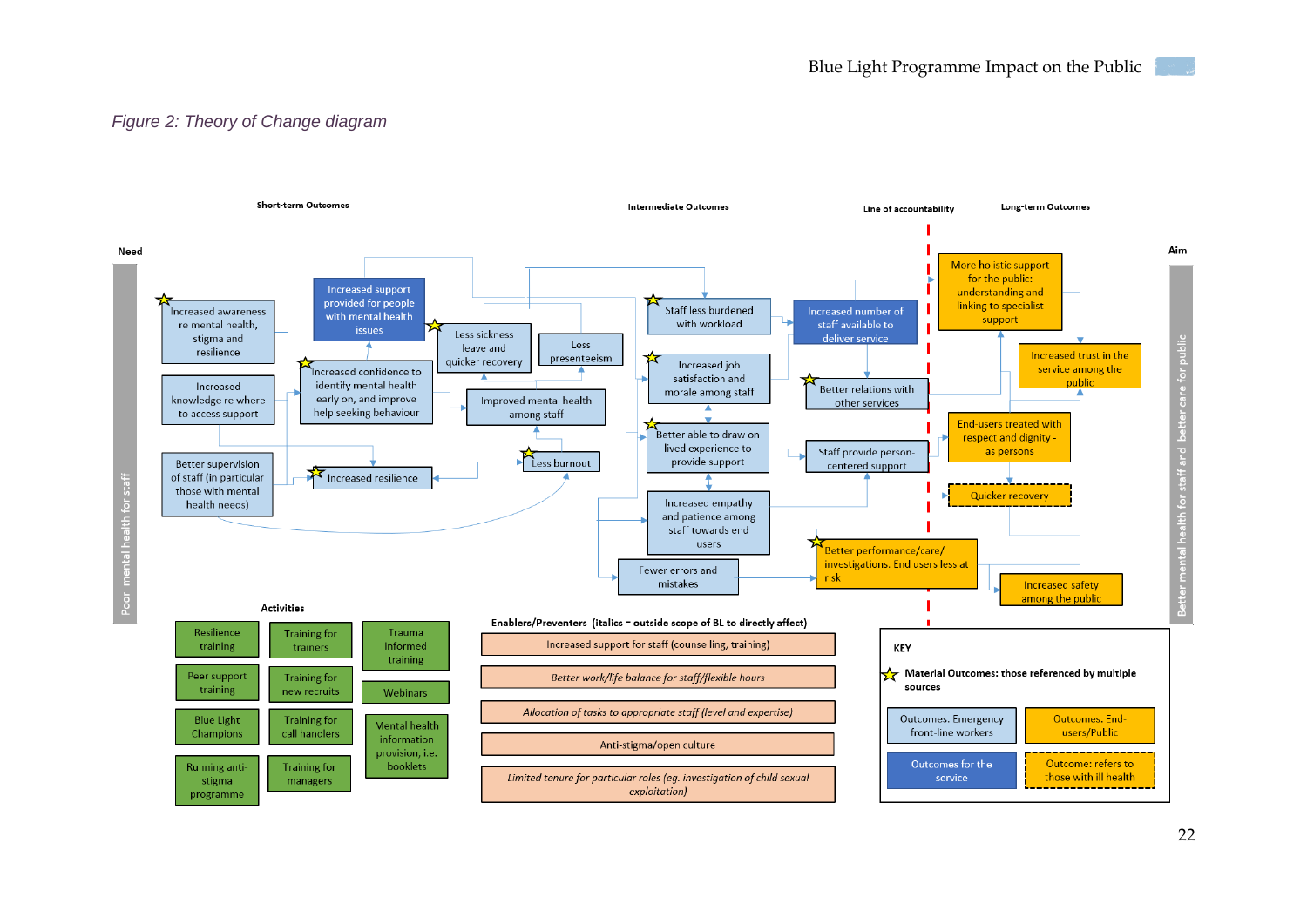#### <span id="page-22-0"></span>**The need and aim**

Mind's research found that nine out of ten emergency service staff and volunteers in England had experienced stress and poor mental health at some point in their career (Mind, 2016a). As a result of this, Mind introduced the Blue Light Programme in 2015, with the aim of tackling stigma and discrimination, while embedding workplace wellbeing, increasing resilience, providing advice and support and improving pathways to services. In the years since then, the annual evaluations have shown largely positive results in relation to the aims of improving the mental health of staff, as well as tackling the culture of stigma surrounding mental health.

This piece of research goes further than existing research into trying to determine the broader impact of the Blue Light Programme on members of the public. The Theory of Change presupposes that there are positive impacts on the public, as a result of the programme providing emergency service personnel with support for their own mental health and wellbeing. The theoretical consequences for the wider public with whom the emergency service personnel interact are therefore illustrated in the ToC.

#### <span id="page-22-1"></span>**Activities**

The Blue Light Programme's activities have multiple aims; a number of them contribute to achieving the short-term outcomes of increasing knowledge about mental health, while others, in addition to realising short-term outcomes, also create the conditions for achieving longer-term outcomes of changing culture, improving mental health for staff, and potentially leading to the provision of care for the public.

The activities include raising awareness about mental health by offering webinars to emergency workers, together with a wide range of literature about mental health problems and ways to look after one's mental health at work. Specific training for managers is provided to ensure they are better able to supervise and support their employees, while addressing elements of workplace culture that can contribute to poor mental health. Training for call handlers and new recruits has been introduced, with the aim of increasing their understanding of mental health and preparing them for some of the specific pressures associated with their roles. Additionally, the Blue Light Programme offers a four-week course focused on building resilience and sharing coping mechanisms, specifically designed for blue light emergency workers. Finally, the programme offers emergency workers a broad anti-stigma programme (delivered through a network of Blue Light Champions and employers, who have signed the Time to Change Pledge) with the aim of tackling the taboo culture that surrounds mental health.

23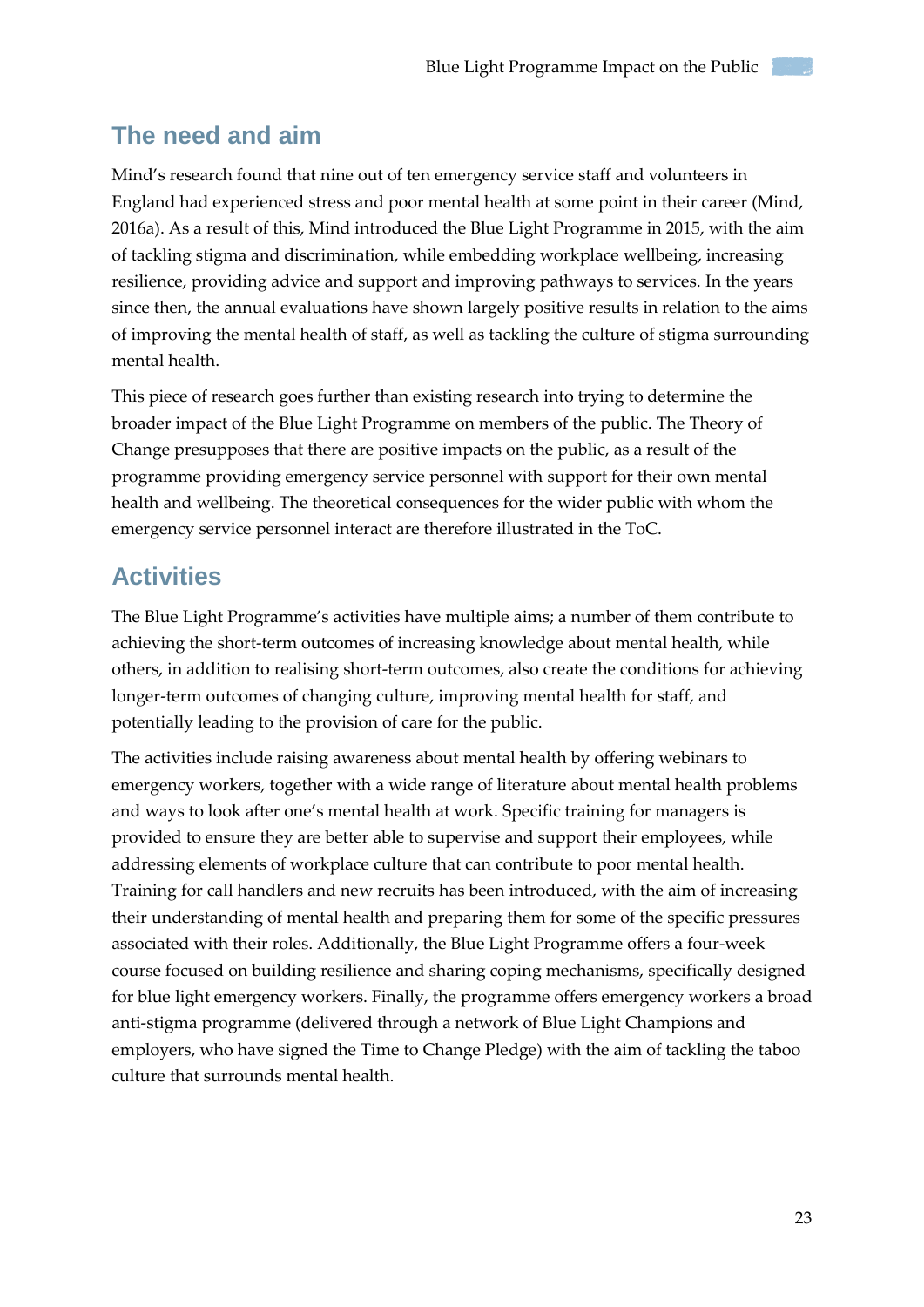#### <span id="page-23-0"></span>**Outcomes**

The Blue Light Programme is ongoing and, as such, some of the outcomes outlined below are based on evaluations of the programme published to date, or are perceptions of possible outcomes, taken from the literature review and interviews with blue light staff.

#### Short-term outcomes

Past evaluations of the programme have found positive results when measured against the short-term outcomes outlined in Figure 2.

Participants reported they have increased their awareness of mental health issues and have a better understanding of the negative impact of stigma in their workplace, as a result of the interventions provided by the programme. The Phase 1 evaluation of the programme found that 92% of Pledge leaders (those who have signed the Time to Change Pledge) and 31% of employees felt that there had been an increase in awareness about mental health among staff members, as a result of the programme. Furthermore, 45% of employees thought that the stigma related to mental health and discrimination had decreased, when compared to the previous year (Mind, 2016b).

In addition, 61% of the Blue Light Champions (compared to 43% in the pre-survey) reported an increased confidence among staff to communicate about mental health: an increase of 18% one year after participating in the programme. However, employees in general were less positive, with 46% stating they had experienced increased confidence to disclose their needs and seek support. Just over a third of employees agreed that they felt their organisation supported them with their mental health needs, compared to 83% among Pledge leads (Mind, 2016b). These emerging findings highlight the different speeds at which short-term change is achieved within blue light organisations; therefore one consideration that needs to be borne in mind, when evaluating any subsequent outcomes, is the extent to which these short-term outcomes have been achieved across different staff groups.

A further, anticipated, short-term outcome is, 'better supervision of staff by managers'. In the Phase 1 evaluation, the managers who participated in the face-to-face training, reported a significant increase in their understanding of mental health problems, as well as in their understanding of the prevalence of these problems in their workplace (Mind, 2016b). They also reported an increase in their ability to identify the signs and symptoms of common mental health conditions (Mind, 2016b). These immediate, positive, changes indicate that managers who participate in the Blue Light Programme activities are better able to support and supervise their staff.

> *"There are so many people with issues and they can't talk about them. [We] need to think about how to supervise differently." [Participant, Police]*

However, discussions with Blue Light Programme participants revealed that staff still encounter difficulties around having open and honest conversations about mental health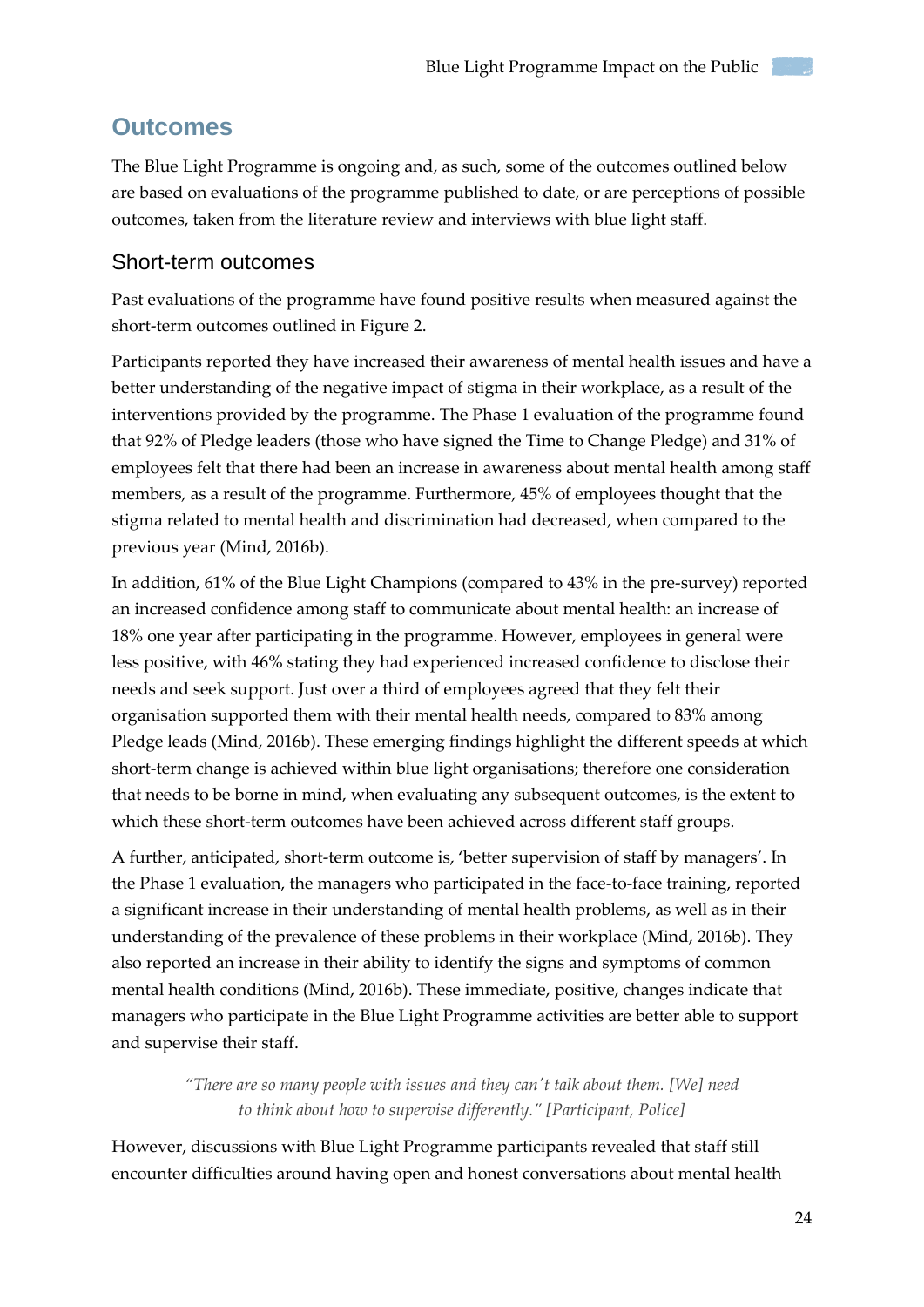within their workplaces. One participant from the police force stated that training for managers is key in changing culture as: *"[a] significant number of [staff] that are partially unwell is as the result of the way that they are dealt with by management.*" Another shared that training supervisors or managers would create a wide-ranging impact as: *"one [manager] reaches more…they can have a bigger impact on whole shifts."*

Despite this, participants in the programme were positive that people are becoming more aware of mental health issues, with one interviewee reporting that their new chief constable had already ear marked £100,000 for the division, for improving wellbeing. The participant stated: *"when people are not well it's hard to get out of a hole and it's nice to know that there is a system [in place to support them]."* This illustrates the importance of management accessing training as well as the need for wider changes within organisations, such as expansion of wellbeing provision, to facilitate outcomes experienced by individuals.

Although research suggests that there may be a long way to go in order to develop an open culture in relation to mental health, there are initial indications of a growth in confidence among staff, as well as increased awareness of mental health issues, among managers. It is hoped that these indicators will influence a change in culture that will expedite further developments. In addition, it is hoped that the provision of appropriate and accessible support for mental health, a commitment to increasing resilience, and the provision of education around coping strategies for emergency services staff, will further contribute to broader cultural changes in the long-term that would facilitate ongoing conversations.

#### Intermediate outcomes

The Blue Light Programme is ongoing and, as such, evidence is still being gathered in relation to all the changes participants are experiencing. The intermediate outcomes outlined in the Theory of Change are therefore anticipated outcomes, which have been formulated on the basis of the findings from the literature review and conversations with those involved in Blue Light Programme activities.

The short-term outcomes drive the intermediate outcomes; as a result of increased confidence and knowledge among staff as well as the better support provided by managers and their organisations, it is expected that staff will benefit from improved mental health. Furthermore, it is anticipated that line managers will be better able to monitor staff stress levels and responses to their work environment, enabling managers to understand when to provide good and timely support. An interviewee from the police stated that over 6000 people in their force have disclosed their mental health problems, but added: "*this is just the tip of the iceberg… I could add another 20 people to the list of people I engage with on a daily basis with severe mental health issues".* The interviewee further added that there is a real problem with presenteeism and there are many who are: "*far from well, teetering on the edge*". Timely identification and access to support could lead to staff experiencing less burnout. Less burnout amongst staff has been found to contribute directly towards further improving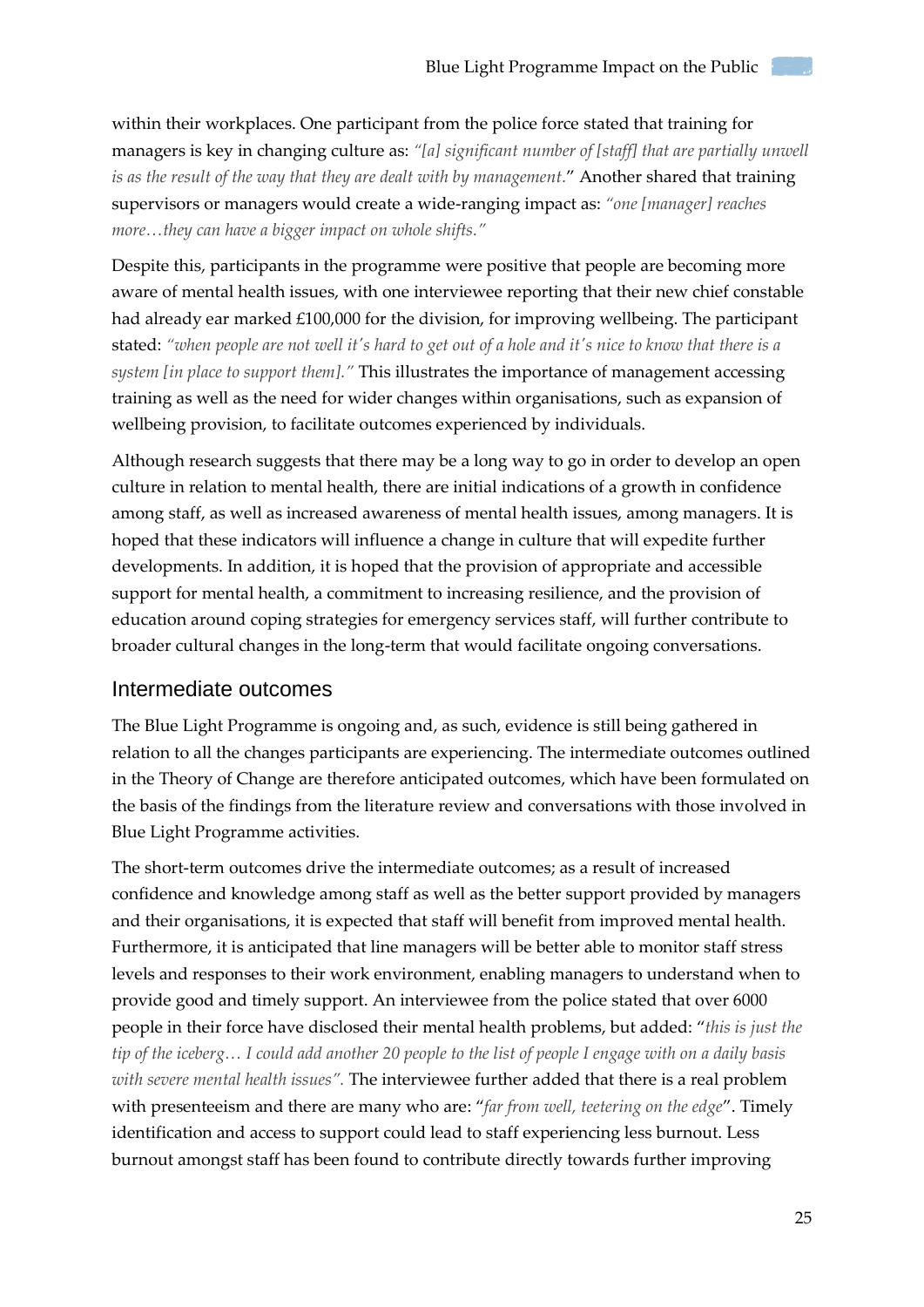mental health (Bakker and Heuven, 2006; Poghosyan *et al.*, 2010; Prinz *et al.*, 2012). It is anticipated this would then lead to less sickness leave and less presenteeism among staff.

Discussions with participants, both in interviews and in workshops, indicated that this outcome – the increased presence of healthy staff – is the most important outcome for the public: the one that would have the greatest impact on their experience of blue light services. Indeed, for many of those interviewed, imagining or articulating further outcomes for endusers proved to be difficult; perhaps reflecting the priorities for each of these services in dealing with current service issues.

The majority of those interviewed stated that the provision of better support for staff would lead inevitably to more staff being available to support the public. One interviewee who has been in the police force over 30 years stated that supporting staff is essential: "*it's about looking after themselves before they look after everyone else.*" Providing support means: "[*staff] will be able to cope with incidents better and as a result attend work which means the public will be supported.*" Another interviewee from the police, who has been in the force for 16 years, stated: "*morale has never been so bad and this has a knock on effect in how [staff] deal with people…they [the public] pick up on that.*" In contrast, providing more support for staff could help to tackle this problem, and this would lead to positive impact for the public as they would have access to a more helpful, more resourced staff. This outcome was also reflected by representatives from the fire and rescue services.

Evidence shows that workplaces that provide good 'people management', such as by allowing staff to have input into decisions about their broader working environment, or encouraging staff to be respectful and supportive of each other, are more likely to enjoy increased wellbeing (Jeffrey *et al.*, 2014). Recent research has shown that NHS Trusts that use good people-management practices, are over twice as likely to have staff with the highest levels of job satisfaction, compared to NHS Trusts that made the least use of these practices. They were also over four times more likely to have the most satisfied patients, and over three times more likely to have the lowest levels of sickness absence (Ogbonnaya and Daniels, 2017). It is anticipated that the Blue Light Programme, combined with continual improvement in managers' skills, might achieve similar results – enabling staff to experience increased job satisfaction and higher morale, and resulting in greater numbers of staff being available to deliver services. It is also anticipated that these outcomes may further lead to staff providing a better service to end-users.

> *"Staff should be in a position to exercise professional judgement and give the rationale for that judgement[s]. It has to be verifiable and they have to be able to justify the decision and be accountable. But they can offer a better response." [Participant, police]*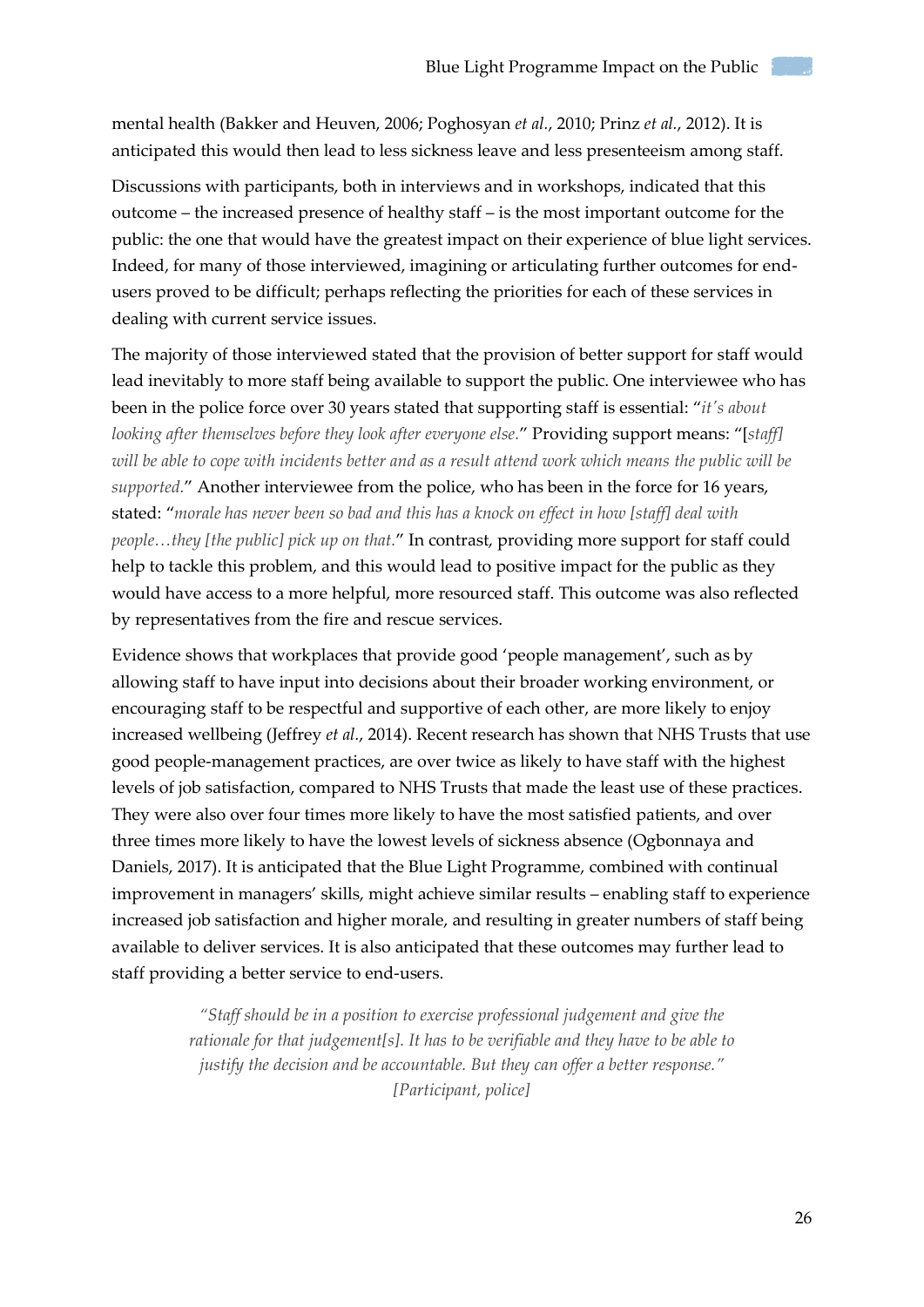#### Line of accountability

The line of accountability refers to the point at which an organisation is no longer responsible for the achievement of outcomes: their contribution to previous outcomes acts as an enabler or catalyst for later change. In this Theory of Change the line has been placed at the end of intermediate outcomes.

Mind's Blue Light Programme may contribute to longer-term outcomes beyond the line of accountability, however the ability of the Blue Light Programme to influence change becomes limited over time and the role of external factors, such as adequate funding for services, becomes more prominent. The placement of the line of accountability also indicates a framework, that marks where outcome measurement could be focused during data collection. The starred outcomes in the Theory of Change (Figure 2) indicate the potential outcomes that the Blue Light Programme could measure, to aid understanding of whether the programme is working towards its long term aims.

#### Long-term outcomes

The intermediate outcomes will drive long-term outcomes. By this stage, it is hoped that all the prior outcomes will be contributing to an environment where end-users are potentially accessing higher quality services due to increased resources, and where staff feel well in their work. Although there is conflicting evidence in this area, those working in blue light services expressed their perception that increased quality of service equated to preventing harm (Alexander and Klein, 2001; Bakker and Heuven, 2006; Poghosyan *et al.*, 2010; National Nursing Research Unit, 2013b; Ogbonnaya and Daniels, 2017). Interviewees felt that having more resources (as a result of less sick leave) and greater internal support for their wellbeing, would lead to more consistent performance in their work.

Furthermore, the increased availability of structures and processes created to support staff, to help them to manage mental health issues result from their work, could also lead to better responses towards members of the public. One interviewee, from the police force, stated that all staff tend to deal differently with traumatic incidents (such as infant death, sexual abuse and road accidents), depending on their personality and experience. They stated that providing more support for their mental health would mean ensuring staff are aware of "*operational trauma*" and become able to cope better with incidents so that: *"[the traumatic incidents] do not [affect] the success of a criminal investigation*". In short, they felt that increased knowledge and support would allow staff to be able to respond consistently to different work demands, regardless of the situation and their personal experience. In turn, this should lead to end-users experiencing increased consistency of care and, in some cases, a more situation-appropriate approach, in the hands of emergency service workers.

Some interviewees stated that staff experiencing mental health problems might not be suited to some elements of the work in front-line service. However, others felt that with adequate support, continuing with frontline service would enable staff to better understand and

27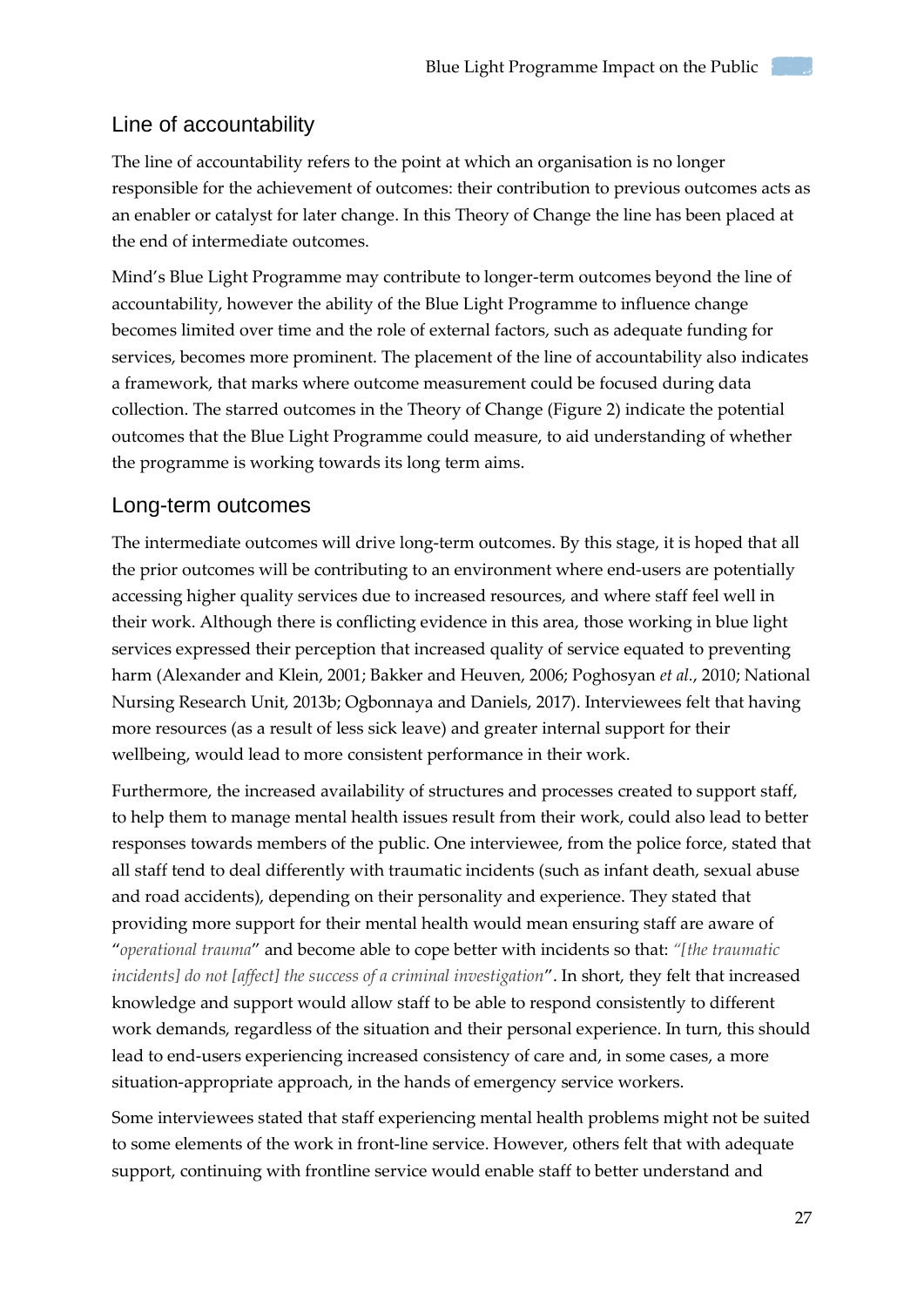respond to their own response to trauma and mental health problems. In turn, they might be able to provide a unique insight into mental health problems and draw on their own and others' lived experience, to provide support and empathy towards members of the public who are in distress. This could lead to emergency workers with personal experience of mental health problems being seen and used as an asset, better able to support the public by drawing on their own understanding. This could further lead to staff providing a more person-centred approach when dealing with members of the public experiencing mental health issues.

It is hoped that applying a person-centred approach, when handling cases or dealing with members of the public, will contribute to a culture where end-users or members of the public are treated with respect and dignity during every interaction with blue light services. Many of the participants in the research stated their commitment to treating members of the public as persons, while recognising that the system, at times, does not allow them to do this. Some felt that their workplace culture was too focused on process rather than the person; putting pressure on them to fit the person through the process irrespective of how inadequate this might be.

> *"People are more aware of people as individuals than as processes. It is a case of getting processes to fit around the person, not the person to fit through the process." [Participant, Police]*

Some reflected on their inability to influence different elements of the process: whilst local changes may be implemented, there are also national-level policies and processes that are harder to influence, such as recommendations for conducting an arrest when someone is violent. Others shared stories of incidents where people appreciated being treated with dignity, despite their awareness of the challenges they presented to the staff. One police officer described how someone he had dealt with for committing crimes, on multiple occasions, had said: "*I've ruined lives but you treat me like a person.*" Such experiences will depend on the local context and whether staff have prolonged or repeat encounters with end-users. In the context of the blue light services, a person-centred approach may lead to those members of the public who are experiencing distress (for example, as the result of a road accident) experiencing a quicker recovery, or being better able to deal with the distressing incidents they are experiencing. This helps to increase the level of trust between the public and emergency service personnel.

> *"The training sessions help people to deal with in-the-moment stress that can affect how they behave in certain incidents… want[s] people to think this is not a nice job but I will be able to handle it well, I'll be able to give a better service. It's really important because the behaviour can be picked up by [a] member of [the] public and it can change how they perceive the supports of the police." [Participant, Police]*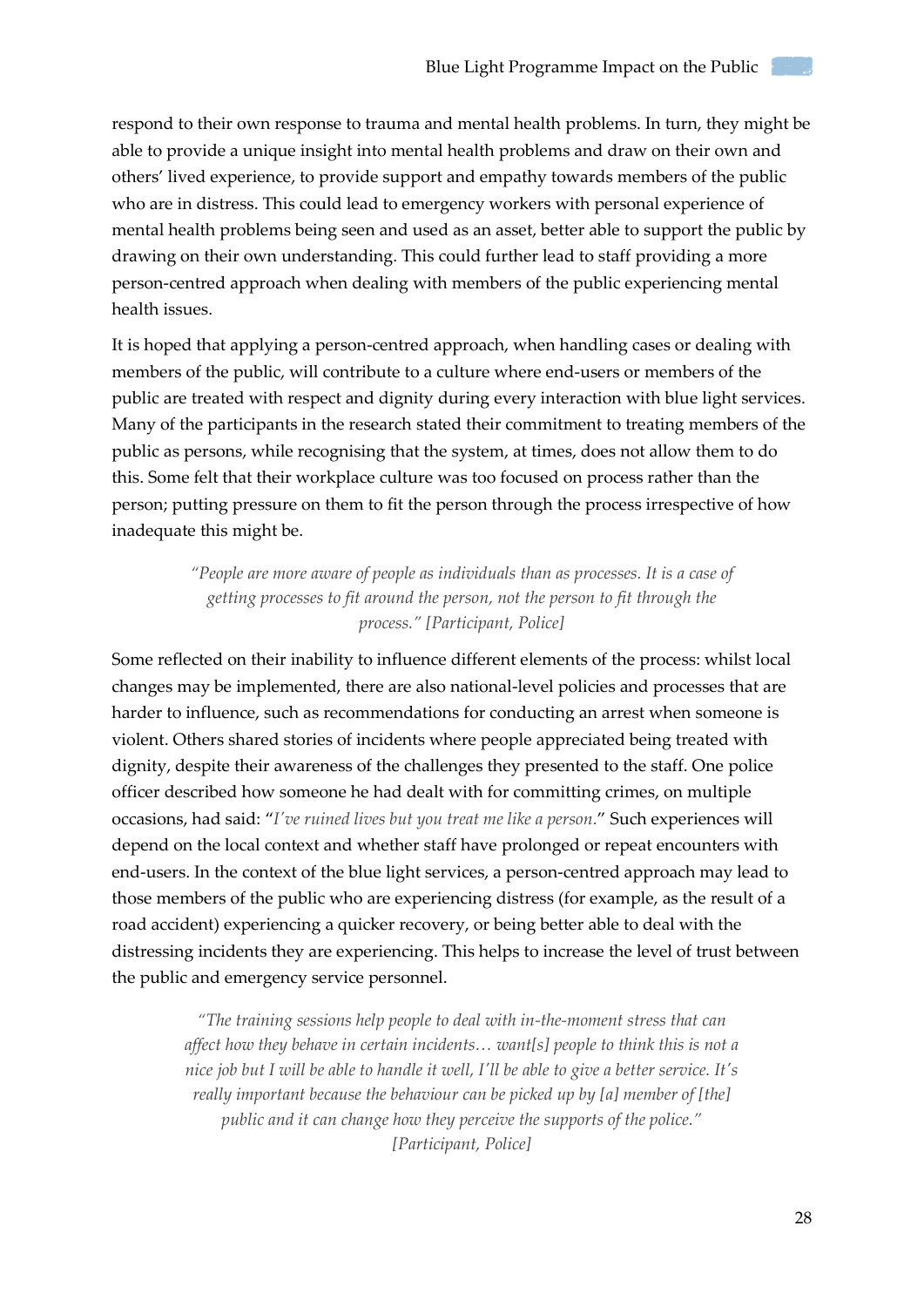The final outcomes at this stage is an aspiration that the Blue Light Programme will help staff to develop better relations with other services. This has been demonstrated through the Blue Light Mental Health Pilot Networks which have been found to have fostered 'effective cross service working' (Mountford, 2017). On an organisational level, the outcomes 'increased level of staff able to deliver service', which results from less staff sickness, together with 'staff developing better relations with other services'. This could lead ultimately to the public (particularly those experiencing mental health problems) receiving more holistic support; this again could feed into increasing the trust between end-users and the service. Emergency staff who were consulted stated that they often come into contact with other services; for example, both the police and paramedics can both be called upon to support someone experiencing mental health problems. Staff who have greater understanding of, and are more empathetic towards, the needs of end-users are hopeful they can develop better relations with other services, so that they are able to work together both strategically and operationally. In this way they will be able to provide quality care and a person-centred approach. Such an approach can lead to timely and appropriate support for those experiencing mental health problems.

#### <span id="page-28-0"></span>**Enablers and preventers**

Enablers and preventers refer to the factors that influence whether outcomes are achieved. The following were identified by staff engaged with this research.

#### Increased support for staff and anti-stigma culture

In order for emergency services personnel to continue to experience these changes, ranging from short-term to long-term outcomes, certain conditions have to be met. Firstly, workplaces need to continue to tackle stigma and discrimination in relation to mental health, over and above the activities delivered through the Blue Light Programme. For example, in evaluating lines of communication for the provision of information, one of the findings was that such provision should reflect the structure of front-line work and be accessible 24 hours a day (BMG Research, 2016). This need was echoed by front-line practitioners, who stated that people may need to talk at a time that is appropriate for them: "that might be at 3am"; therefore those present at that time within the workplace need to be open to supporting people's needs. Mental health problems are still stigmatised within the blue light community (Mind, 2016a), which prevents staff from seeking support and could lead to them developing more serious mental health problems. Research emerging from the Blue Light Programme to date shows significant improvements in knowledge and culture. However, the speed of change differs, depending on individuals' level of engagement in the programme, and between different groups and roles. Organisations still have some way to go before every staff member is able to work in an environment that best promotes their mental wellbeing. Therefore, it is seen to be necessary for workplaces to continue to provide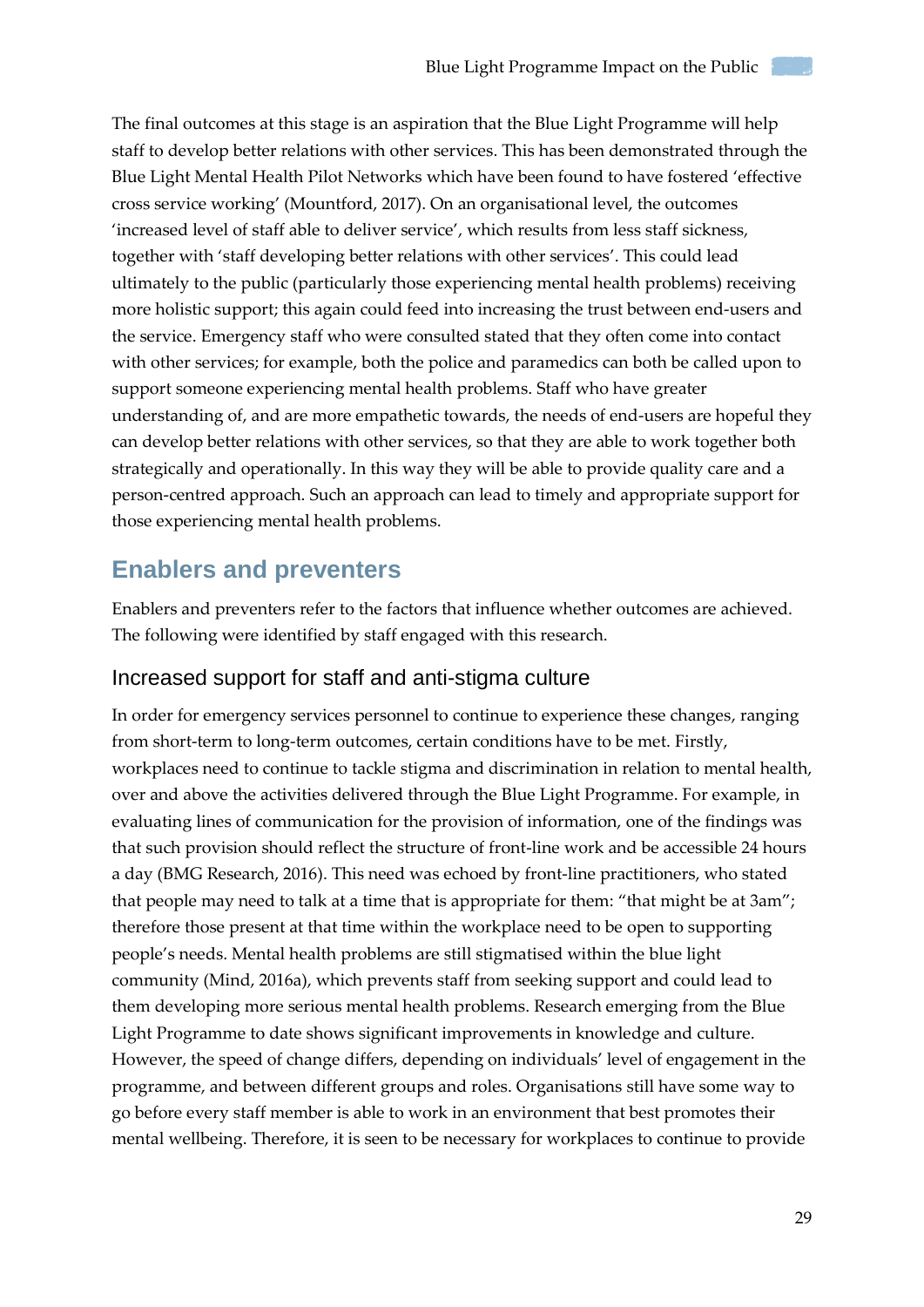support in the form of counselling, training and the distribution of up-to-date information for members of staff, in relation to supporting their mental health.

#### Flexible hours, allocation of adequate level of work and limited tenure for particular roles

Structural issues such as workload, a lack of work–life balance, and extended exposure to work often associated with trauma, may lead to staff experiencing stress and developing mental health problems (Mind, 2016a). As such, staff members may not be able to tackle the issues of burnout and stress on an individual level (as well as their associated impact of sick leave and presenteeism) through attending counselling or training courses. Our Theory of Change sets out the potential outcomes that could be achieved, whilst being mindful of some of the resource challenges faced by blue light services that contribute to poor mental health, which would need to be addressed, if intermediate or long-term outcomes are to be achieved sustainably. Workplace managers could consider accommodating flexible work arrangements to accommodate staff needs, as well as allocating appropriate levels of work and ensuring that timely support is available, to minimise exposure to and the impact of trauma on individuals. Those staff consulted as part of this research described how some structural changes were being implemented within the force, outside of blue light activities, such as using community psychiatric nurses in the control room to help with decisionmaking during operational responses. They also described an increase in support from other grades of staff when providing communication updates to members of the public, such as placing victim support units locally, not centrally. These were cited as ways in which to support blue light staff to feel they were playing an appropriate role in assisting members of the public, as part of a wider local response.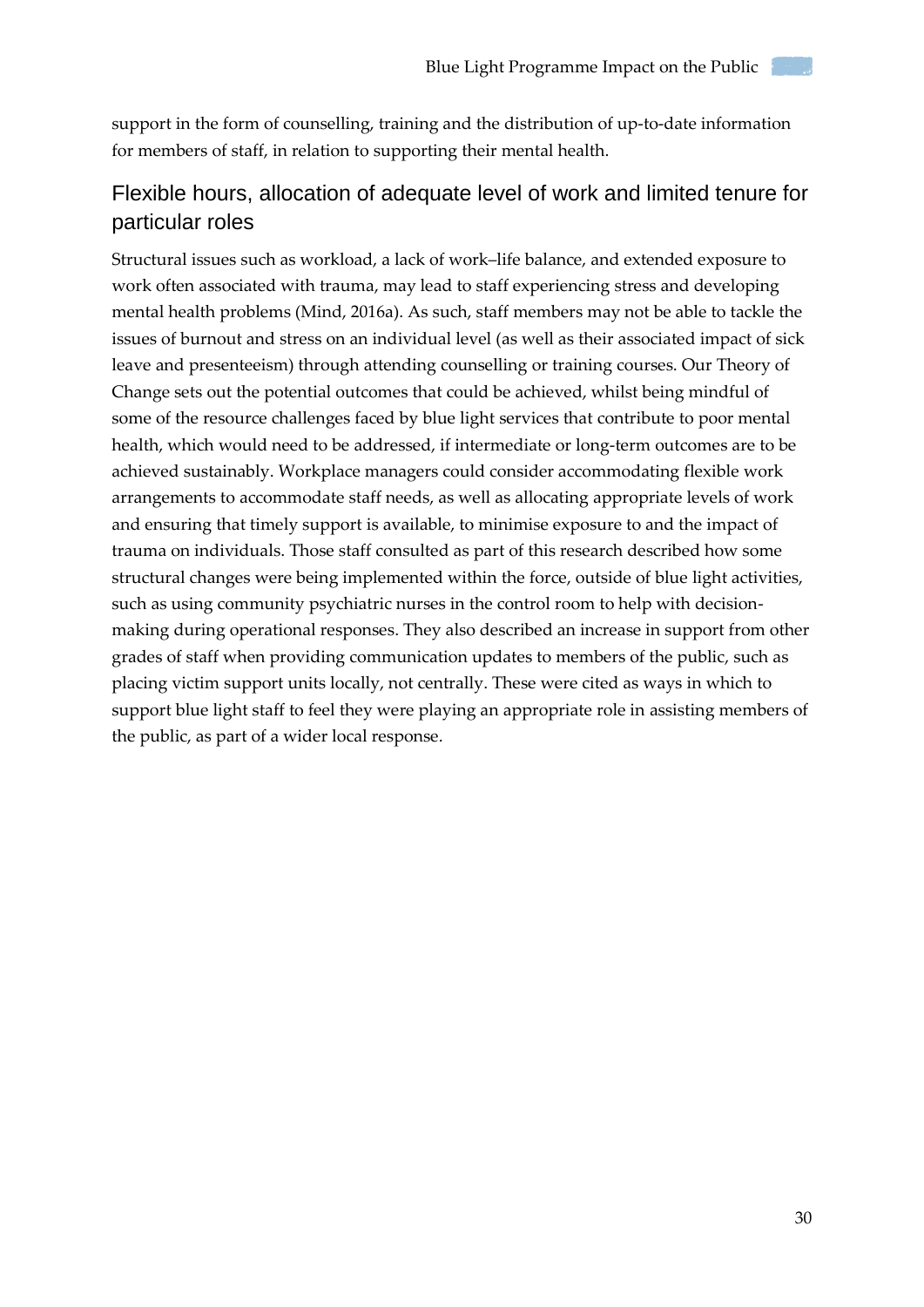### <span id="page-30-0"></span>5. Approaches to measurement

#### <span id="page-30-1"></span>**Existing methodologies**

The majority of studies that have been included in the literature review have examined the impact of the working environment and the mental health of front-line practitioners on their ability to function in the workplace. The methodologies of these studies vary, depending on the research questions and the purpose of the research. Some studies have made use of standardised measures such as Maslach Burnout Inventory (MBI), Cambridge Depersonalisation Scale (CDS-9), Hospital Anxiety and Depression Scale (HADS) (Bakker and Heuven, 2006; Prinz *et al.*, 2012; Johnson *et al.*, 2016). Other studies have used two stage questionnaires measuring perceptions of contributing factors to performance (Foster and Carr, 1995; Wright and Cropanzano, 2000; Shanafelt *et al.*, 2002; Weinman *et al.*, 2008; van Daalen *et al.*, 2009; National Nursing Research Unit, 2013b; Kok *et al.*, 2017). Additionally, a number of the studies have sought to gather data from patients on their perceptions of the support offered during treatment: this has taken the form of questionnaires (Suchman *et al.*, 1993; National Nursing Research Unit, 2013b).

In terms of qualitative data, direct observation of care given has been used in a number of studies set out in the literature review (Foster and Carr, 1995). Other studies have sought to gain deeper insight into perceptions of performance through interviews with staff, patients and managers (Foster and Carr, 1995; National Nursing Research Unit, 2013b) as well as the use of vignettes as a discussion tool to assess impact of end-users' behaviour (Johnson *et al.*, 2016) Furthermore, gaining a deeper understanding of not only what matters to the enduser, but how they experience it, has led to the suggestion of the use of participative approaches such as patient led-guided tours of a treatment environment, to give the enduser the space to describe their experiences and feelings (LaVela and Gallan, 2014).

Looking more broadly at research around end-user experiences of front-line services, there is an increasing use of qualitative methodologies to gain deep insight into how people experience care and support. For example, within healthcare, qualitative approaches have sought to understand how performance is perceived and assessed by practitioners (Farr and Cressey, 2015). Within nursing in particular, researchers are increasingly seeking to understand the intricacy of experiences through narrative processes, using those studies to create meaning through practitioners telling their own stories (Wang and Geale, 2015). By using such approaches to gather in-depth information about the experiences of a small number of people, researchers are able to create materials that not only contribute to the evidence base, but that can also be used by those that are subject of the research in their own reflective practice (Creswell, 2006).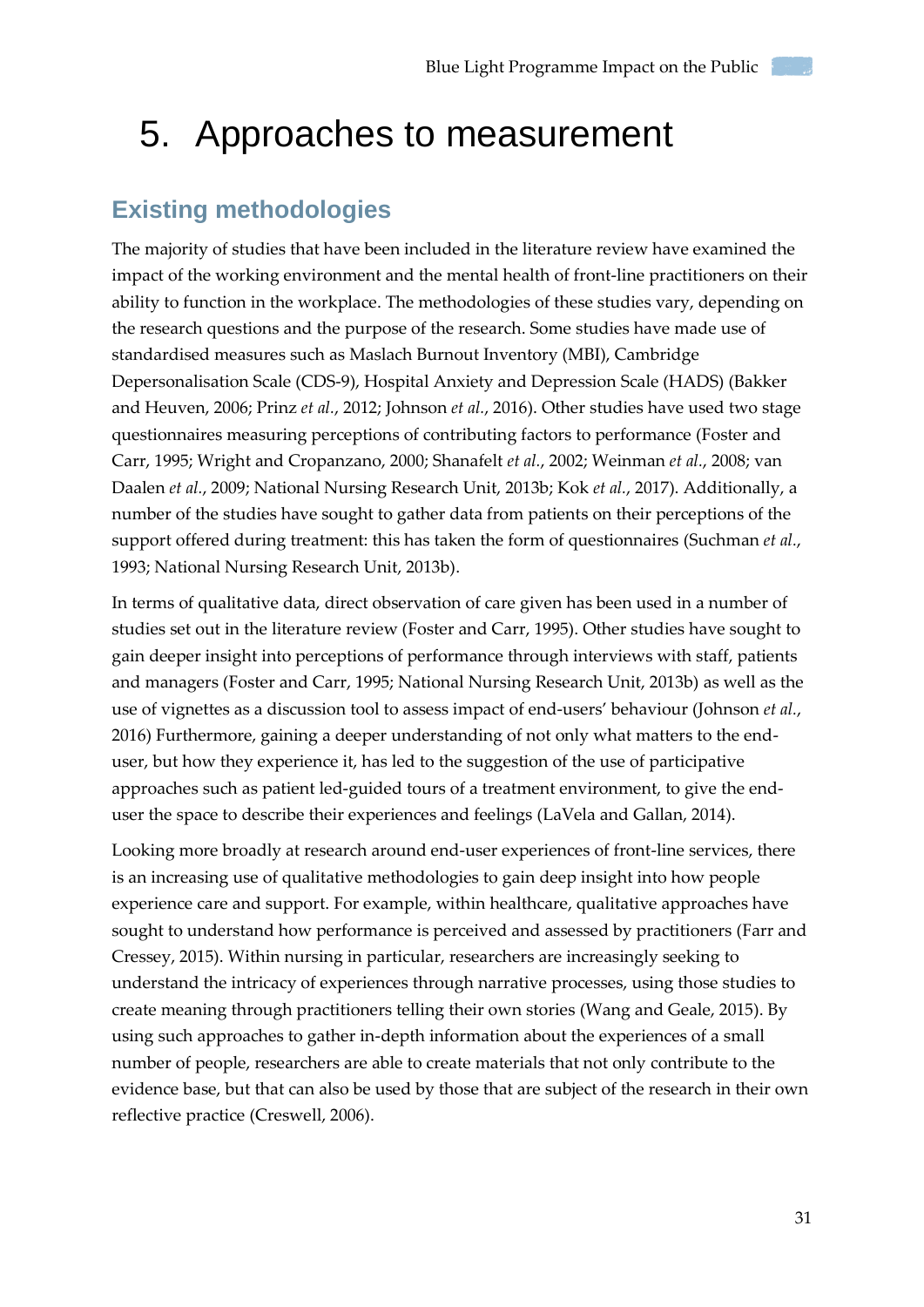#### <span id="page-31-0"></span>**Alternative approaches**

Looking more widely across other fields of research, there are a number of approaches that may lend themselves well to gaining a deeper understanding of the impact on the public of the Blue Light Programme. These alternative approaches are outlined below, with reflections on the appropriateness of these approaches for the Blue Light Programme. These reflections have been informed by conversations with those involved in the programme.

Broadly, the methodologies outlined below fall into two approaches: observation of change; and self-reported change from stakeholders. This division reflects research conducted by the Health Foundation in 2013 that summarised over 300 empirical studies (de Silva, 2013). All the approaches outlined below are intended to gather data from end-users directly, with regards to their experience, unless explicitly stated. Each approach presented offers a way of viewing end-user experiences, and how different activities contribute to achieving the outcomes in the Theory of Change.

#### Self-reported change

Patient stories have been found to provide an effective method for both learning and improvement and also to inform co-design of activities and interventions (de Silva, 2013). A patient story is created through an in-depth review or interview about the person's experience of a healthcare (or other) service, which is then reviewed by staff, managers, users and their family and used as a trigger for shared conversations (Science Daily, 2014). The process is a way of ensuring that strategic and operational staff become aware of how end-users feel they were treated and provides a human-centred approach to data collection, by rooting data collection in direct experiences, expressed by those directly involved. This approach focuses on how data can aid learning and prioritise action to improve compassionate care. The mode of data collection can vary, depending on the service or audience; however, it does involve data collection with end-users in some form. For example, some services have used online forms or social media to gather people's selfreported stories of experience in a way that is meaningful for them. However, those using the stories must be mindful that such accounts do not represent all patient experience, and unless the mode of data collection includes the capture of demographic information, it is not possible to analyse the responses within a context. It is also time-consuming to design a process for data capture, as well as finding the resources that are needed for staff and endusers to come together to review the stories.

Across the NHS, surveys are used regularly, to capture insight into the process of support for different patient groups; for example, through the Friends and Family Test (National Institute of Health Research, no date) or through the use of postcards as a data collection tool: people are asked to write about what aspect of their experience has been the most important to them (de Silva, 2013). Such approaches have been refined in recent years to capture real-time findings and immediate feedback from end-users, in particular through

32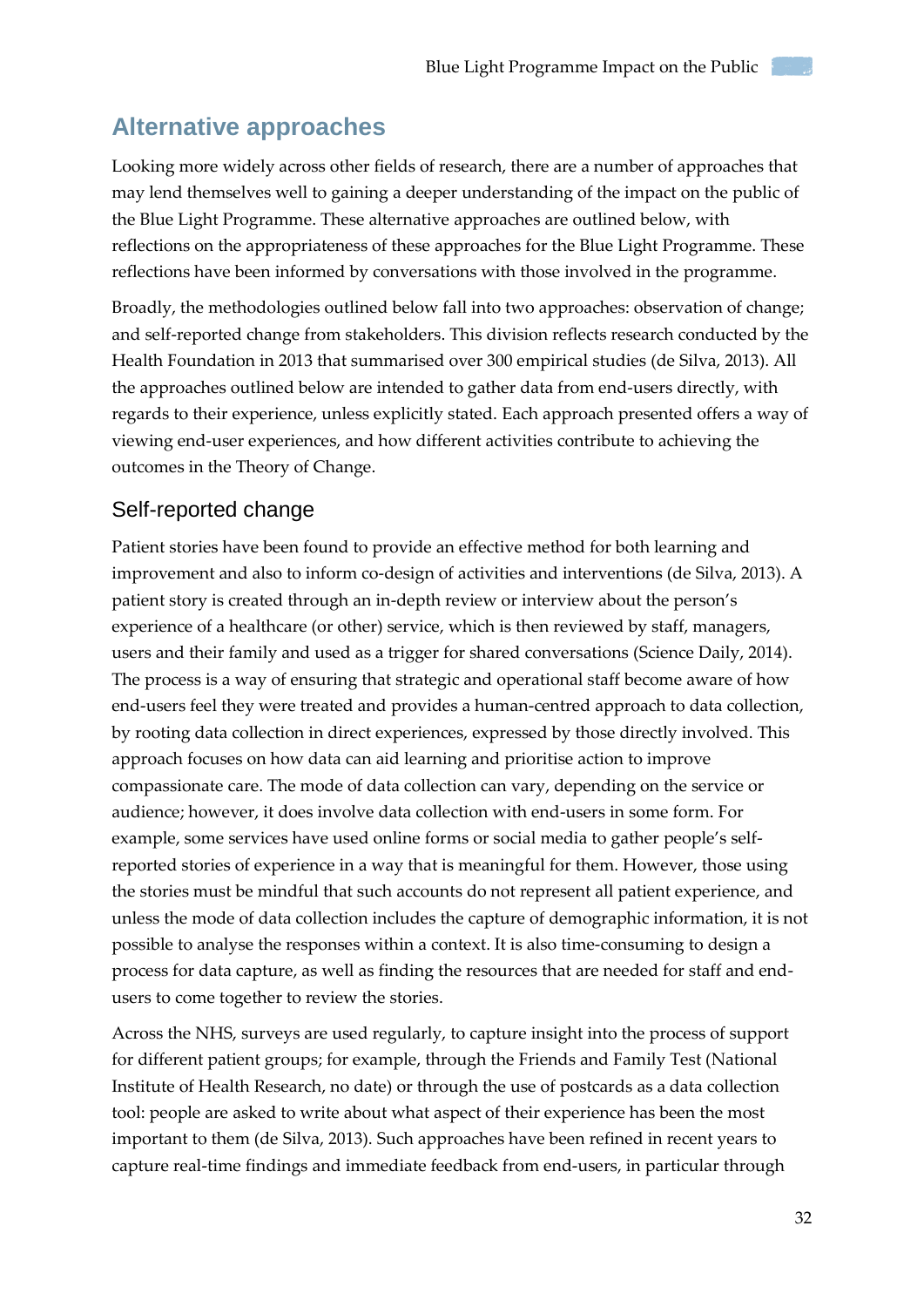the use of electronic checkpoints within settings. Whilst such approaches allow for a breadth of data to be collected across different groups, they tend to focus on the administration of services, and provide insight into how to improve communication and administrative process, which can improve the impact on members of the public. However, they do not allow narratives to be captured, particularly those that may be more difficult to express – such as in a time of crisis, which can provide deeper insight into the impact of programmes such as the Blue Light Programme, on the public. In addition, such a wealth of quantifiable data about patients is collected, that there would need to be a clear process for designing, capturing and using such data on the impact of the work carried out by the Blue Light Programme; that is, to ensure that any subsequent feedback is used to improve how Blue Light Programme activities are used within the service (Coulter *et al.*, 2014).

Photovoice is an approach whereby people use photographs and captions to document how their experiences change over time (de Silva, 2013). A research question will be agreed between, for example, strategic and operational staff and end-users, for them to explore through the gathering and analysis of images (Hudon *et al.*, 2016). Once the photos are taken, each group might choose some images to share with the other so they can better understand their perceptions. This approach is often used as way to overcome barriers to gathering feedback, especially well-documented barriers such as literacy and age. It also provides a mechanism by which to overcome barriers to speaking freely; by enabling people to say the 'unsayable' or provide feedback unprompted (for example outside a set 'question') (Byrne *et al.*, 2018). The method has been found to be engaging to multiple groups, due to the novelty of the approach, as well as the possibility of becoming involved as part of a solution to an issue (de Silva, 2013). However, as with patients' stories, the data cannot be generalised to apply to wider populations. There is also an implicit assumption that end-users are able to tell a coherent story about their experiences, which may not be the case for those accessing a service at a time of acute need.

Most Significant Change (MSC) is an iterative method that involves generating multiple accounts of change (stories), which have been experienced by a group of people (for example end-users of services) and then analysed using a structured process to decide which outcomes and accounts have the most significance (Davies and Dart, 2005). MSC was first used to evaluate an aid project in Bangladesh and has since been used widely in international development work. It is best used for learning purposes, rather than for accountability and understanding of how and when change comes about.

The process first asks different stakeholders to tell stories of their experience with emphasis on what has significantly changed for them since their engagement with an activity, and why they think it is significant. Secondly, it brings together strategic and operational stakeholders to review the stories and identify those which they feel are the most significant, and why. This process may be repeated across different departments and teams (reducing the overall list of stories) until those with the most responsibility for the work are asked to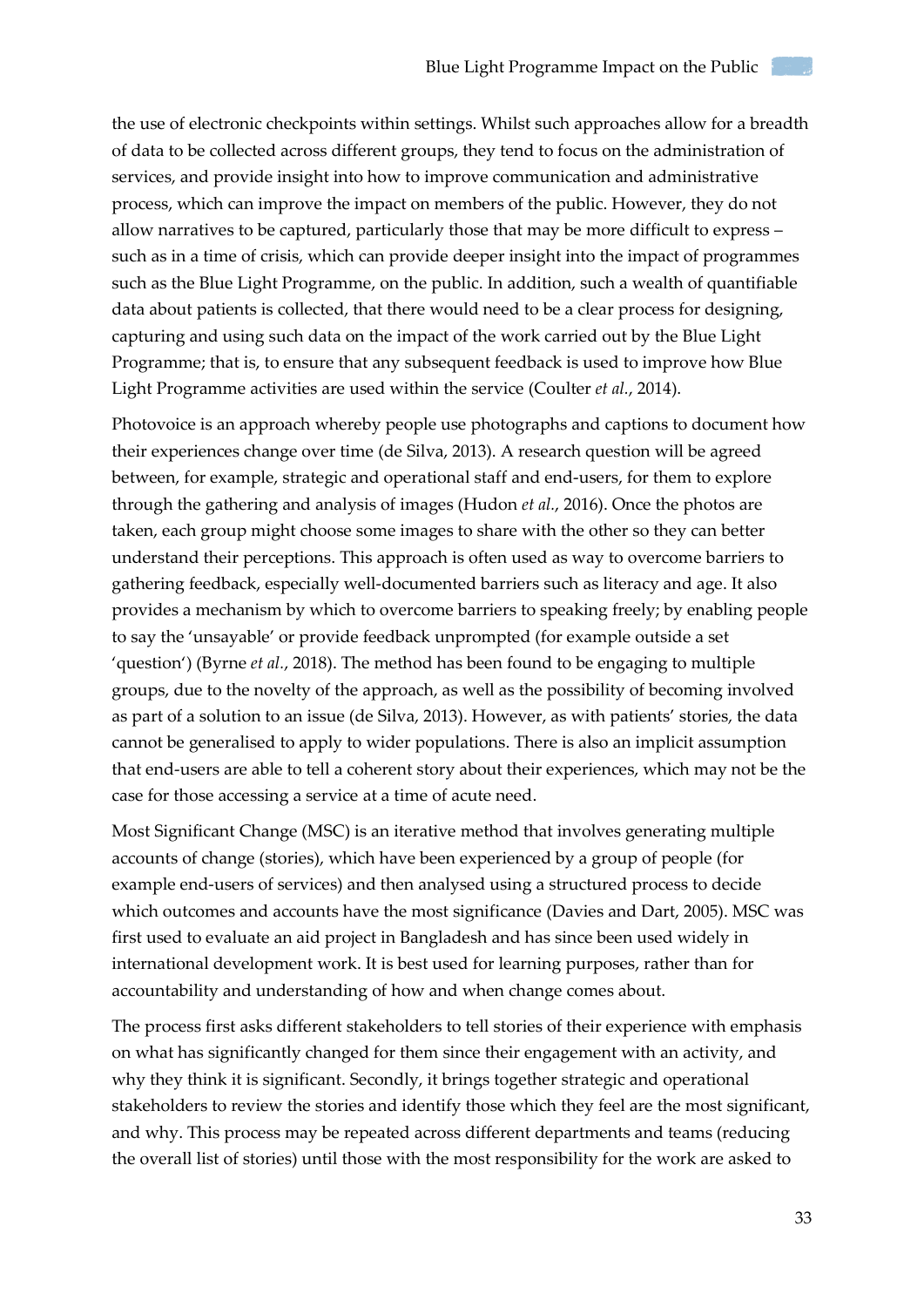make a final selection and then to communicate down through the other levels, and to external stakeholders, the reasons for their selection (Davies and Dart, 2005). It is one method that can form part of a wider impact evaluation, by contributing to an understanding of how people's experiences are both similar and different, and in what context, as well as what value different contributors place on those differing experiences. This process of prioritising can therefore inform the development of clearer indicators for future wider data collection (Wilder and Walpole, 2008; Limato *et al.*, 2018). However, due to the nature of the process, it also requires time, resource, and the skills to make sure the stories are used within the learning process in an appropriate way, particularly if applied in the context of those using Blue Light services.

#### Observational methods

One method that is widely used in research is observation in situ, by a researcher. There are a number of standardised approaches to observation of (person-centred) care, such as the Patient Care Experience Observation Exercise (Institute for Healthcare Improvement, 2014). This sets out a discrete number of approaches that a researcher can take to undertake an observation such as: 'sit with a patient to observe what they see. Identify an area or process and determine how you can observe with a patient as they experience care for one to two hours or through a cycle of care' or 'Take a tour of the facility with a team member pushing the researcher in a wheelchair in order to experience the facility's entrances, signage, waiting areas, registration or nursing stations, interactions, etc., from this vantage point.' (ibid.) In short, multiple approaches are set out, depending on the nature of the research question. The exercise is intended to gain insight into how people behave, particularly in complex settings. The data gathered is used to develop visual representations of end-user journeys, and their interactions with the culture and practices of the organisation. More specific approaches to gathering observational data are set out below.

Dementia Care Mapping (DCM) is an observational tool that is used to assess behaviours and record responses using 23 behaviour categories, as well as giving each person a mood and engagement score (Cole, Keating and Grant, 2015). The data is collected at three time points – before, during and after an activity – to capture change. DCM focuses on wellbeing and quality of life outcomes that are more difficult to capture, and small levels of change 'in the moment'. The results of such an exercise, whilst quantified, are localised and therefore hard to generalise outside of that particular context. Therefore, the approach is often combined with qualitative ethnographic research, through interviews and observation, as well as phenomenological data collection: whereby the researcher seeks to embody the experiences of a care-home user by seeking to mimic their experience in context. DCM has been used within evaluation of arts practice to replicate the ethos and process of the delivery methods, as it is centred on the person and the meaning of an experience for them, whilst recognising that they may not be able to verbalise their response.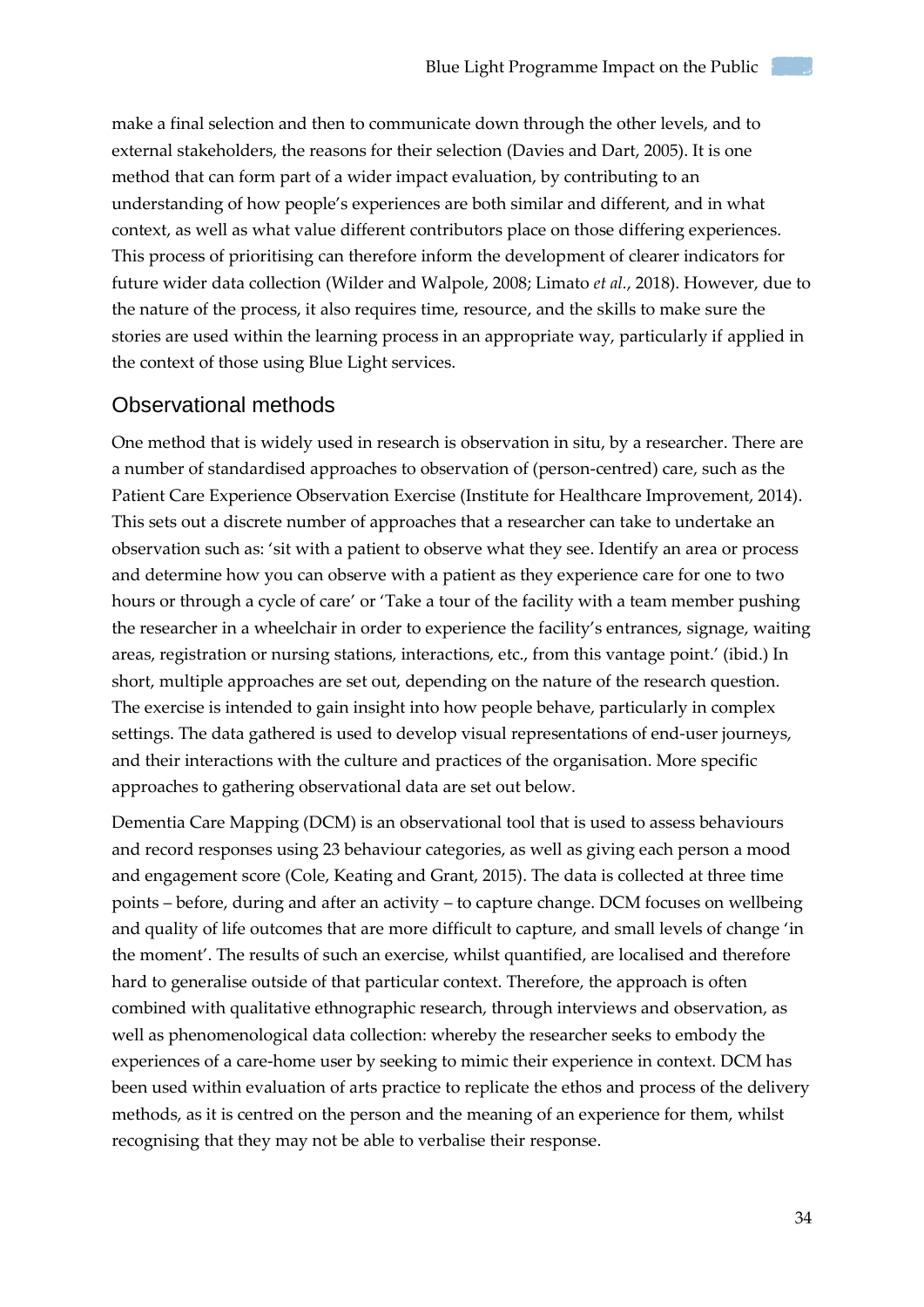The capture of data through new, increasingly accessible, technologies such as video recording allows for the collection of large volumes of data in multiple settings. One study used the footage of body cameras worn by police forces to analyse the attitudes and behaviours of front-line staff in different contexts (Voigt *et al.*, 2017). The research was focused on respect: the theories of power, politeness and social distance were used to define the linguistic features of how respect is shown in conversation (ibid). A sample of the recordings were used to study the 'utterances' within conversations and to quantitatively code the language using a Likert scale. The results of the coding of the small sample were turned into a predictive model that was applied to the whole dataset of videos. Such an approach to gathering and analysing data provides situational details of experience that can inform analysis, as well as in-the-moment experiences that, due to the routine nature of their collection, may reduce the chances of data recording processes affecting behaviour. However, the approach relies on there being appropriate approaches to ongoing recording within service delivery. This may work within some blue light services and not others (for example within the police but not for ambulance staff). In addition, there is a need for very clear conceptual understanding of the behaviour that is being coded, which may be informed by prior qualitative research, as well as the resources needed to complete each stage (such as time, money and skills).

#### <span id="page-34-0"></span>**Research design**

In addition to the data collection approaches described above, *how* the data collection is designed and implemented is also an important factor to consider in any subsequent research design. Below are a number of principles that may be applied to the next phase of the research.

**Coproduction of survey and interview tools**: An outcome identified in the Theory of Change is that Blue Light Programme activities challenge staff to think about being personcentred in their approach to supporting the public (in particular those with mental health problems). In replicating such an ethos in any data collection, the methodology could focus on the creation of shared knowledge that both informs the delivery of services and also helps end-users to make sense of their own experience (Hudon *et al.*, 2016).

**Action research**: Another outcome for staff is that they have a better understanding of how to use their lived experience of mental health problems within their work. With that in mind, Action research may offer a framework for developing and testing appropriate data collection methods regarding the impact of the Blue Light Programme on the public, while also supporting staff in developing local knowledge that can better help the case for developing the programme in situ (Kanerva, Kivinen and Lammintakanen, 2017). This approach to developing practice wisdom may help to recruit blue light personnel into such research activities; as the research to date has highlighted, the high workload of blue light staff and requests for support may need to be clear on how it can enhance their practice.

35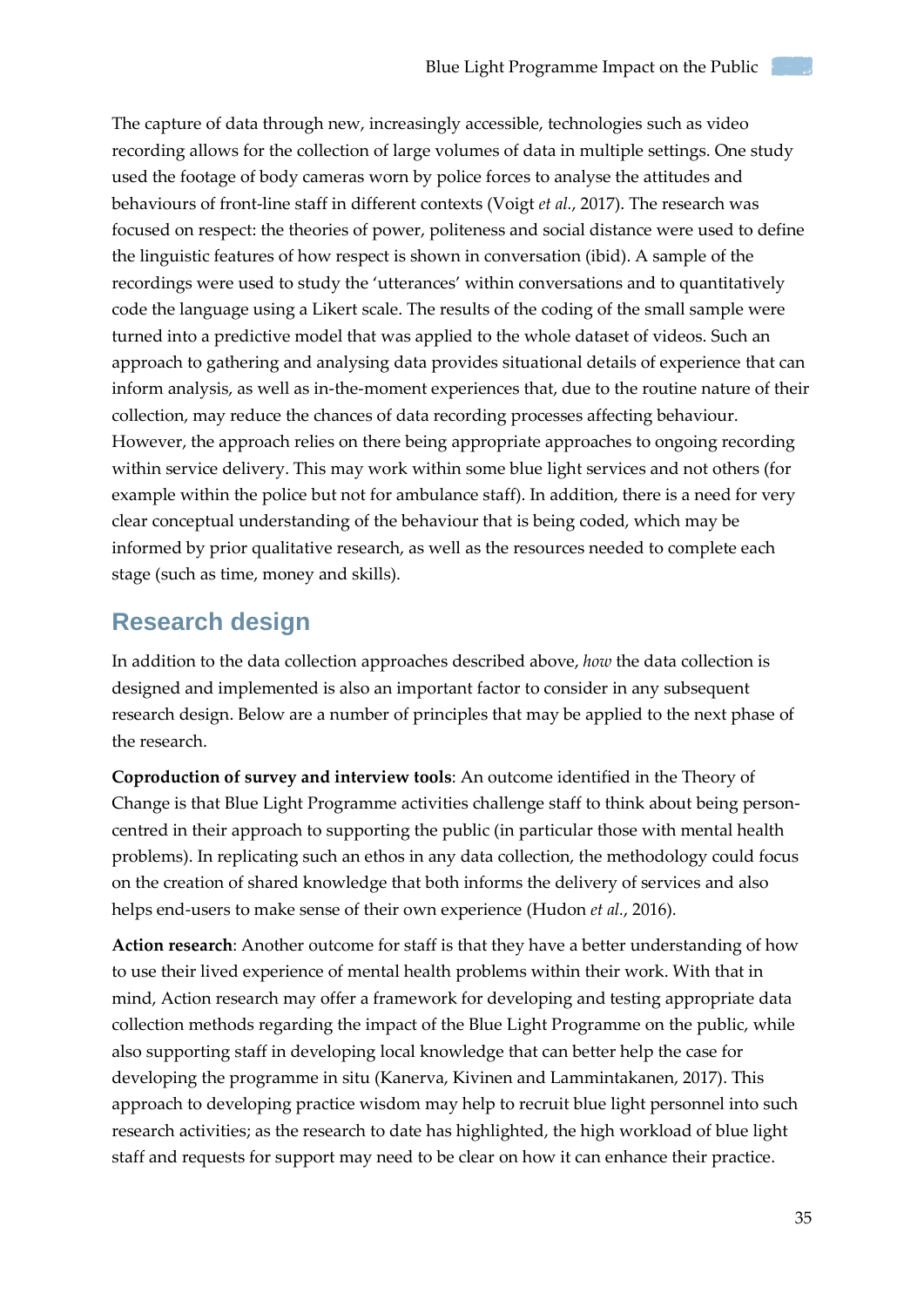**Identifying staff behaviours**: Actor–Network Theory (ANT) can provide a means of understanding complex interventions within a system (Bilodeau and Potvin, 2018). Such a concept focuses the design of data collection approaches to examine the 'dynamic and recursive interactions' within an intervention, such as the Blue Light Programme activities and the context of delivery, such as within a police force (ibid). Therefore, any data collection could be complemented by mapping the situational context, and the networks of people and processes that interact with the Blue Light Programme, as part of the preparatory stages of any research. This would allow deeper insight into the potential for the programme to influence and contribute to change, and show where limitations in the structures of blue light services and in Mind's provision, can affect such achievements.

**Proportionality to the Blue Light Programme activities**: Most interactions that the public will have with blue light services will be short term, and may be in a moment of crisis. Therefore, any approach to gaining a deeper understanding of the phenomenon of impact on the public needs to consider firstly, whether front-line practitioners have experienced a change as a result of Blue Light Programme activities, and then whether such a change has had an impact on the member of the public within the time they were engaged with the practitioner. A multiple-stage approach may help with enhancing the knowledge of the assumed chain of events.

**Sampling and recruitment**: Although there are some elements common to Blue Light services (such as, they help citizens in time of crisis) the day-to-day experiences of both staff and end-users of each of the services differs, in nature and in structure. Therefore, any subsequent approach to gathering empirical data should seek to sample across all of the services, to gather more service-specific insight into how the impact of blue light activities on staff and structures can subsequently impact on members of the public. For example, the next phase of the research may consider a case study from each of the four services. To recruit people into any such evaluation, guidance should be sought from within the local participating area regarding approaches that have worked in the past, while also mapping how staff who are less engaged in the Blue Light Programme can be included in research.

#### <span id="page-35-0"></span>**Appropriateness of approaches**

In follow-up interviews with participants from blue light services, interviewees reflected on both the outcomes and the potential data-collection approaches. The approaches outlined above were received positively, with the following themes identified as being important for any subsequent research.

Approaches to understanding the impact of the programme on performance could be assessed through internal data collection, using measures of mental and physical health and performance standards. This focused on the earlier outcomes for staff, not on public impact. However, as outlined in Chapter 3, staff engaged in this research felt that the most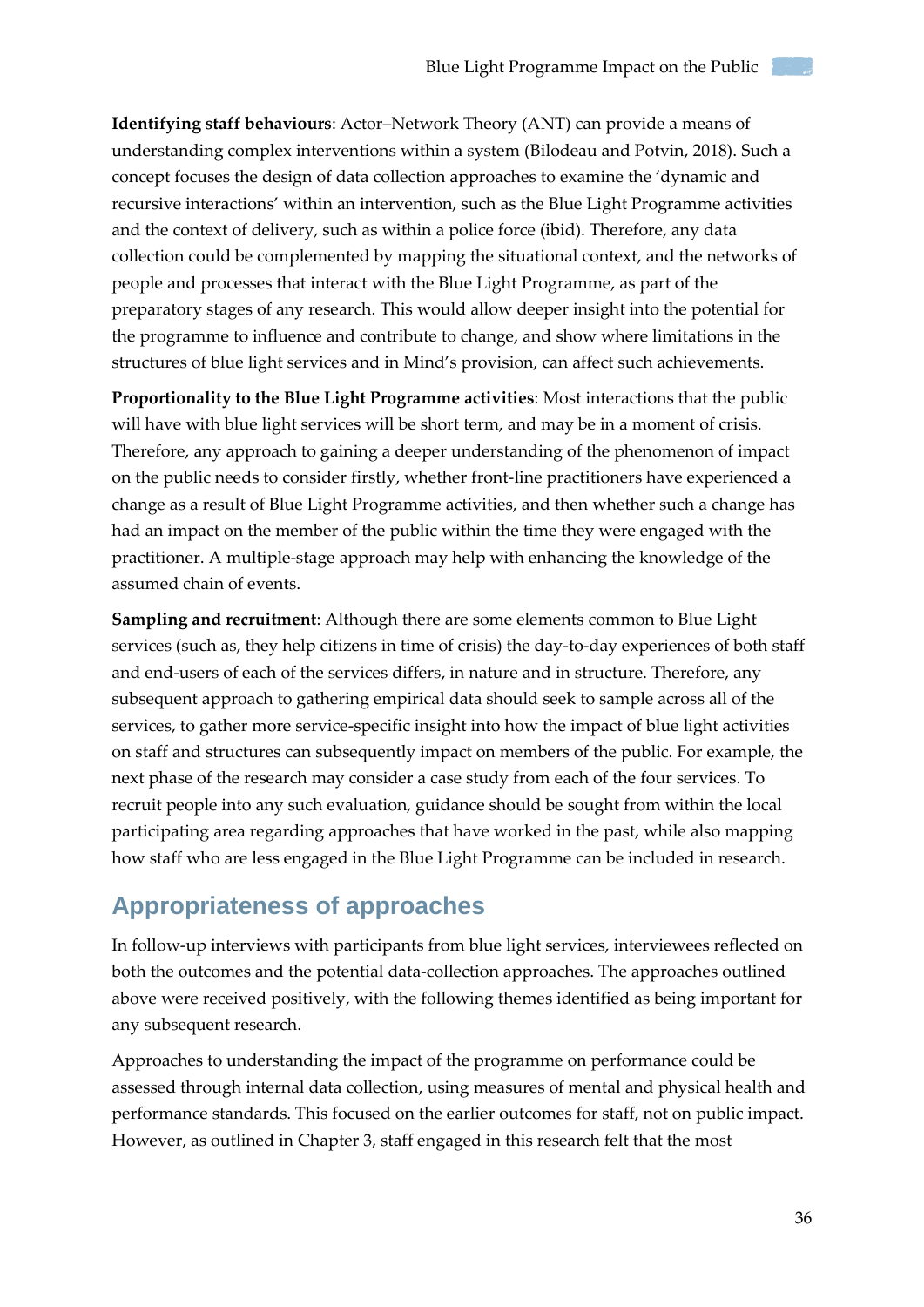important outcome for the public was a healthy and present workforce, so such data may provide insight into whether or not this was achieved.

There was a particular interest in the use of stories and the narrative approach, and their power to help staff learn from such insights: "We learn as people through stories." [Police representative]. There was reflection that approaches such as patient stories provide an opportunity for an individual to explore their experiences and share subsequent learning. There was less enthusiasm with regard to the use of survey approaches: although there was acknowledgement of the breadth of data provided, staff felt they were sometimes onerous for those completing them. They were felt to be "two dimensional" (lacking insight into the depth of experiences) and disengaging.

For representatives of services that capture on-going observational data (for example, via body cameras in the police), there was interest in the use of such data to inform future research. All staff felt that it would be straightforward to set up a research project to share data. Due to the normalisation of such a data-collection approach, there would be few cultural issues with regards to how staff feel, while knowing they are being observed. Other staff stated that data collection should reflect how services are delivered and, where possible, be part of on-going delivery, so they form a seamless approach rather than additions for small groups of people.

A number of those consulted described how the existing community engagement routes could be used as a means of engaging members of the public to gather insight, at a time when they are not in crisis. Representatives from the police explained how regular Police and Community Together (PACT) meetings offered an opportunity for meaningful dialogue with members of the community, and were a chance to explore complex subjects such as mental health. Such approaches might offer general insights that complement other more specific work with individuals.

Finally, staff reflected that whatever approach is implemented, it needs to be current and useful: there was a sense that lots of data is collected and, by the time it is published, it is out of date. Action–learning approaches may then provide a means of gathering and using data in a timely way.

#### <span id="page-36-0"></span>**A staged approach to gathering data**

There are a number of challenges when gathering further insight and evidence into the impact of the Blue Light Programme on the public: the fleeting nature of interactions between staff and end-users; the emergent nature of the Theory of Change (based on extrapolating findings from other areas and staff perceptions); and the nature of the secondary impacts on the public. It is therefore proposed that the next stage of this research should be used to further develop the ToC and gather deeper insight into the impact of Blue Light Programme activities on the public. A summary of the proposed approach is set out in Figure 3, with further description provided below.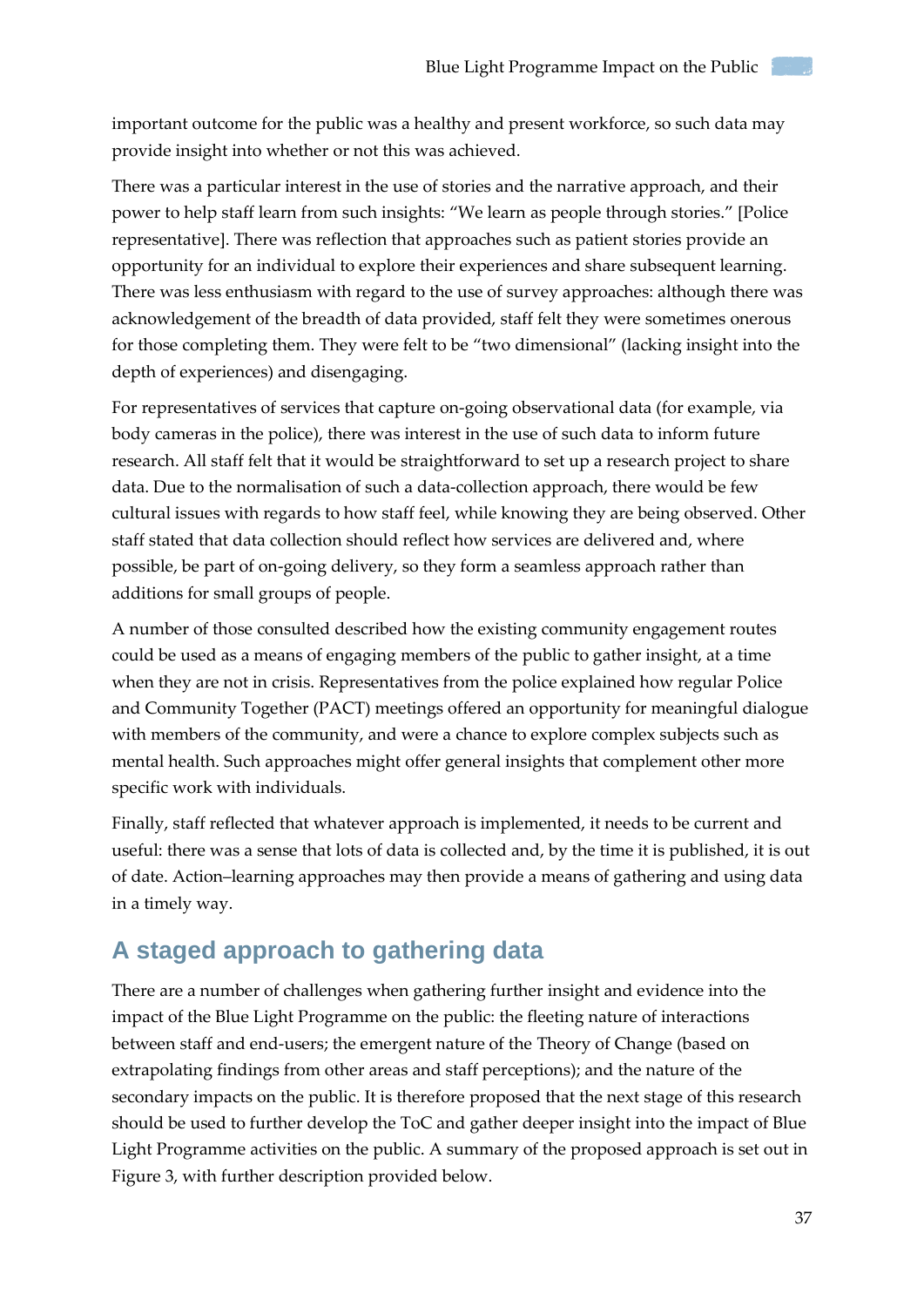



#### Preparatory stage: Selection of cases

In order to gather insight across all blue light services, it is a proposed that a case-based approach is taken across all four services, to gather in-depth data on what change is experienced by the public, and how activities contribute to such change. Therefore, it is suggested that four sites are selected, where data collection can take place – each representing one of the services. Both emergency services staff and members of the public are to gain deeper understanding of the extent to which the public experiences an impact, what type of impact is experienced, as well as what contributes to such impact, in that context.

Sites would need to be selected that have not yet taken part in any in-depth evaluation activities, in addition to those which have engaged in Blue Light Programme activities. During this preparatory stage, and following site selection, Mind staff and researchers would need to work with strategic and operational staff to build relationships and agree processes for each research stage. It is also an opportunity to reflect together on the research methodology, to ensure that learning from the site can inform local practice.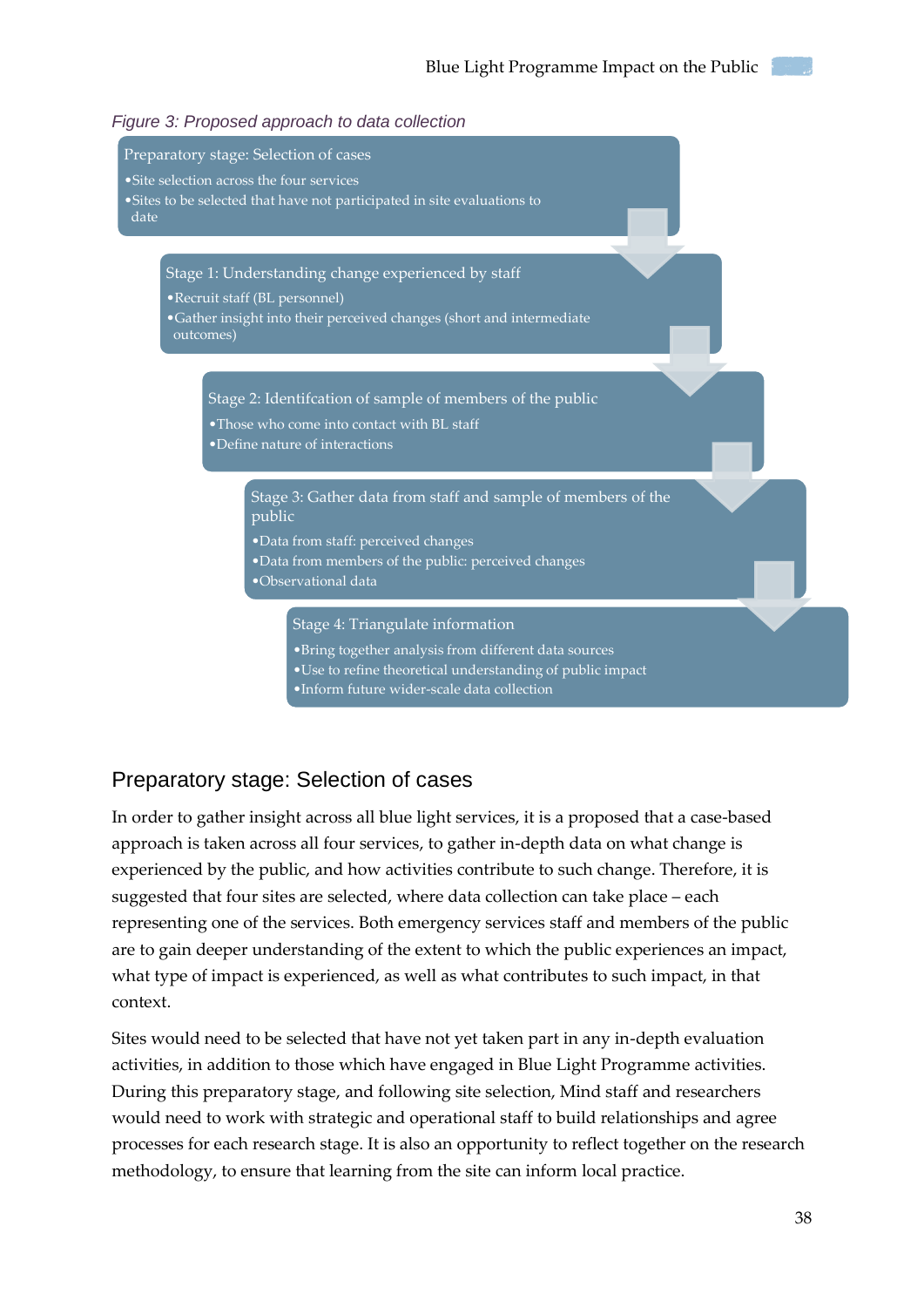#### Stage 1: Understanding change for staff

As set out in the Theory of Change, there is an assumption that staff experience positive outcomes as a result of participating in Blue Light Programme activities and culture change within their organisations, and that these contribute to positive outcomes for members of the public. In order to best understand how the Blue Light Programme impacts members of the public, it will first be useful to understand what activities staff have participated in, and the resulting impacts, as well as any changes within the service as a result of programme activities (such as availability of information, or management processes).

The Blue Light Programme has published a number of pieces of research into the effects of the activities on staff (Mind and Future Thinking, 2015; Mind, 2016b; Wilson *et al.*, 2016; Research Ability, 2017). These evaluations set out the effects that information, support and learning activities have had on front-line staff and managers who participate in the programme. It is proposed that some of the data collection approaches, which gather insight into such changes, are used within consolidated surveys with staff, both before and after engagement with activities (in terms of knowledge and skills, and reported mental health). In addition, the survey could be used as an opt-in to further data collection around that person's work. For example, there may be a selection of opportunities they could opt into, such as personal reflections, or being observed; depending on service and site. In addition to gathering data on individual staff, it may also be useful to gather operational-level data on a sample of staff, both before and after taking part in Blue Light Programme activities (such as sickness levels), to provide a clear picture of the local context.

#### Stage 2: Identification of a sample of members of the public

Once an understanding of local activities and the impact on staff has been gathered, the next stage could involve working with a sample of interested staff within the case organisation, to co-design the next stage of data collection. One method could be to ask multiple representatives of staff from the sample to participate in a workshop, to co-produce descriptions of typologies of people who come into contact with service, <sup>2</sup> and how these interactions happen. The workshop could then explore how to use this information to define sites for data collection. Sites could include: calls to the control centre; first conversation with the person in situ; the resulting service delivery (in ambulance or police station); and followup communications from front-line or support staff. The definition of these sites would allow clarification of public, private and mixed spaces, which would inform what type of data collection could take place, and the relevant ethical and consent issues. For example, observation may be possible in a public place, but less welcome or appropriate somewhere deemed to be private: an ambulance team treating someone in the street is 'public' versus inside the ambulance, which is 'private'.

-

<sup>2</sup> In this case, the public could be the person directly 'accessing' the service or someone who comes with them (such as family member).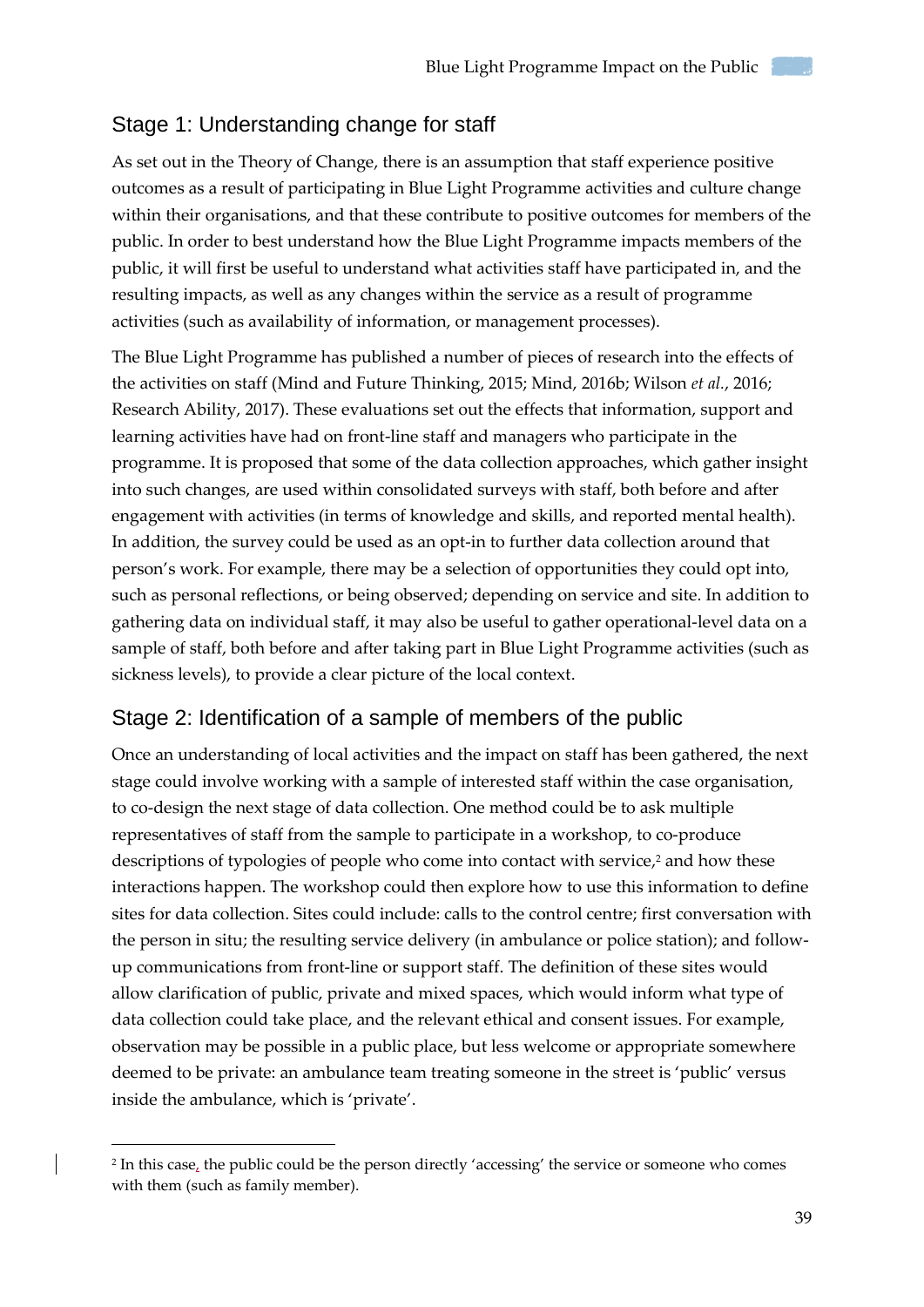These typologies and the suggested approaches for each area would then need to be agreed with staff and managers of the sites of data collection.

#### Stage 3: Gather data from staff and members of the public

This stage would seek to gather data from multiple sources and perspectives, to develop a deeper understanding of what changes have happened, and how such changes link back to activities.

Data from staff could focus on their perception of changes in the way they deliver their work to members of the public; providing examples where possible, to bring such insight to life. It is proposed that a narrative approach could be used: embedded in debrief processes, or in regular meetings that allow for reflection. Such an approach could ask staff to reflect on how they have used their knowledge and skills in practice, and the impact for end-users as a result of this. By embedding such approaches (and mirroring such developments within services, to better embed activities to promote resilience), data could be collected on an ongoing basis. It could also be used as part of staff development, and to inform research activities.

Data from members of the public would focus on their perceptions of their experience: what happened during their interaction, how they felt, how this met their expectations of support provided by blue light services. This would follow the approach of patient stories, as set out above. This could be administered via an invitation to participate in research, given out by blue light personnel when someone is discharged or a case is closed; or through routine communications that are used by each service. The sample is likely to be limited to those who have something to share (whether positively or negatively); however, it would offer an opportunity to explore how people describe their experiences. As suggested above, such an approach could be hosted online, using short story prompts to elicit responses. This would allow end-users to contribute stories that have meaning to them, thereby creating a selfselecting sample that mirrors some of the structure of the most significant change (MSC) approach.

Where possible, it would also be useful to capture observational data, of public interactions between staff and end-users, so as to better understand whether information and support provided by the Blue Light Programme has resulted in any changes in behaviour. For example, in the police it would be possible to take a sample of footage via body camera. For other services, agreement on the number of sites or locations where data can be collected, would be needed. A protocol for what is being observed would need to be developed with the researchers, reflecting the outcomes outlined in the Theory of Change, and the reflections from staff in the co-design session regarding what such outcomes would look like. For example, if looking for empathetic behaviours when people are experiencing mental ill health or distress: what behaviours or language may be used and how should such behaviour be recorded?

40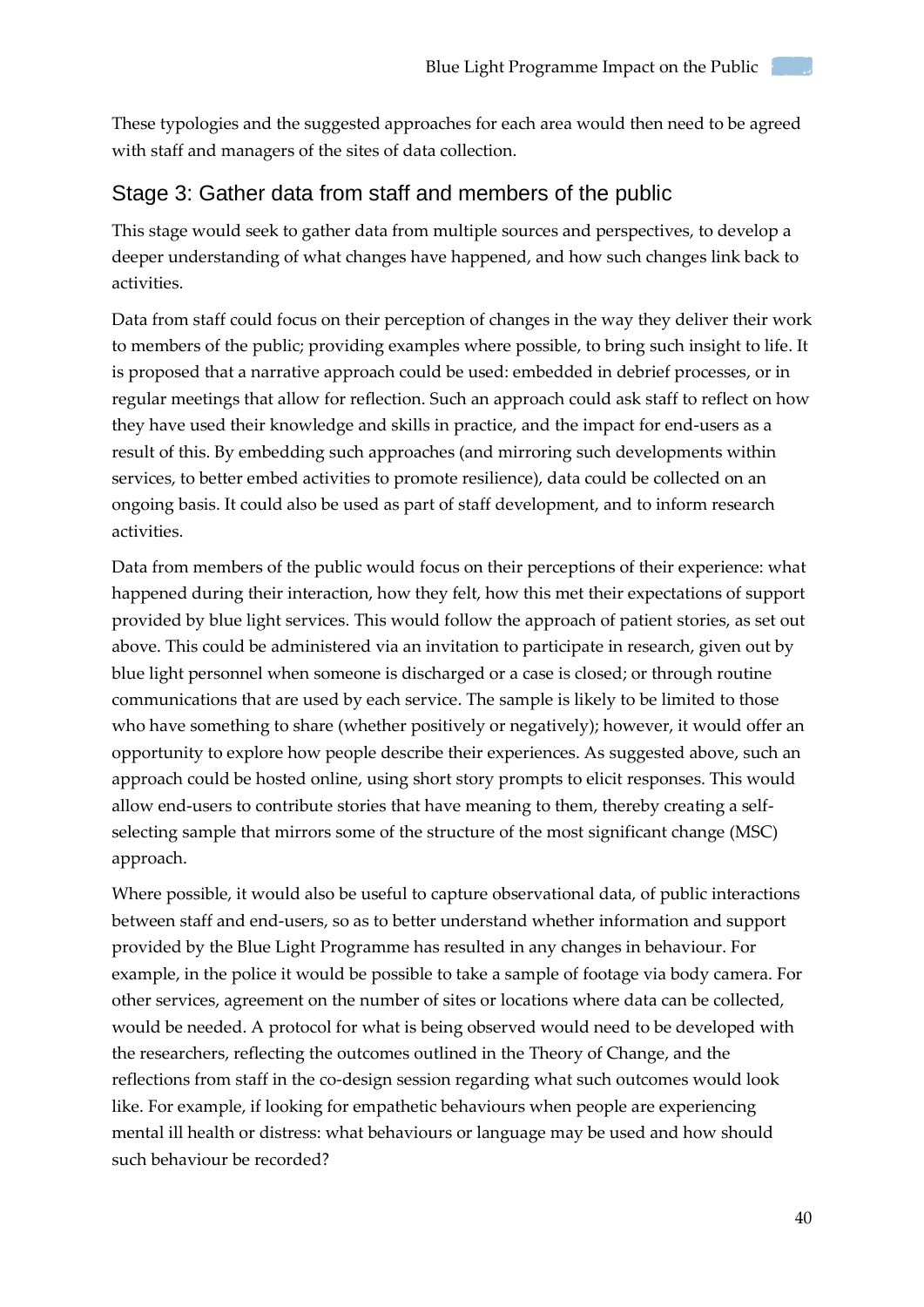#### Stage 4: Triangulate information

All the information gathered from staff, end-users and via observations, would lend itself well to an analysis of the outcomes and linkages set out in the Theory of Change, in order to update understanding of the potential impacts of the Blue Light Programme on the public. Bringing together a description of the local service and activities, and the changes for staff, would firstly set out the context for any contribution to impact on end-users. A further description of the impacts identified for members of the public would then aid better understanding of what does change, as well as the attribution of any blue light activities to these changes. Such an approach could refine theoretical understanding of public impact for each service, as well as informing future, wider-scale, data collection across a broader selection of sites.

The results from the triangulation of the data could be used for a final learning session with staff and management involved in the preparatory or co-design stages. This would allow for reflection on what has been learned and the impact on the Theory of Change for that area, as well as how such findings might inform further, wider-scale, data collection on the impact of (good) mental health of staff, on the performance of blue light services. Such rich data would also provide a welcome addition to the evidence base, around the public impact of such provision within front-line practice.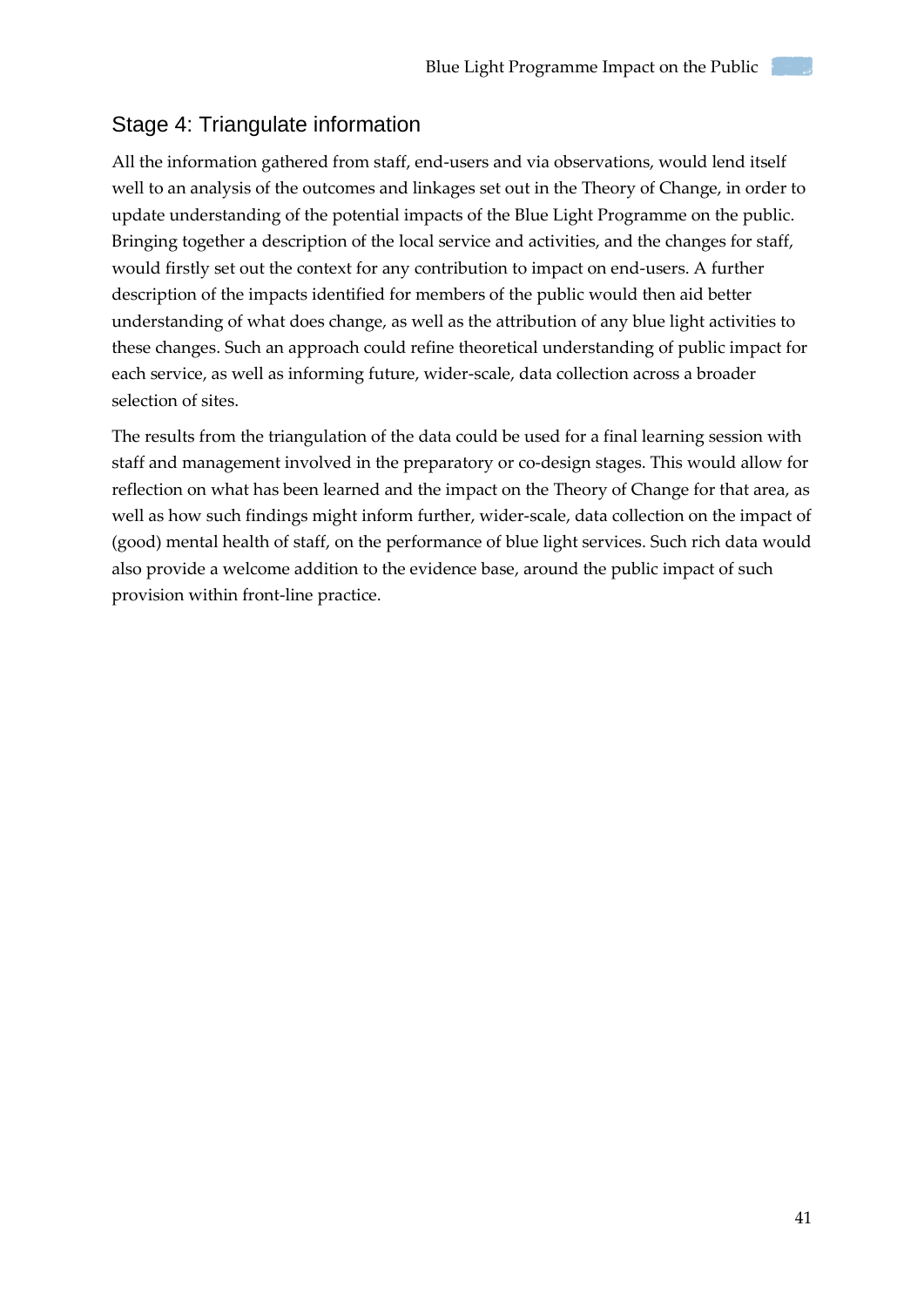## <span id="page-41-0"></span>6. Conclusions

This exploratory research aims to provide an overview of what evidence exists for the potential impact on the public of Blue Light Programme activities, and recommends future research by which to expand this evidence base.

The process of undertaking this work revealed challenges in using existing research and evidence to inform such an approach, as well as in working with front-line staff to explore perceptions. As outlined in the literature review, evidence of the impact of good mental health in front-line staff on members of the public is scarce; in particular in the context of the potential positive impacts of using one's own experience of mental health to inform practice. Furthermore, the evidence that does exist is heavily weighted towards healthcare provision, with little insight into the personal experiences of, for example, firefighters.

Direct engagement with staff provided a number of insights into their experiences of learning more about mental health and how best to support themselves and others in the workplace. However, many staff found exploring the potential consequential effects for members of the public harder to articulate, apart from an awareness of benefits of the increased presence of healthy staff. When potential outcomes were described to participating staff, many agreed with the aspiration of providing a more person-centred approach. In particular they referenced how internal processes and support could offer such an approach, over and above their individual contribution. Finally, those engaged often described a local context that included many more activities than are delivered by the Blue Light Programme. This provided some concerns for future research, in unpicking the attribution of the activities to any subsequent impact on the public. In addition to the limitations already outlined, with regard to using extant evidence, it should also be noted that no ambulance staff participated in the research: all those engaged were from the police and the fire and rescue services. Therefore, any use of these emerging findings should be taken as informed by a number of the blue light services, but not all of them; and further data is needed to ensure that any findings are generalised across all services.

The resulting recommendation of using a multi-staged approach therefore provides one means of broadening the understanding of potential public impact, while remaining mindful of local conditions and activities that are being implemented, over and above the Blue Light Programme. The approach combines a number of data collection approaches that were well-received by front-line staff, as well as being a process that centralises learning for those within front-line practice. It focuses on developing deeper knowledge about what is happening in a small number of cases, in order to overcome some of the limitations outlined above, which could then inform future wider-scale work. However, as detailed above, for many blue light staff, the primary outcome for end-users is that more staff are well, and available within the service, to support them in a time of need. If this is the primary focus of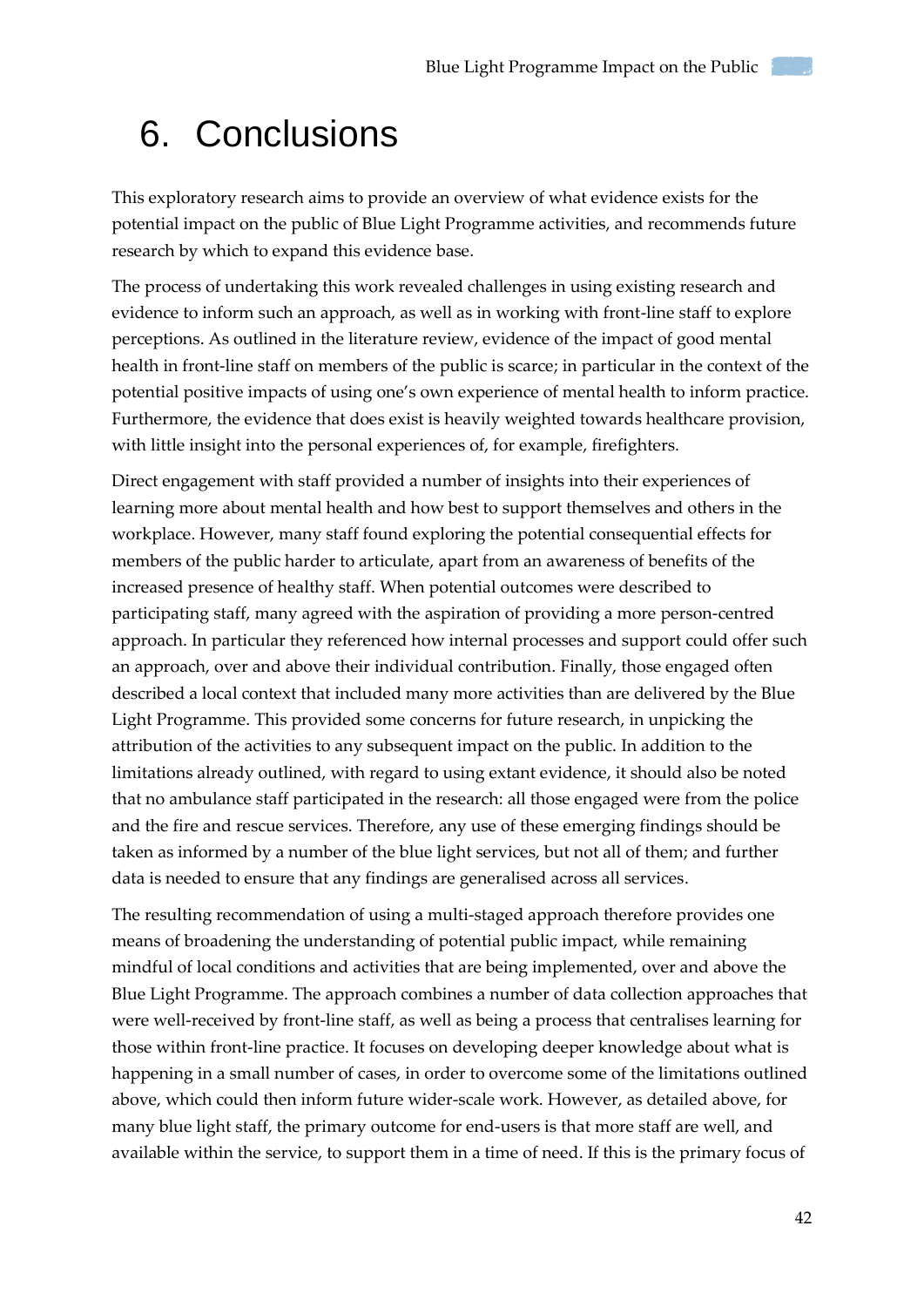those working in blue light services, does a deeper and more insightful case need to be made as to the wider impacts?

For those working at Mind and within the blue light services, this report provides some insight that can deepen understanding of the evidence around the potential public impact of the Blue Light Programme. It can also provide a route for developing knowledge internally or in discussion with other research partners, that can inform decisions about the next steps in developing this work.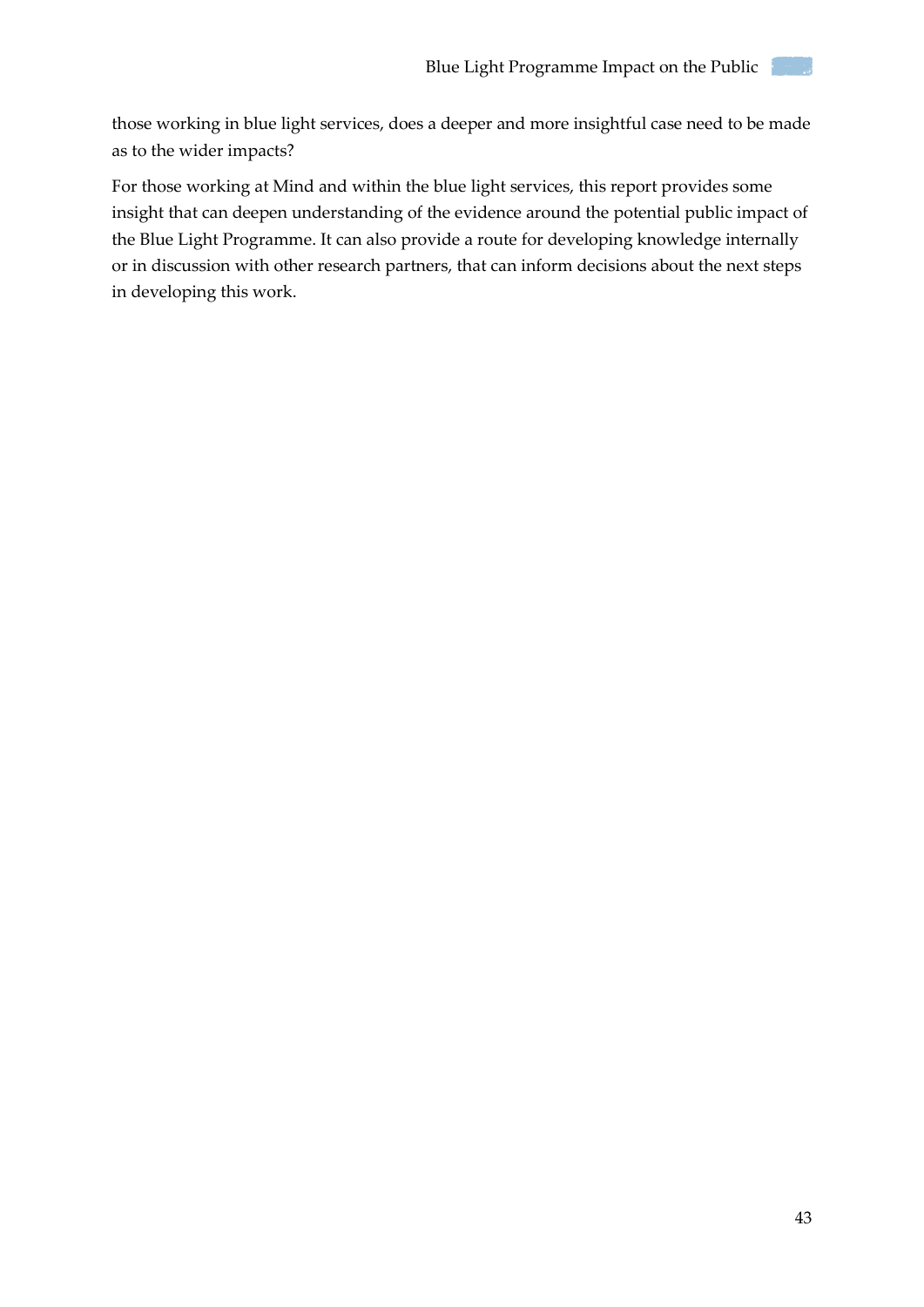## <span id="page-43-0"></span>Appendices

#### Topic guide: Initial calls

**Aims**: These calls aim to gain a better understanding of how the Blue Light Programme's activities affect staff wellbeing, and what impact this has on their work with members of the public.

**Verbal introduction**: *Mind's Blue Light Programme is focused on the mental health and wellbeing of emergency services personnel. As well as evaluating the impact of activities on individuals, we also want to find out more about the impact that the wellbeing of individuals working in emergency services can have on the wider public with whom you interact. We want to explore your perceptions, as those with the closest experience, of what this impact could be. This is an area with very little research, so it is a great chance to help shape an understanding of what the subsequent effects of your participation in the Blue Light Programme activities can be.*

*The call is being recorded; then from that recording I will make summary notes which I will store in a password protected file that only myself and one other researcher can access. We will summarise all of the findings, and that will be shared with Mind and partners. We might use quotes but these will be used with a pseudonym, and any identifiable data will be redacted.*

*Are you happy to continue the call? You can stop at any time and, if you don't want to answer any of the questions, that's okay.*

#### **Main questions:**

- 1) Could you briefly describe the role you play in your organisation?
- 2) How have you been involved with the Blue Light Programme to date?
	- a) Prompt: workshops, activities, commissioning work
- 3) Can you describe what you hope the Blue Light Programme will achieve for you/ your staff?
	- a) What attitudinal or behavioural changes are you hoping to see?
	- b) Do you perceive there to be any policies or processes that might change in your organisation?
	- c) Are there any priorities for the staff in your organisation?
- 4) So, thinking about the outcomes that you have outlined; if these are achieved (list as examples), what could that mean for the way you/ the staff interact with the public?
	- a) What might change as a result of increased knowledge?
	- b) What might change in terms of communication?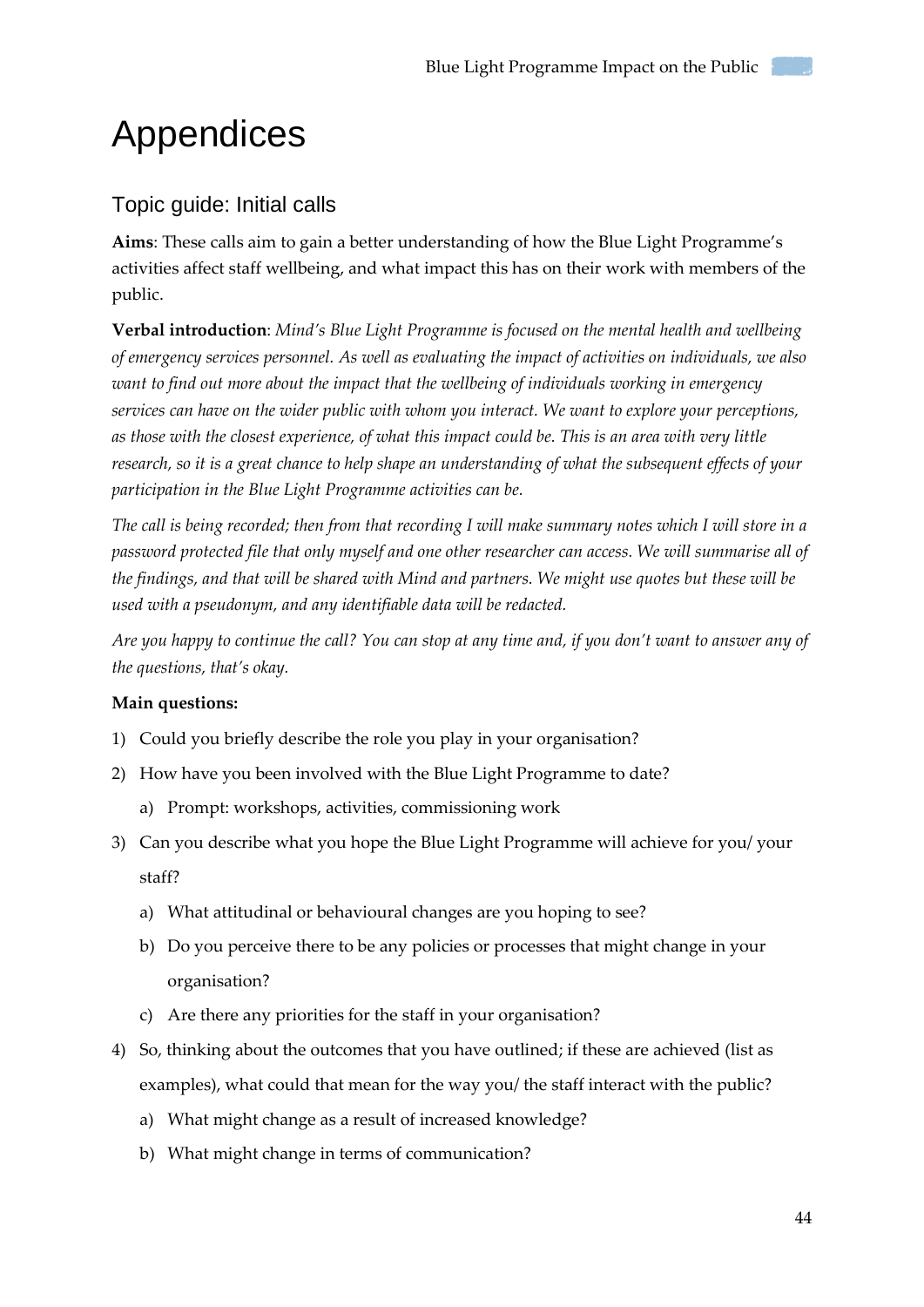- c) What might change in terms of relationships?
- d) What might change in terms of (health, safety) outcomes?
- e) Are there any negative outcomes we need to think about?
- 5) Are there particular things within your organisation that can affect the effectiveness of the Blue Light Programme in achieving the outcomes that we have discussed?
	- a) What would you say needs to be in place to ensure that the Blue Light Programme activities can be embedded into practice?
- 6) Is there anything else you think it would be useful to tell me?
- 7) Are there other people, or organisational work, that you think we should consider as part of in this research?
	- a) Can you provide names/ titles?

#### Topic guide: Follow-up calls

**Aims**: These follow-up calls will be used to sense-check the outcomes that have been identified through the Theory of Change, as well as the methods that are being explored as approaches to gaining a deeper understanding of impact.

**Verbal introduction**: *Thanks for taking the time to speak to us again. As you might remember in our last conversation, we explored how the Blue Light Programme is working in your area, and what outcomes you thought members of the public might experience as a result of this work. We also talked about other work that your organisation is doing to promote good mental health. All of the information and ideas people have shared with us have been summarised, along with some interesting findings that we found in a rapid literature review. We provided you with a short summary of the main ideas we had, via email, as well as some ideas we are exploring about how we could do some further research to better understand whether such outcomes are occurring. We just wanted to have a short conversation to get your perspective on these ideas, to inform our recommendations.*

*This call isn't being recorded, but I will make summary notes that only myself and one other researcher can access. We'll then bring together all of the findings and prepare a short summary of all the interviews.*

*Are you happy to continue with the call? You can stop at any time and, if you don't want to answer any of the questions, that's okay.* 

Questions:

1. Firstly, looking at the outcomes. We sent you a document that contains five outcomes that members of the public could experience, identified by people we talked to and also through desktop research. What do you think about these outcomes? Which do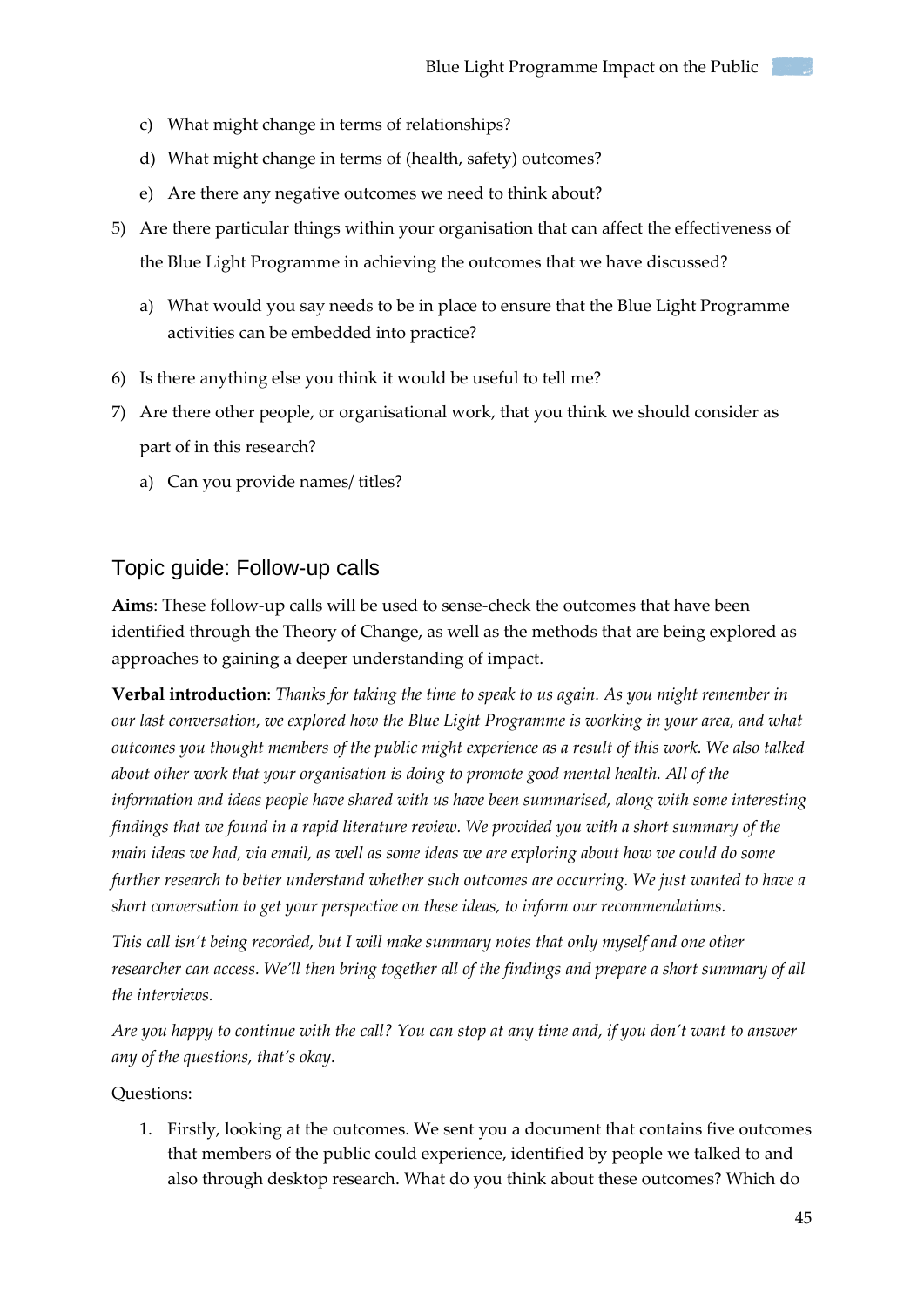you feel strongly represents what could be achieved? Which do you feel are not quite right? Are there any ways we have described these outcomes that could be improved?

- *a. End users (with mental health issues) treated with dignity and respect.*
- *b. More holistic support available for end users with mental health issues (as a result of increased understanding of mental health, how to better use staff's own lived experience of mental health, and providing links to specialist support).*
- *c. Increased trust in the service amongst the public, particularly among those with mental health issues.*
- *d. Quicker recovery (from ill-health) as a result of more appropriate support.*
- *e. Better performance/ care/ investigations from service (as a result of less burnout of staff, and staff being able to draw on new knowledge and own lived experience).*
- 2. Secondly, we have set out some ideas about ways to measure whether these changes happen. Before we look at these, what ways do you currently use to measure your impact on the public? What works well about this approach? Less well?
- 3. Now, thinking about these different methods, which of these did you feel might be applicable in your service? Why? Which ones do you feel less comfortable with and why?
- 4. Finally, what are the most important things we need to think about if we are trying to collect data in your service setting?
- 5. Any other thoughts or comments?

Thank you for your time.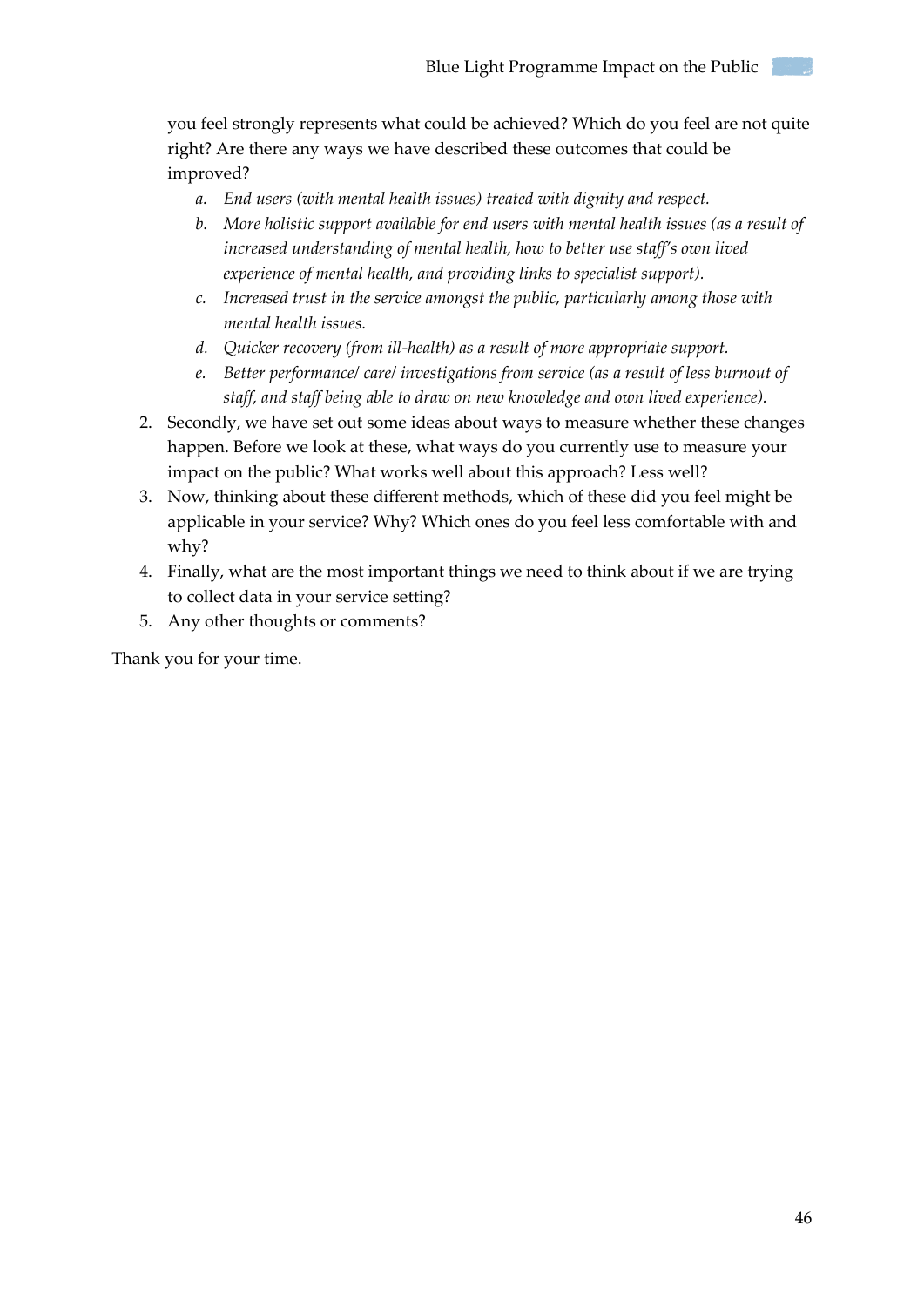## <span id="page-46-0"></span>References

Alexander, D. A. and Klein, S. (2001) 'Ambulance personnel and critical incidents: Impact of accident and emergency work on mental health and emotional well-being', *British Journal of Psychiatry*, 178(Jan.), pp. 76–81. doi: 10.1192/bjp.178.1.76.

Baird, K. and Kracen, A. C. (2006) 'Vicarious traumatization and secondary traumatic stress: A research synthesis', *Counselling Psychology Quarterly*. Routledge, 19(2), pp. 181–188. doi: 10.1080/09515070600811899.

Bakker, A. B. and Heuven, E. (2006) 'Emotional dissonance, burnout, and in-role performance among nurses and police officers', *International Journal of Stress Management*, 13(4), pp. 423–440. doi: 10.1037/1072-5245.13.4.423.

Bennett, P., Williams, Y., Page, N., Hood, K. and Woollard, M. (2004) 'Levels of mental health problems among UK emergency ambulance workers', *Emergency Medicine Journal*, 21(2), pp. 235–236. doi: 10.1136/emj.2003.005645.

Bilodeau, A. and Potvin, L. (2018) 'Unpacking complexity in public health interventions with the Actor-Network Theory', *Health Promotion International*, pp. 173–181. doi: 10.1093/heapro/daw062.

BMG Research (2016) *Blue Light Programme: Evaluation of the Information Provision strand*. Birmingham. Available at: https://www.mind.org.uk/media/4627962/strand-4.pdf (Accessed: 29 April 2018).

Bonde, J. P. E. (2008) 'Psychosocial factors at work and risk of depression: a systematic review of the epidemiological evidence', *Occupational and Environmental Medicine*, 65(7), pp. 438–445. doi: 10.1136/oem.2007.038430.

Boorman, S. et al (2009) *NHS health and well-being review*. London. Available at: http://webarchive.nationalarchives.gov.uk/20130103004910/http://www.dh.gov.uk/en/Public ationsandstatistics/Publications/PublicationsPolicyAndGuidance/DH\_108799 (Accessed: 2 January 2018).

Bride, B. E. (2007) 'Prevalence of secondary traumatic stress among social workers.', *Social work*, pp. 63–70. doi: 10.1037/0735-7028.30.4.386\n10.1177/1049731503254106\n10.1037/0735- 7028.25.3.275.\n10.1111/j.1471-6402.1995.tb00278.x.

Byrne, E., Elliott, E., Saltus, R. and Angharad, J. (2018) 'The creative turn in evidence for public health: Community and arts-based methodologies', in *Journal of Public Health*, pp. i24– i30. doi: 10.1093/pubmed/fdx151.

Cole-King, A. and Harding, K. G. (2001) 'Psychological factors and delayed healing in chronic wounds.', *Psychosomatic medicine*, 63(2), pp. 216–220. doi: 10.1097/00006842- 200103000-00004.

Cole, L., Keating, F. and Grant, R. (2015) *Reminiscence Arts and Dementia Care: Impact on Quality of Life, 2012-2015: A Final Report of the Evaluation*. London. Available at: http://www.eyesociation.org/AgeExchange/RADIQL Quantative Evaluation Final Report.pdf (Accessed: 9 April 2018).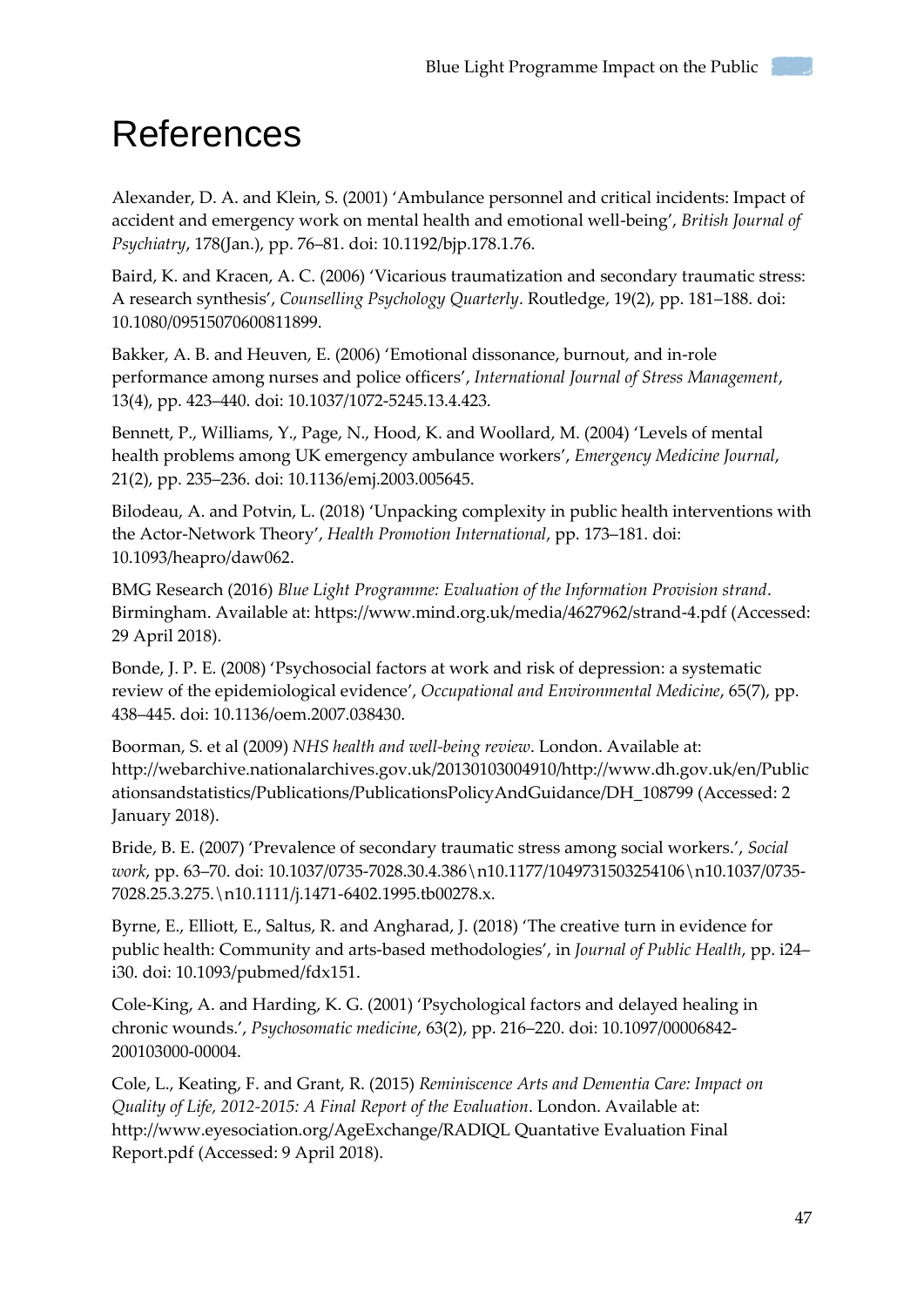Coulter, A., Locock, L., Ziebland, S. and Calabrese, J. (2014) 'Collecting data on patient experience is not enough: they must be used to improve care', *BMJ*, 348, pp. g2225–g2225. doi: 10.1136/bmj.g2225.

Creswell, J. W. (2006) 'Five qualitative approaches to inquiry', in *Qualitative Enquiry*. 2nd edn, pp. 53–84.

Crisis Care Concordat (2018) *Mental Health Crisis Care Concordat*. Available at: https://www.crisiscareconcordat.org.uk/ (Accessed: 29 April 2018).

van Daalen, G., Willemsen, T. M., Sanders, K. and van Veldhoven, M. J. P. M. (2009) 'Emotional exhaustion and mental health problems among employees doing "people work": the impact of job demands, job resources and family-to-work conflict', *International Archives of Occupational and Environmental Health*, 82(3), pp. 291–303. doi: 10.1007/s00420-008-0334-0.

Davies, R. and Dart, J. (2005) 'The "Most Significant Change" (MSC) Technique', *Change*, (April), pp. 1–104. doi: 10.1104/pp.110.159269.

Davydov, D. M., Stewart, R., Ritchie, K. and Chaudieu, I. (2010) 'Resilience and mental health', *Clinical Psychology Review*, pp. 479–495. doi: 10.1016/j.cpr.2010.03.003.

Dean, E. (2011) 'Building resilience', *Nursing Standard*, 26(32). Available at: http://www.ctrtraining.co.uk/documents/BuildingResilience-NursingStandardArticle2012.pdf (Accessed: 4 January 2018).

Farmer, P. and Stevenson, D. (2017) *Thriving at work*. London. Available at: https://www.gov.uk/government/uploads/system/uploads/attachment\_data/file/658145/thri ving-at-work-stevenson-farmer-review.pdf (Accessed: 2 January 2018).

Farr, M. and Cressey, P. (2015) 'Understanding staff perspectives of quality in practice in healthcare', *BMC Health Services Research*. BioMed Central, 15(1), p. 123. doi: 10.1186/s12913- 015-0788-1.

Foster, J. and Carr, B. (1995) 'Depersonalisation of Patients in Intensive Care: Nurses' Meaning, Motives and Possible Benefits', *Australian Critical Care*, 8(2), p. 95.

Garrow, V. (2016) *Presenteeism A review of current thinking*. Brighton. Available at: https://www.employment-studies.co.uk/resource/presenteeism-review-current-thinking (Accessed: 4 January 2018).

Gärtner, F. R., Nieuwenhuijsen, K., van Dijk, F. J. H. and Sluiter, J. K. (2010) 'The impact of common mental disorders on the work functioning of nurses and allied health professionals: A systematic review', *International Journal of Nursing Studies*. Elsevier Ltd, 47(8), pp. 1047– 1061. doi: 10.1016/j.ijnurstu.2010.03.013.

Goodrich, J. and Cornwell, J. (2008) *Seeing the person in the patient - The Point of Care review paper*, *English*. The Kings Fund. Available at: www.kingsfund.org.uk/publications.

Henderson, S. N., Van Hasselt, V. B., LeDuc, T. J. and Couwels, J. (2016) 'Firefighter suicide: Understanding cultural challenges for mental health professionals.', *Professional Psychology: Research and Practice*, 47(3), pp. 224–230. doi: 10.1037/pro0000072.

Hudon, C., Loignon, C., Grabovschi, C., Bush, P., Lambert, M., Goulet, É., Boyer, S., De Laat, M. and Fournier, N. (2016) 'Medical education for equity in health: A participatory action research involving persons living in poverty and healthcare professionals', *BMC Medical*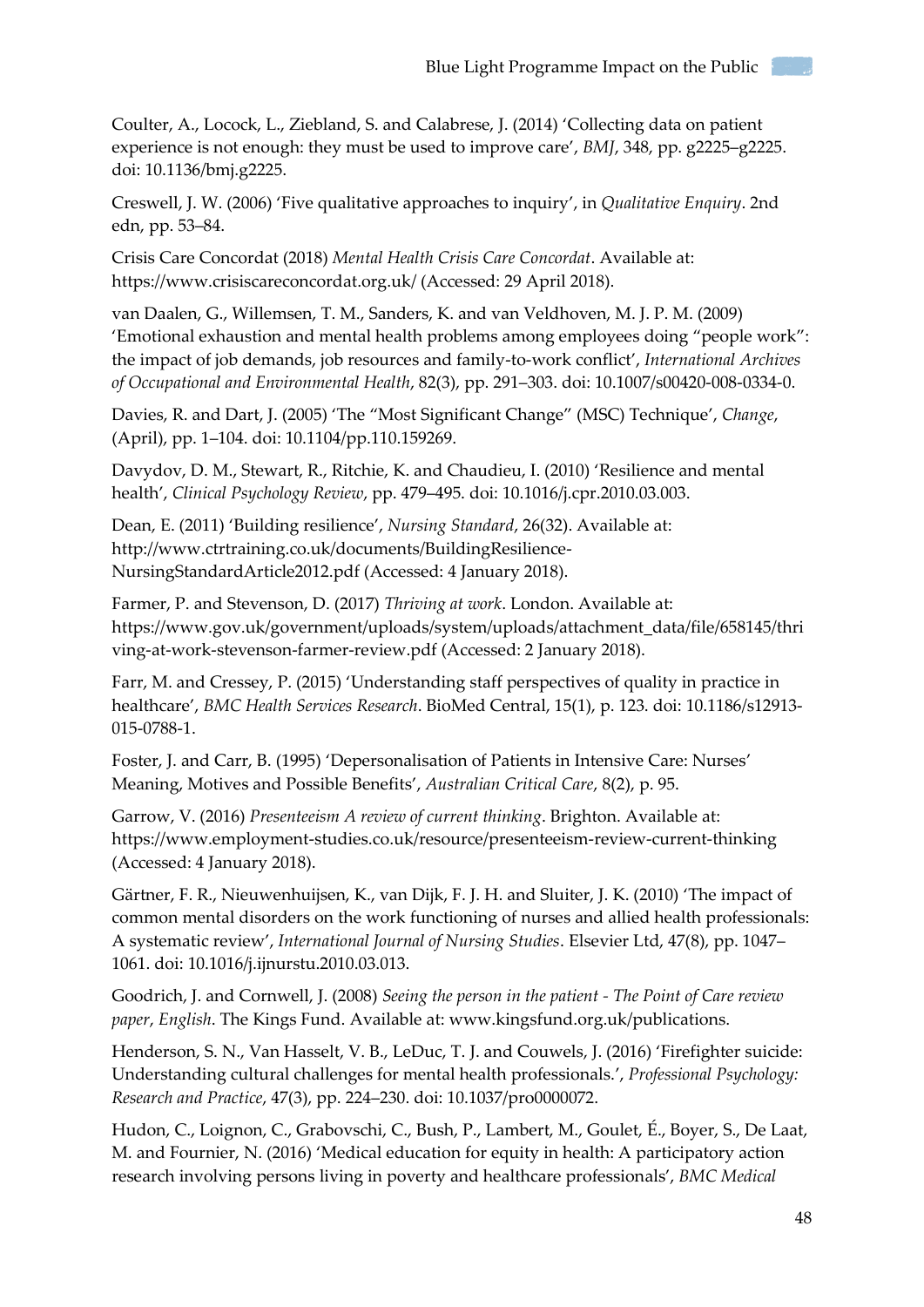*Education*, 16(1). doi: 10.1186/s12909-016-0630-4.

Institute for Healthcare Improvement (2014) *Patient Care Experience Observation Exercise*. Cambridge, Massachusetts: Institute for Healthcare Improvement. Available at: http://www.ihi.org/resources/Pages/Tools/PatientCareExperienceObservationExercise.aspx (Accessed: 9 April 2018).

Jeffrey, K., Mahony, S., Michaelson, J. and Abdallah, S. (2014) *Wellbeing at work: A review of the literature*. London. Available at: http://neweconomics.org/2014/03/wellbeing-at-work/ (Accessed: 27 November 2017).

Johnson, H., Worthington, R., Gredecki, N. and Wilks-Riley, F. R. (2016) 'The relationship between trust in work colleagues, impact of boundary violations and burnout among staff within a forensic psychiatric service', *The Journal of Forensic Practice*, 18(1), pp. 64–75. doi: 10.1108/JFP-03-2015-0024.

Kagan, P. N. (2014) 'Power, empowerment, and change in nursing and health care', in Siarkowski Amer, K. (ed.) *Quality and Safety for Transformational Nursing: Core Competencies*. 1st edn. Pearson, pp. 70–97.

Kanerva, A., Kivinen, T. and Lammintakanen, J. (2017) 'Collaborating with nurse leaders to develop patient safety practices', *Leadership in Health Services*, 30(3), pp. 249–262. doi: 10.1108/LHS-05-2016-0022.

Knaak, S., Mantler, E. and Szeto, A. (2017) 'Mental illness-related stigma in healthcare', *Healthcare Management Forum*. SAGE PublicationsSage CA: Los Angeles, CA, 30(2), pp. 111– 116. doi: 10.1177/0840470416679413.

Kok, A. A. L., Plaisier, I., Smit, J. H. and Penninx, B. W. J. H. (2017) 'The impact of conscientiousness, mastery, and work circumstances on subsequent absenteeism in employees with and without affective disorders', *BMC Psychology*. BMC Psychology, 5(1), pp. 1–10. doi: 10.1186/s40359-017-0179-y.

Kuykendall, L. and Tay, L. (2015) 'Employee subjective well-being and physiological functioning: An integrative model', *Health Psychology*. SAGE PublicationsSage UK: London, England, 2(1), pp. 1–11. doi: 10.1177/2055102915592090.

LaVela, S. L. and Gallan, A. S. (2014) 'Evaluation and measurement of patient experience', *Patient Experience Journal*, 1(1), pp. 28–36.

Limato, R., Ahmed, R., Magdalena, A., Nasir, S. and Kotvojs, F. (2018) 'Use of most significant change (MSC) technique to evaluate health promotion training of maternal community health workers in Cianjur district, Indonesia', *Evaluation and Program Planning*, 66, pp. 102–110. doi: 10.1016/j.evalprogplan.2017.10.011.

Madsen, I. E. H., Nyberg, S. T., Magnusson Hanson, L. L., Ferrie, J. E., Ahola, K., Alfredsson, L., Batty, G. D., Bjorner, J. B., Borritz, M., Burr, H., Chastang, J.-F., de Graaf, R., Dragano, N., Hamer, M., Jokela, M., Knutsson, A., Koskenvuo, M., Koskinen, A., Leineweber, C., Niedhammer, I., Nielsen, M. L., Nordin, M., Oksanen, T., Pejtersen, J. H., Pentti, J., Plaisier, I., Salo, P., Singh-Manoux, A., Suominen, S., ten Have, M., Theorell, T., Toppinen-Tanner, S., Vahtera, J., Väänänen, A., Westerholm, P. J. M., Westerlund, H., Fransson, E. I., Heikkilä, K., Virtanen, M., Rugulies, R., Kivimäki, M. and Consortium, for the I.-W. (2017) 'Job strain as a risk factor for clinical depression: systematic review and meta-analysis with additional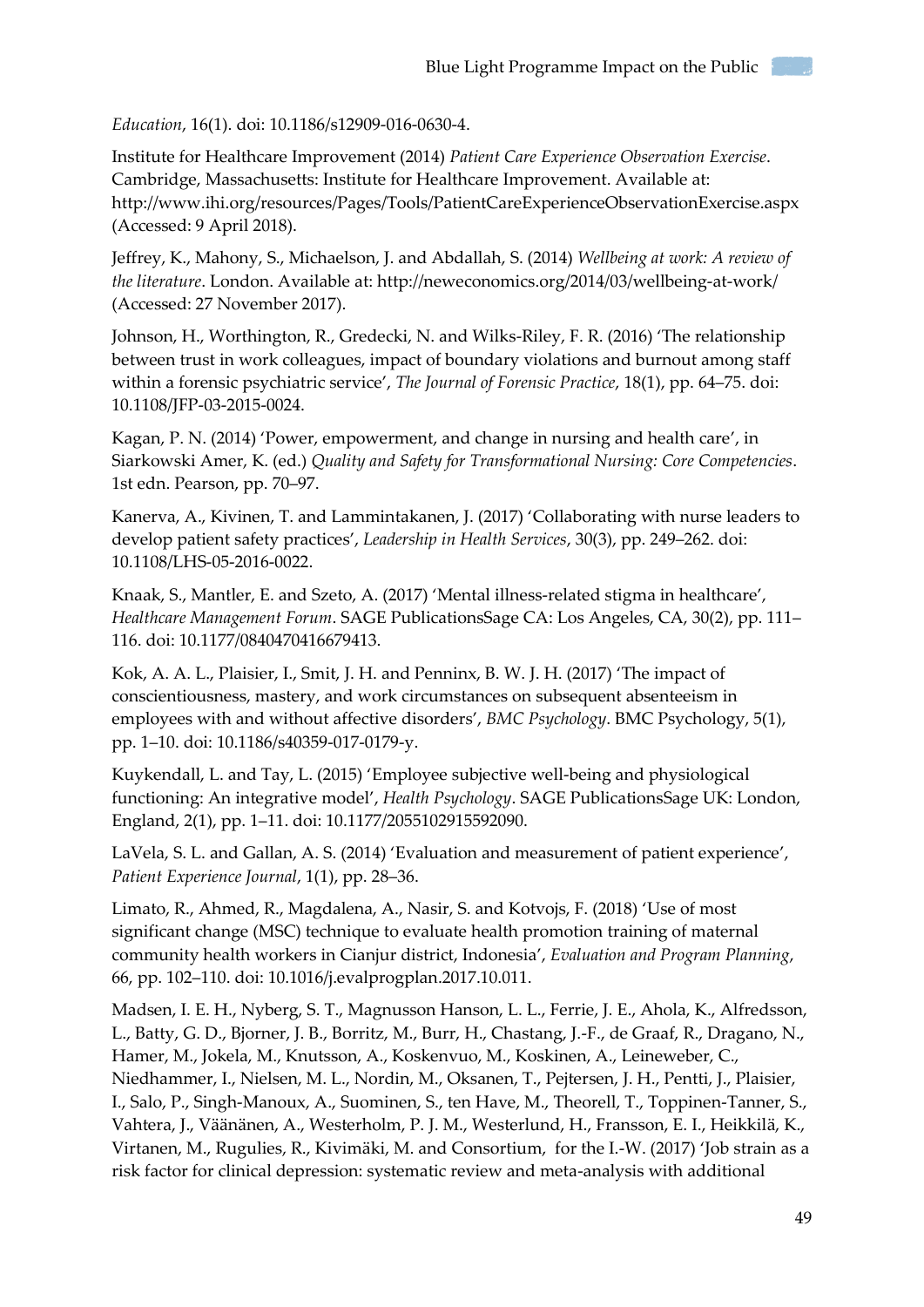individual participant data', *Psychological Medicine*. Cambridge University Press, 47(08), pp. 1342–1356. doi: 10.1017/S003329171600355X.

Marsh, S. (2017) 'Ambulance call-outs for mental health patients in England soar by 23%', *The Guardian*, 13 August. Available at:

https://www.theguardian.com/society/2017/aug/13/ambulance-call-outs-mental-healthpatients-soar-23-per-cent (Accessed: 5 January 2018).

McCann, L. and Pearlman, L. (1990) 'Vicarious traumatization: A framework for understanding tile psychological effects of working with victims', *Journal of Traumatic Stress*, 3(1), pp. 131–149. doi: 10.1007/BF00975140.

Mental Health Foundation (2015) *Fundamental Facts About Mental Health*. London. Available at: https://www.mentalhealth.org.uk/sites/default/files/fundamental-facts-15.pdf (Accessed: 2 January 2018).

Mental Health Foundation (2017) *Mental health statistics: mental health at work*, *Statistics*. Available at: https://www.mentalhealth.org.uk/statistics/mental-health-statistics-mentalhealth-work (Accessed: 2 January 2018).

Mental Health Foundation (2018) *Stress*, *Stress: A-to-Z*. Available at: https://www.mentalhealth.org.uk/a-to-z/s/stress (Accessed: 24 April 2018).

Milligan-Saville, J. S., Tan, L., Gayed, A., Barnes, C., Madan, I., Dobson, M., Bryant, R. A., Christensen, H., Mykletun, A. and Harvey, S. B. (2017) 'Workplace mental health training for managers and its effect on sick leave in employees: a cluster randomised controlled trial', *The Lancet Psychiatry*, 4(11), pp. 850–858. doi: 10.1016/S2215-0366(17)30372-3.

Mind (2015) *Blue Light Scoping Survey*. London. Available at: https://www.mind.org.uk/media/4627950/scoping-survey.pdf (Accessed: 29 April 2018).

Mind (2016a) *Blue Light Programme Research Summary*. London. Available at: https://www.mind.org.uk/media/4614222/blue-light-programme-research-summary.pdf (Accessed: 4 January 2018).

Mind (2016b) *Blue Light Programme Strand 1 (Part 2)*. Available at: https://www.mind.org.uk/media/4633705/strand-1-part-2.pdf (Accessed: 2 January 2018).

Mind (2016c) 'One in four emergency services workers has thought about ending their lives'. London: Mind. Available at: https://www.mind.org.uk/news-campaigns/news/one-in-fouremergency-services-workers-has-thought-about-ending-their-lives/#.WuYKBqQvzX6 (Accessed: 29 April 2018).

Mind (2018) *Resilience at Mind*, *Local Minds*. Available at: https://www.mind.org.uk/aboutus/local-minds/resilience (Accessed: 29 April 2018).

Mind and Future Thinking (2015) *Blue Light Programme Strand 1 Evaluation (Part 1)*. Available at: https://www.mind.org.uk/media/4627953/strand-1-part-1.pdf (Accessed: 2 January 2018).

Moffitt, J., Bostock, J. and Cave, A. (2014) 'Promoting well-being and reducing stigma about mental health in the fire service', *Journal of Public Mental Health*, 13(2), pp. 103–113. doi: 10.1108/JPMH-02-2013-0004.

Mountford, S. (2017) *Blue Light Mental Health Networks: Pilot year evaluation report*. London. Available at: https://www.mind.org.uk/media/15115538/blp-mental-health-network-pilot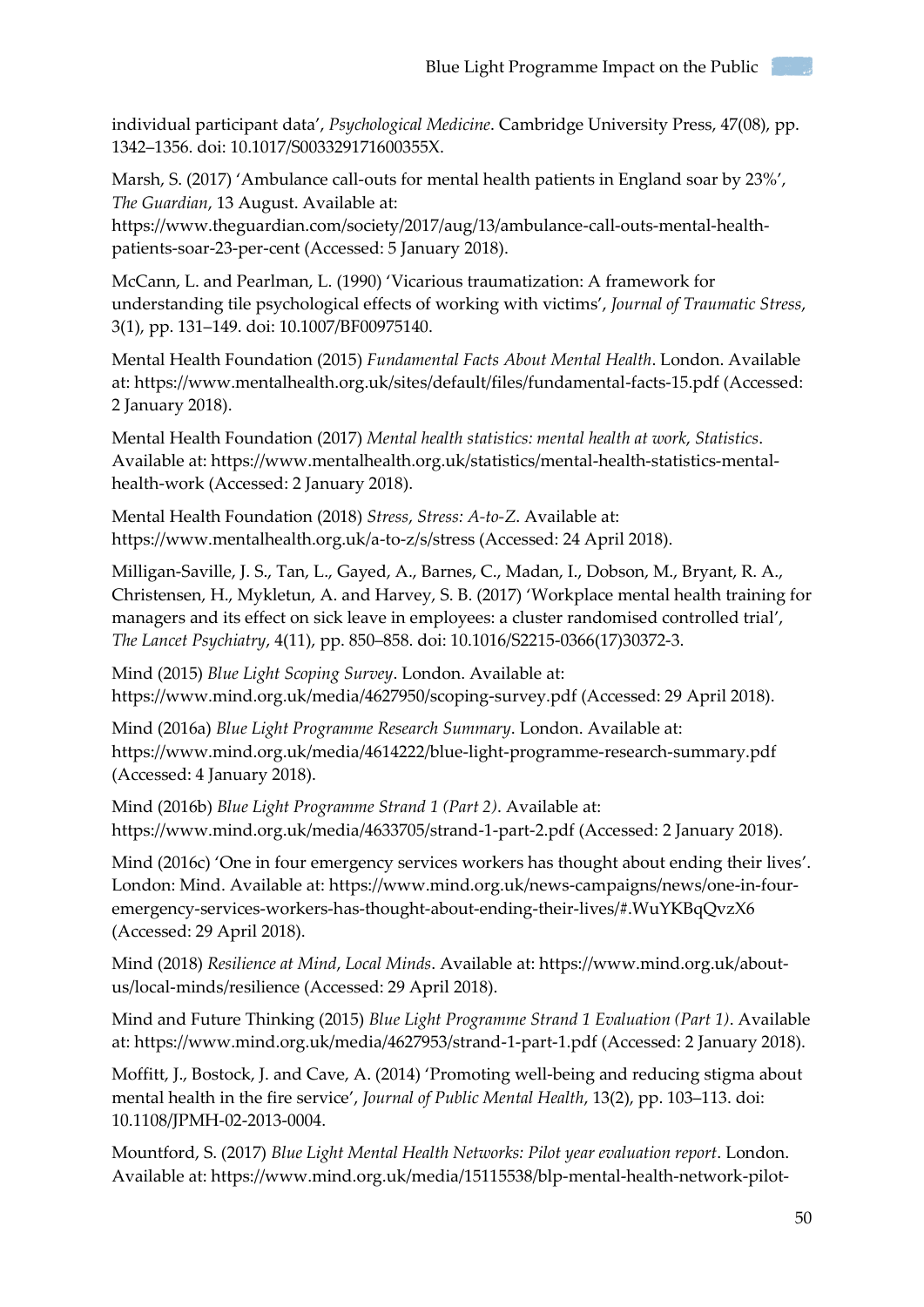evaluation-report.pdf (Accessed: 29 April 2018).

National Institute of Health Research (no date) *Understanding data on patient experience of GP services*, *Health Services and Delivery Research*. National Institute of Health Research. Available at: https://www.journalslibrary.nihr.ac.uk/downloads/research-

programmes/HSDR/Understanding patient experience.pdf (Accessed: 9 April 2018).

National Nursing Research Unit (2013a) *Does NHS staff wellbeing affect patient experience of care?* 39. London. Available at:

https://www.kcl.ac.uk/nursing/research/nnru/policy/Currentissue/Policy-Plus--Issue-39.pdf (Accessed: 4 January 2018).

National Nursing Research Unit (2013b) *Does NHS staff wellbeing affect patient experience of care?* 39. London. Available at:

https://www.kcl.ac.uk/nursing/research/nnru/policy/Currentissue/Policy-Plus--Issue-39.pdf (Accessed: 3 January 2018).

NHS Digital (2014) *Adult Psychiatric Morbidity Survey: Survey of Mental Health and Wellbeing*, *NHS Digital*. Available at: https://digital.nhs.uk/data-and-

information/publications/statistical/adult-psychiatric-morbidity-survey/adult-psychiatricmorbidity-survey-survey-of-mental-health-and-wellbeing-england-2014 (Accessed: 24 April 2018).

Ogbonnaya, C. and Daniels, K. (2017) *Good work, wellbeing and changes in performance outcomes*. London. Available at: https://www.whatworkswellbeing.org/product/good-workwellbeing-and-changes-in-performance-outcomes/ (Accessed: 2 March 2018).

Phelps, A., Lloyd, D., Creamer, M. and Forbes, D. (2009) 'Caring for carers in the aftermath of trauma', *Journal of Aggression, Maltreatment and Trauma*, 18(3), pp. 313–330. doi: 10.1080/10926770902835899.

Poghosyan, L., Clarke, S. P., Finlayson, M. and Aiken, L. H. (2010) 'Nurse burnout and quality of care: cross-national investigation in six countries.', *Research in nursing & health*, 33(4), pp. 288–298. doi: 10.1002/nur.20383.

Police Dependants' Trust (2016) *Supporting The Service: Police Injury On Duty Research Results 2016*. Available at: https://www.pdtrust.org/wp-content/uploads/2016/11/PDT-Survey-Report-FINAL-VERSION-smalll.pdf (Accessed: 2 January 2018).

Prinz, P., Hertrich, K., Hirschfelder, U. and de Zwaan, M. (2012) 'Burnout, depression and depersonalisation--psychological factors and coping strategies in dental and medical students.', *GMS Zeitschrift für medizinische Ausbildung*, 29(1), pp. 1–14. doi: 10.3205/zma000780.

Research Ability (2017) *Blue Light Programme - Phase Three. New Audience Scoping: New Recruits Final Report*. London.

Royal College of Nursing (2013) *Beyond breaking point? A survey report of RCN members on health, wellbeing and stress*. London. Available at: https://www.rcn.org.uk/professionaldevelopment/publications/pub-004448 (Accessed: 2 January 2018).

Rüsch, N., Angermeyer, M. C. and Corrigan, P. W. (2005) 'Mental illness stigma: Concepts, consequences, and initiatives to reduce stigma', *European Psychiatry*, pp. 529–539. doi: 10.1016/j.eurpsy.2005.04.004.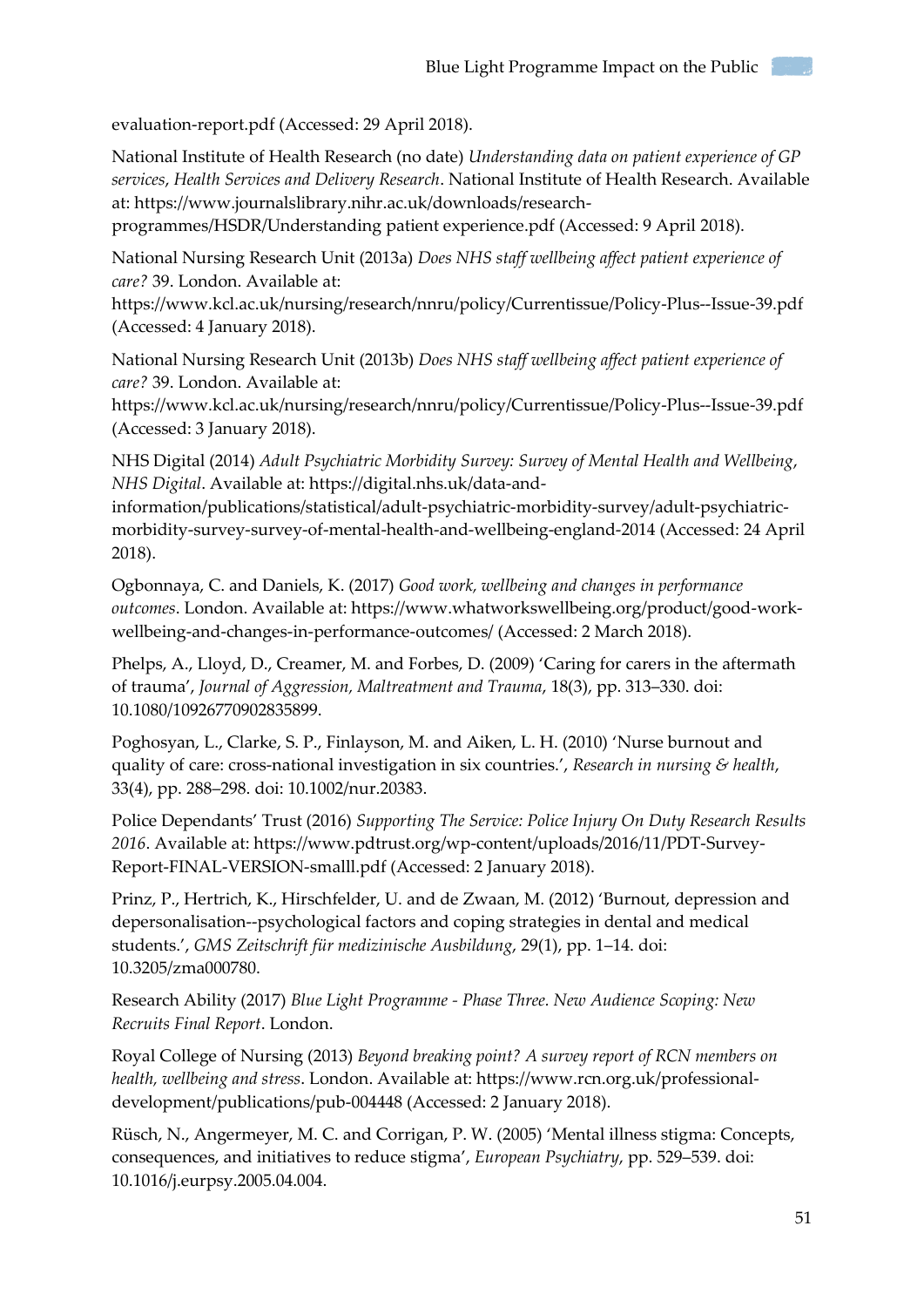Science Daily (2014) 'Patients' stories used to improve care on hospital wards', *Science Daily*, 5 March. Available at: https://www.sciencedaily.com/releases/2014/03/140305111048.htm (Accessed: 10 April 2018).

Shanafelt, T. D., Bradley, K. A., Wipf, J. E. and Back, A. L. (2002) 'Burnout and self-reported patient care in an internal medicine residency program', *Annals of Internal Medicine*, 136(5), pp. 358–367. doi: 10.7326/0003-4819-136-5-200203050-00008.

Shuldham, C. (1999) 'A review of the impact of pre-operative education on recovery from surgery.', *International Journal of Nursing Studies*, 36(2), pp. 171–7.

de Silva, D. (2013) *Measuring patient experience*, *The Health Foundation*. doi: 10.7748/nr2011.10.19.1.25.c8768.

Sterud, T., Ekeberg, Ø. and Hem, E. (2006) 'Health status in the ambulance services: a systematic review.', *BMC health services research*. BioMed Central, 6, p. 82. doi: 10.1186/1472- 6963-6-82.

Suchman, A. L., Roter, D., Green, M. and Lipkin Jr, M. (1993) 'Physician satisfaction with primary care office visits. Collaborative Study Group of the American Academy on Physician and Patient', *Medical care*, 31(12), pp. 1083–1092.

Thomas, M. R., Dyrbye, L. N., Huntington, J. L., Lawson, K. L., Novotny, P. J., Sloan, J. A. and Shanafelt, T. D. (2007) 'How do distress and well-being relate to medical student empathy? A multicenter study', *Journal of General Internal Medicine*, 22(2), pp. 177–183. doi: 10.1007/s11606-006-0039-6.

Thompson, S. and Marks, N. (2008) *Measuring well-being in policy: issues and applications*. London. Available at: https://b.3cdn.net/nefoundation/575659b4f333001669\_ohm6iiogp.pdf (Accessed: 17 July 2018).

Voigt, R., Camp, N. P., Prabhakaran, V., Hamilton, W. L., Hetey, R. C., Griffiths, C. M., Jurgens, D., Jurafsky, D. and Eberhardt, J. L. (2017) 'Language from police body camera footage shows racial disparities in officer respect', *Proceedings of the National Academy of Sciences*, 114(25), pp. 6521–6526. doi: 10.1073/pnas.1702413114.

Wang, C. C. and Geale, S. K. (2015) 'The power of story: Narrative inquiry as a methodology in nursing research', *International Journal of Nursing Sciences*. Elsevier, 2(2), pp. 195–198. doi: 10.1016/J.IJNSS.2015.04.014.

Weinman, J., Ebrecht, M., Scott, S., Walburn, J. and Dyson, M. (2008) 'Enhanced wound healing after emotional disclosure intervention', *British Journal of Health Psychology*, 13(1), pp. 95–102. doi: 10.1348/135910707X251207.

West, C. P., Dyrbye, L. N., Sloan, J. A. and Shanafelt, T. D. (2009) 'Single item measures of emotional exhaustion and depersonalization are useful for assessing burnout in medical professionals', *Journal of General Internal Medicine*, 24(12), pp. 1318–1321. doi: 10.1007/s11606- 009-1129-z.

West, C. P., Huschka, M. M., Novotny, P. J., Sloan, J. A., Kolars, J. C., Habermann, T. M. and Shanafelt, T. D. (2006) 'Association of perceived medical errors with resident distress and empathy: A prospective longitudinal study', *Journal of the American Medical Association*, 296(9), pp. 1071–1078. doi: 10.1001/jama.296.9.1071.